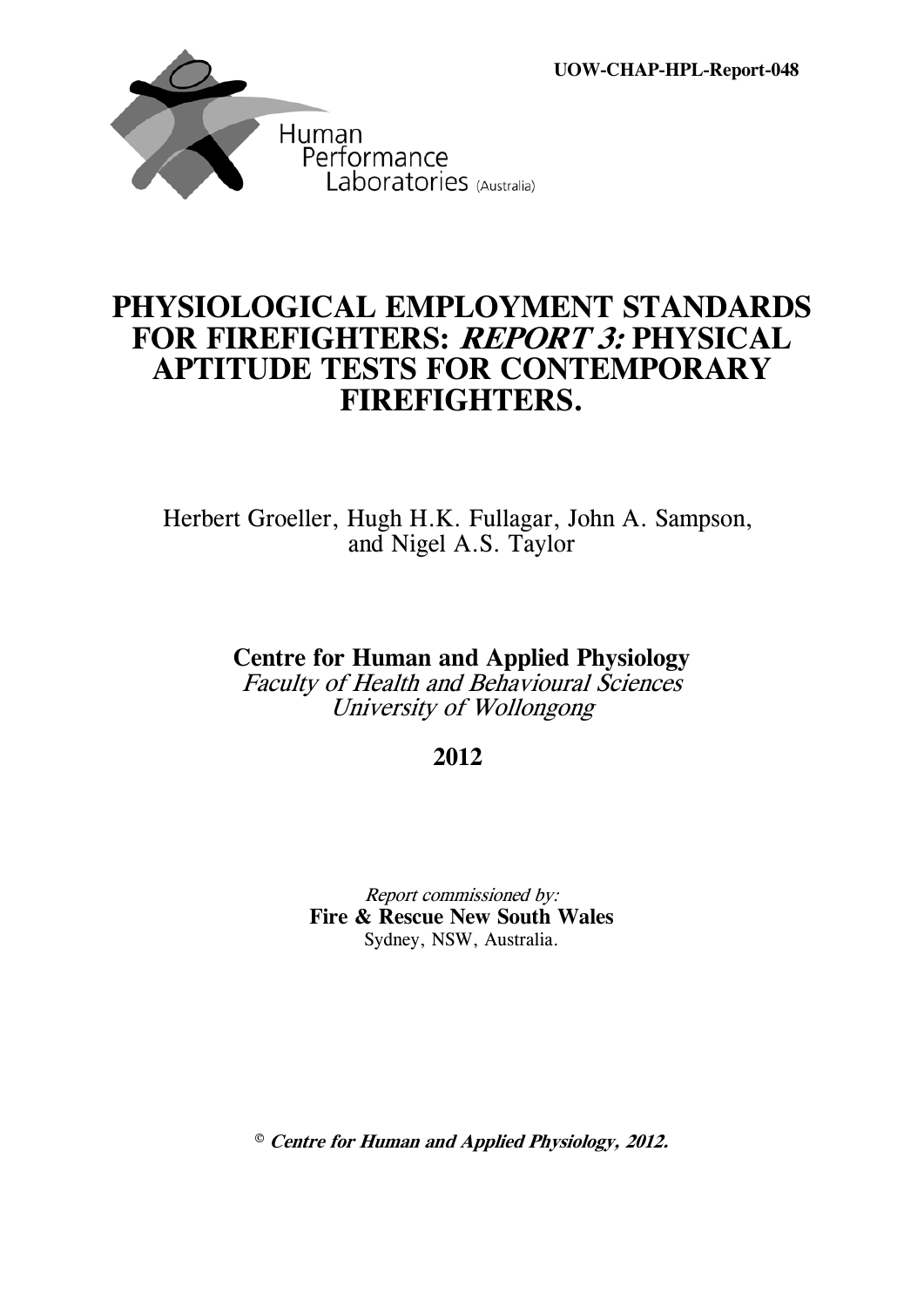

# **Physiological employment standards for firefighters: Report 3: Physical aptitude tests for contemporary firefighters.**

# **EXECUTIVE SUMMARY**

#### **Background:**

During emergency operations, heavy physical demands are placed upon firefighters. Employees within these roles are expected to possess the necessary physical and physiological attributes for this occupation. Thus, the identification of individuals with such attributes would simultaneously increase the capability of the workforce whilst minimising the risk of injuries to both firefighters and members of the community. One strategy that might facilitate these outcomes is the development of legally defensible physical employment standards.

The current investigators have been tasked with developing screening tools and physiological standards to facilitate the identification of capable and robust recruits for Fire & Rescue NSW. The overall project involves five discrete Research Phases, leading to the provision of a series of sensitive and specific screening tools, and employment standards (thresholds) that will maximise the identification of true positive (suitable) and true negative (unsuitable) outcomes during recruit screening. However, these tools are also aimed at minimising both the number unsuitable recruits chosen, and the number of suitable candidates who might be rejected. The critical legal and scientific steps leading to the development of *bona fide* physiological employment standards have been established (Table E-1), and these steps form the framework for this research.

| Project phase  | <b>Step</b>                              | <b>Description</b>                                          |  |  |  |
|----------------|------------------------------------------|-------------------------------------------------------------|--|--|--|
| 0              | 1                                        | Justify need for establishing employment standards          |  |  |  |
|                | 2                                        | Establish a Project Management Team                         |  |  |  |
|                | Familiarise research team with the trade |                                                             |  |  |  |
|                | $\overline{4}$                           | Trade review and preliminary analysis of all tasks          |  |  |  |
| 1              | 5                                        | Identify the essential, physically demanding tasks          |  |  |  |
|                | 6                                        | Validate and approve the fire-fighting task list            |  |  |  |
|                | 7                                        | Employee survey: importance, difficulty, frequency of tasks |  |  |  |
|                | 8                                        | Characterise critical tasks: observe, measure, quantify     |  |  |  |
| $\overline{2}$ | 9                                        | Determine criterion fire-fighting tasks                     |  |  |  |
|                | 10                                       | Validate and approve criterion fire-fighting tasks          |  |  |  |

**Table E-1:** Procedural summary and framework for developing bona fide pre-employment screening tests and physiological employment standards. Steps performed within this Research Phase have been coloured.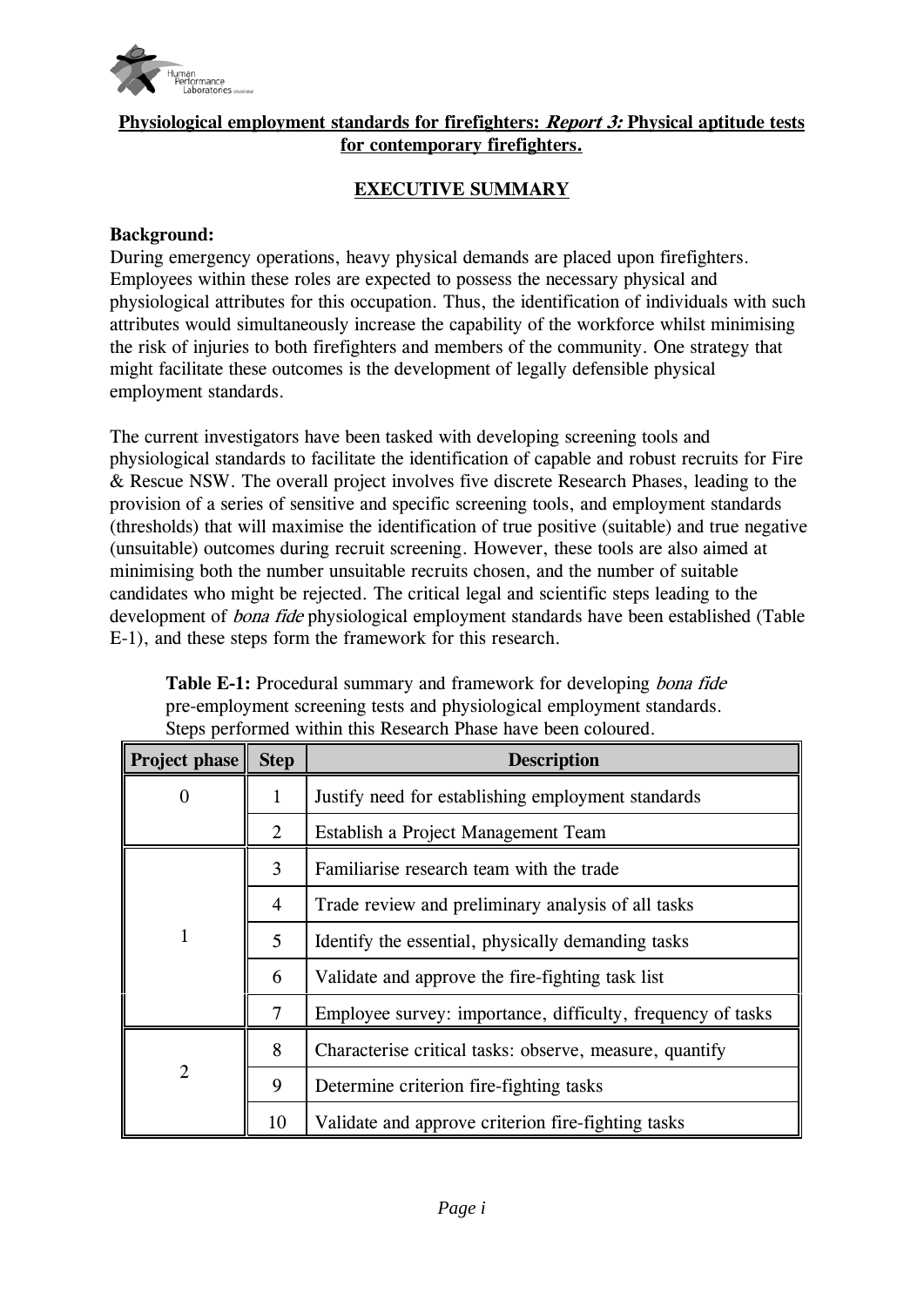

| Project phase | <b>Step</b>                              | <b>Description</b>                                       |  |  |
|---------------|------------------------------------------|----------------------------------------------------------|--|--|
|               | 11                                       | Develop defensible physiological screening tests         |  |  |
| 3             | 12                                       | Standardise screening tests and administration           |  |  |
|               | 13                                       | Validate and approve screening tests                     |  |  |
| 14            |                                          | Evaluate validity and reliability of screening tests     |  |  |
| 4             | 15                                       | Acknowledge and approve performance standard development |  |  |
|               | 16                                       | Develop physical performance standards                   |  |  |
| 5             | 17                                       | Validate and approve performance standards               |  |  |
|               | 18<br>Implement pre-employment screening |                                                          |  |  |
|               |                                          | Review the screening process and its outcomes: ongoing   |  |  |

#### Aims:

The aim of the current Research Phase was to develop legally defensible physiological screening tests for firefighters. In this report, the methods and outcomes of the Third Phase of this large project are described, leading to the identification of valid and approved screening tests that may be used to screen potential fire-fighting recruits.

The observations arising from these investigations have been built upon three solid foundations arising from Research Phase One of this project (Taylor et al., 2012a):

- Focus-group sessions (106 firefighters) identified the fifty most physically demanding (occupational) tasks performed by contemporary firefighters.
- Consultation with Executive Staff and high-level, subject-matter experts from Fire & Rescue NSW consolidated these tasks into thirty activities.
- A survey of firefighters  $(>1,000$  participants) concerning these tasks permitted the identification of fifteen fire-fighting tasks deemed to be the most demanding, most critical and most frequently performed: these became the critical physical activities of fire fighting (Table E-2).

| Critical fire-fighting tasks                        |  |  |  |  |
|-----------------------------------------------------|--|--|--|--|
| Critical task 1: Hazmat task                        |  |  |  |  |
| Critical task 2: Motor-vehicle rescue               |  |  |  |  |
| Critical task 3: Rolling out hose $(70 \text{ mm})$ |  |  |  |  |
| Critical task 4: Coupling hoses                     |  |  |  |  |
| Critical task 5: Locating and connecting to hydrant |  |  |  |  |
| Critical task 6: Drag charged 70-mm hose (lateral)  |  |  |  |  |
| Critical task 7: Fire attack                        |  |  |  |  |
| Critical task 8: Firefighter down (rescue)          |  |  |  |  |

# **Table E-2:** The fifteen critical physical tasks of fire-fighting (Taylor et al., 2012a).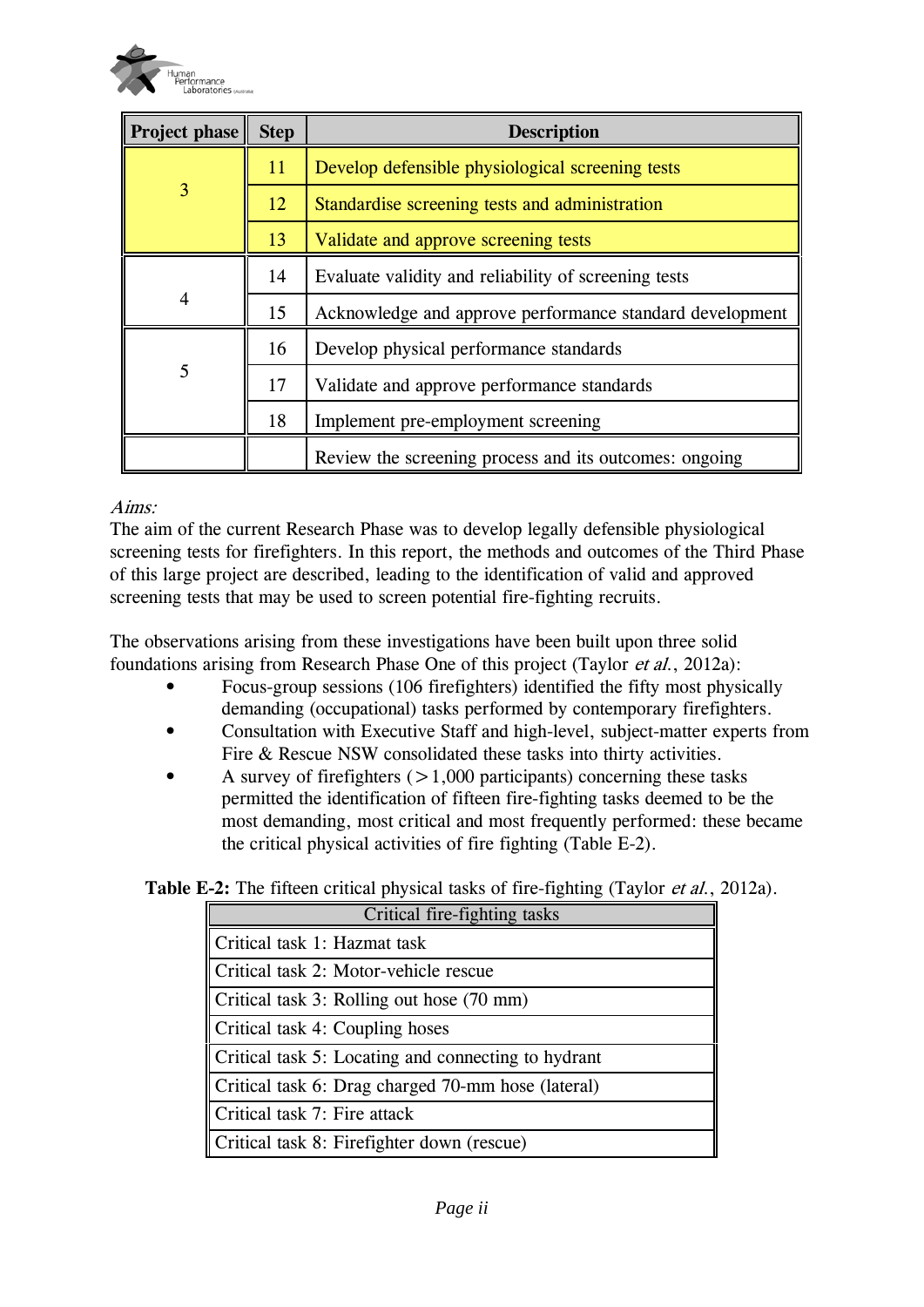

| <b>Critical fire-fighting tasks</b>                           |  |  |  |  |
|---------------------------------------------------------------|--|--|--|--|
| Critical task 9: Dragging charged 38-mm hose (uneven terrain) |  |  |  |  |
| Critical task 10: Stair climb dragging charged hose           |  |  |  |  |
| Critical task 11: Prolonged use of hose (38 mm)               |  |  |  |  |
| Critical task 12: Prolonged use of hose (70 mm)               |  |  |  |  |
| Critical task 13: Ladder use $(10.5 \text{ m})$               |  |  |  |  |
| Critical task 14: Stair climb with ventilation fan            |  |  |  |  |
| Critical task 15: Using sledge axe to gain entry              |  |  |  |  |

*Note:* The critical task numbers match those used in Taylor *et al.* (2012b) to identify the fifteen simulations investigated in that Research Phase.

From Research Phase Two of this project, a sub-set of tasks was sought that would impose meaningful, yet broadly representative levels of physiological strain when performed by operational firefighters from across a wide range of experience and skill levels. Since it would be inefficient to consider using all fifteen activities within such screening, the Research Team excluded tasks if efficiencies could be gained without compromising the integrity of the process:

- A filtration schema permitted the culling of tasks to minimise the duplication of movement patterns and loads.
- Four critical tasks from Table E-2 were eliminated during this step:
	- Critical task 4: Coupling hoses
	- Critical task 6: Drag charged 70-mm hose (lateral)
	- Critical task 11: Prolonged use of hose (38 mm)
	- Critical task 12: Prolonged use of hose (70 mm).
- The remaining tasks became the criterion physical activities of fire fighting (Taylor et al., 2012b), and were carried into the next Research Phase.

# **Methods:**

The first step in this process was an overall evaluation of these criterion tasks. Since there were movement pattern similarities across these tasks, then each criterion task was classified into one of four different movement categories. These are presented in Table E-3.

| <b>Criterion</b><br>task class | <b>Class descriptions</b>   | <b>Criterion tasks</b>             |  |
|--------------------------------|-----------------------------|------------------------------------|--|
|                                |                             | Hazmat task                        |  |
|                                |                             | Rolling out hose (70 mm)           |  |
|                                |                             | Locating and connecting to hydrant |  |
|                                | Single-sided carrying tasks | Drag charged 70-mm hose (lateral)  |  |
|                                |                             | Ladder carriage $(10.5 \text{ m})$ |  |

# **Table E-3:** Criterion task movement classifications.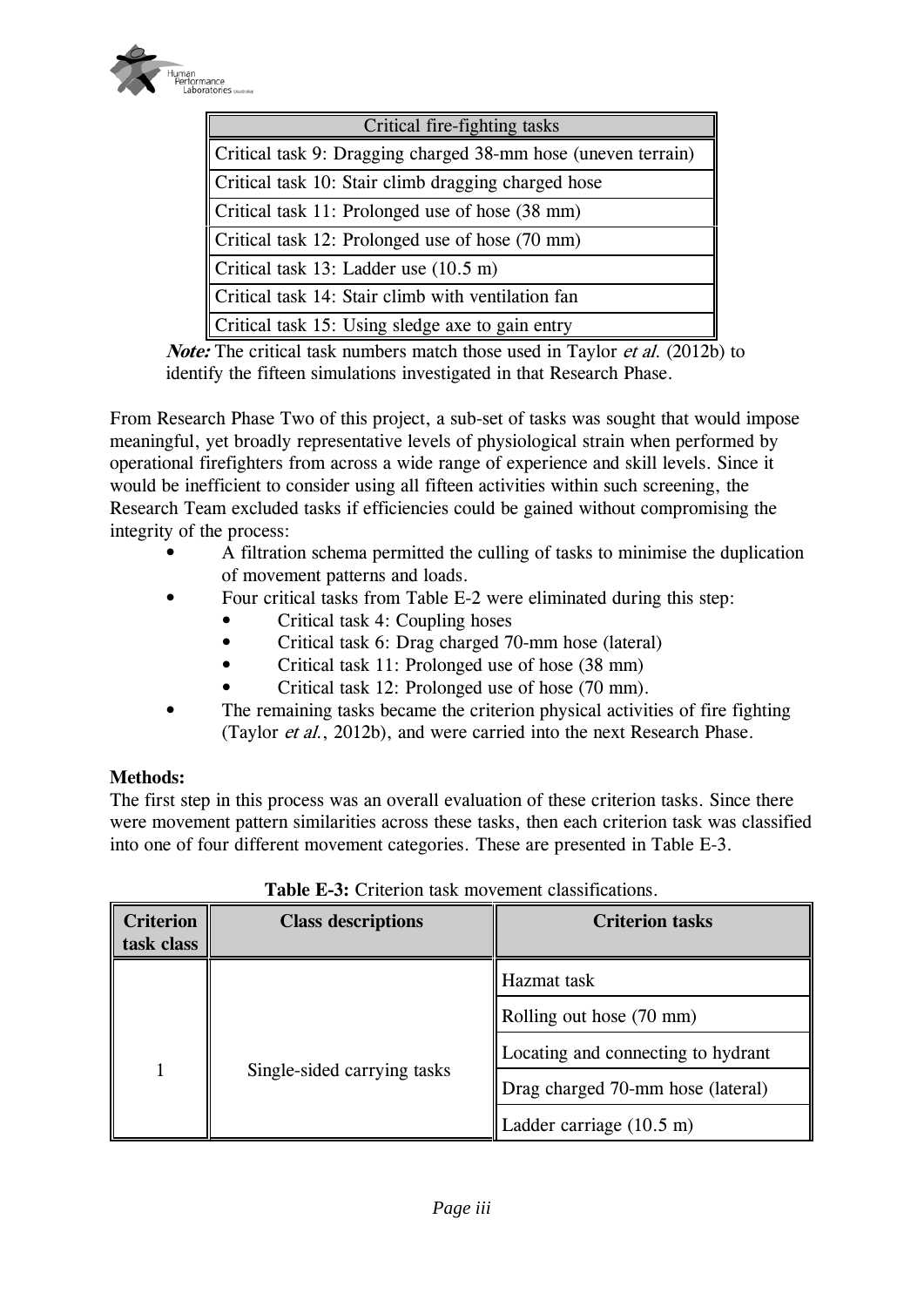

| <b>Criterion</b><br>task class | <b>Class descriptions</b>                               | <b>Criterion tasks</b>              |  |
|--------------------------------|---------------------------------------------------------|-------------------------------------|--|
|                                |                                                         | Prolonged use of hose (38 mm)       |  |
|                                |                                                         | Prolonged use of hose (70 mm)       |  |
|                                |                                                         | Stair climb with ventilation fan    |  |
| $\overline{2}$                 |                                                         | Motor-vehicle rescue                |  |
|                                | Overhead push and holding tasks                         | Ladder under-run $(10.5 \text{ m})$ |  |
|                                |                                                         | Using a sledge axe to gain entry    |  |
| 3                              | Cardiorespiratory dragging tasks                        | Fire attack                         |  |
|                                |                                                         | Dragging charged hose (38 mm)       |  |
| $\overline{4}$                 | Crucial strength tasks<br>Stair climb with charged hose |                                     |  |
|                                |                                                         | Firefighter down (rescue)           |  |

Each of these criterion tasks was then reviewed with respect to three exclusion criteria:

- a low relative, whole-body physiological (metabolic) demand,
- movement task duplication, or
- the availability of suitable substitution tasks.

Should any task satisfy one or more of these characteristics, it was considered for elimination. In this way, efficiencies within the proposed assessment battery could be found, without compromising either the sensitivity or specificity of the task battery.

Following these classifications, six constraints of practical or logistical significance were considered when determining the suitability of each task, or a modification thereof, for inclusion within an occupation-specific physical aptitude test.

- environmental constraints: locations and facilities for test administration, and climatic variations
- equipment constraints: personal protective clothing and equipment
- the height of the operating posture (below the neutral plane) for firefighters to avoid excessive heat and smoke exposure
- the structures and surfaces used during ambulatory and load-carriage tasks
- the mass to be used for the crucial strength task (firefighter mass)
- the correlation of generic lifting and locomotor activities with criterion tasks.

# **Proposed physical aptitude test (PAT):**

On the basis of this distillation process and the task constraints noted above, the Research Team suggested a preliminary format for these firefighter assessments. It is proposed that these physical tests (physical aptitude test: PAT) be conducted in the form of an activity sequence (circuit) involving the following five components:

- single-sided (unilateral) carriage task or tasks
- holding task or tasks (above and below shoulder height)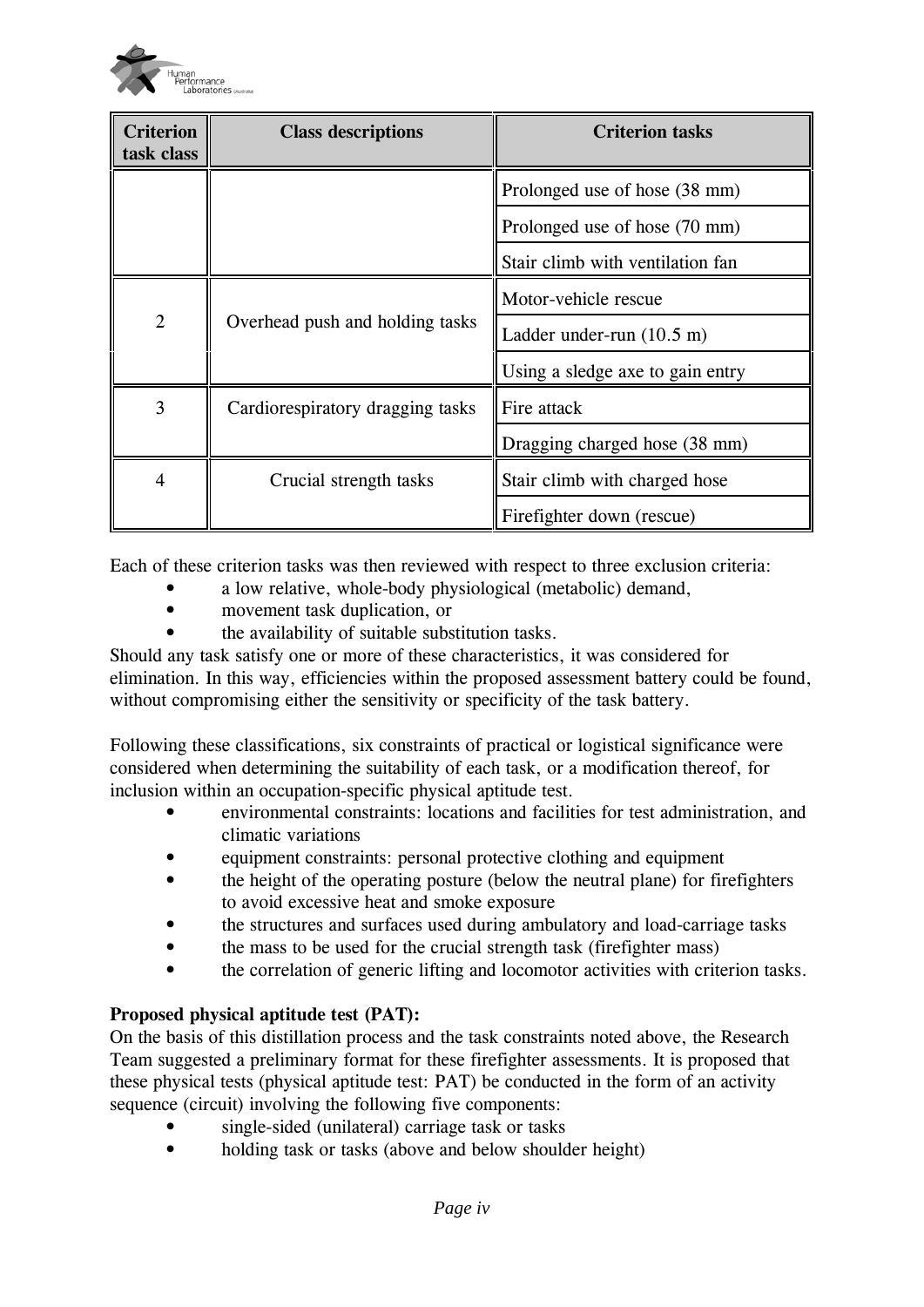

- hose drag
- fire attack
- firefighter rescue.

# Proposed physical assessment circuit

The Research Team recommends that the physical aptitude test be performed as an uninterrupted sequence of tasks (Figure E-1) that target each of the criterion task classes identified in Table E-3. It is further recommended that satisfactory performance would be determined on the basis of the total time required to complete the circuit test. The minimal time standard would be determined in the next Research Phase of this project, and it would be dependent upon the minimal acceptable work tempo for the tasks within the circuit, as determined by Fire & Rescue NSW, and as performed by existing operational firefighters within fire-fighting simulations (Taylor *et al.*, 2012b). This circuit-style approach for the performance of multiple critical assessment tasks is well established, and has been validated within the literature for other emergency service and military occupations (Considine *et al.*, 1976; Brownlie et al., 1985; Jamnik et al., 2010a and 2010b; Taylor et al., 2003). Moreover, such an approach would simulate the physical demands and the required task sequence that may realistically be encountered at an incident, in which there would be preparation prior to engaging the fire, fire fighting and the performance of a search and rescue.



**Figure E-1**: Proposed test physical aptitude test (circuit) for assessing criterion firefighter tasks. It is recommended this test series be performed in the following order: single-sided (unilateral) carriage task, holding task, hose-drag task, fire-attack task and a firefighter rescue simulation.

It is proposed that an operational height restriction be imposed for the fire-attack and rescue tasks. Since these activities are typically performed with firefighters adopting a semicrouched posture to minimise the risk of heat and smoke exposure, then this posture should form an integral test component, permitting an assessment of manual handling within somewhat confined spaces. The lower-left half of Figure E-1 shows this height restriction.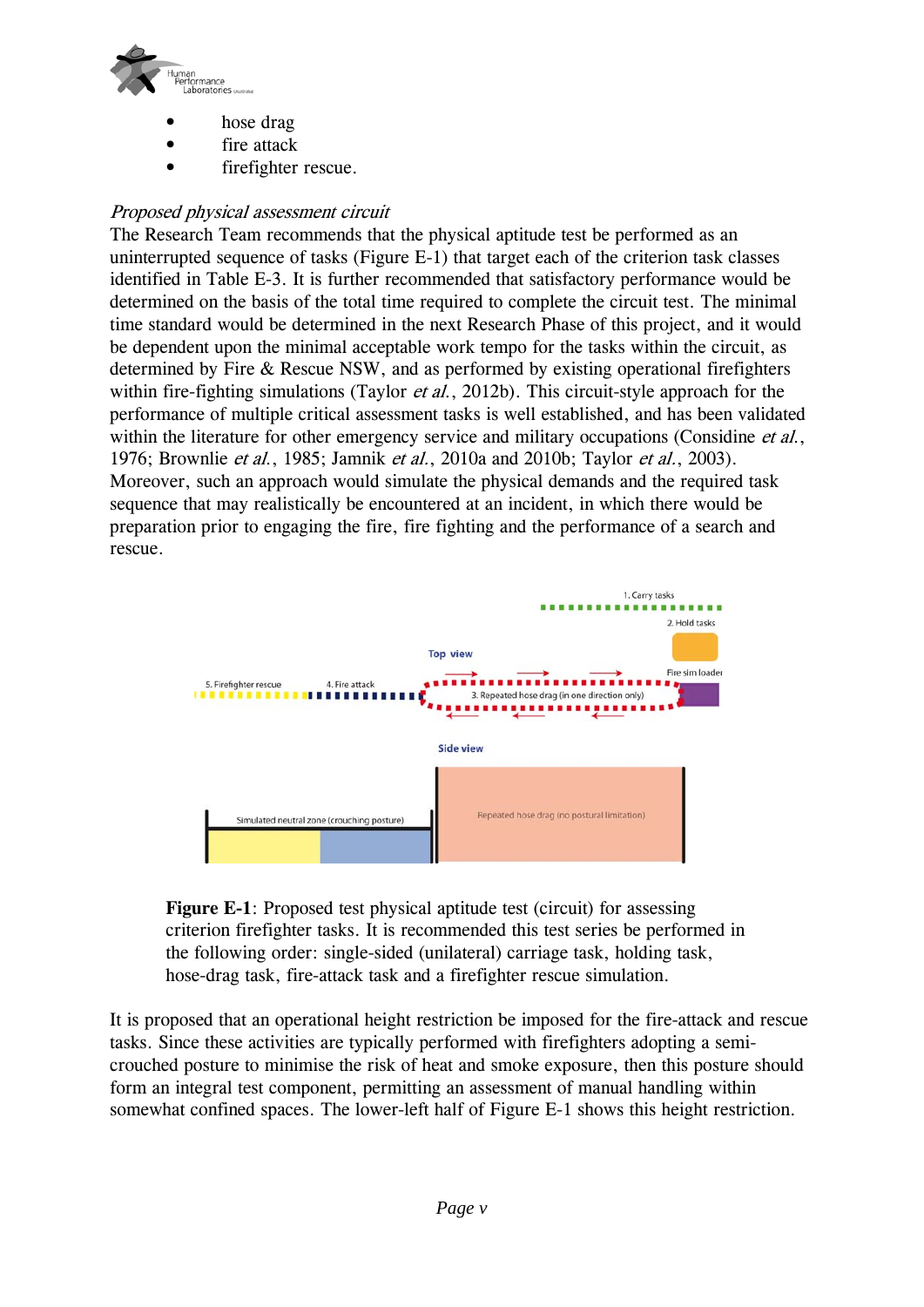

#### **Discussion and recommendations:**

The Research Team proposes that, if an individual could satisfactorily complete all of the activities within each the criterion task classes of Table E-3, then this person would possess the minimal physiological attributes desired of a contemporary firefighter. However, under operational scenarios, these tasks are performed without rest, and typically above some minimal acceptable speed. Therefore, an elapsed-time standard for this circuit (physical aptitude test) is recommended, as this will allow for individuals of varying physiological attributes to successfully complete the test. Thus, whilst a slow overall performance may not be deemed acceptable, recruits who may be weaker in one test area can compensate by possessing greater abilities on other tasks.

#### **Recommendations and requests for further information**

The following recommendations and information requests are tendered to the Project Management Team concerning the proposed physical aptitude test:

**Recommendation one:** It is recommended that the physical aptitude test be performed as an uninterrupted sequence of tasks (circuit), such that the test replicates the likely intensity and physical demands of a range of activities that may realistically be conducted at an incident. In addition, it would be required that these tasks be completed without rest.

**Recommendation two:** It is recommended that the physical fitness assessment circuit be developed with full consideration of the operational constraints that exist for Fire & Rescue NSW. Thus, the assessment battery must be able to be deployed consistently across the entire State.

**Recommendation three and request one:** It is recommended that the physical aptitude test (circuit) be completed with participants wearing about 20 kg of added mass. This is designed to simulate the combined mass of the personal protective clothing and equipment currently used by Fire & Rescue NSW. There is no need for the personal protective equipment to be deployed, but the protective clothing (with the exception of the boots) must be worn during testing (including the helmet), as this ensemble significantly influences flexibility, ranges of joint motion, the performance of heavy exercise (Taylor *et al.*, 2010), and the metabolic demand of locomotion (Taylor *et al.*, 2012c). It is recommended that all test participants wear the standard protective clothing used by Fire & Rescue NSW. It is further recommended that an additional mass, equal to the combined average masses of standard-issue boots, the self-contained breathing apparatus and other standard equipment used during structural fire fighting, be added to each test participant. If required, this equipment load could be simulated through the use of a weighted vest. It is requested that Fire & Rescue NSW determines this mass, and then provides this specification to the Research Team.

**Recommendation four:** It is recommended that further investigation be undertaken (Phase Four of this project) to assess the ability of simple lifting tasks to predict performance on more complex fire-fighting activities. For example, it is possible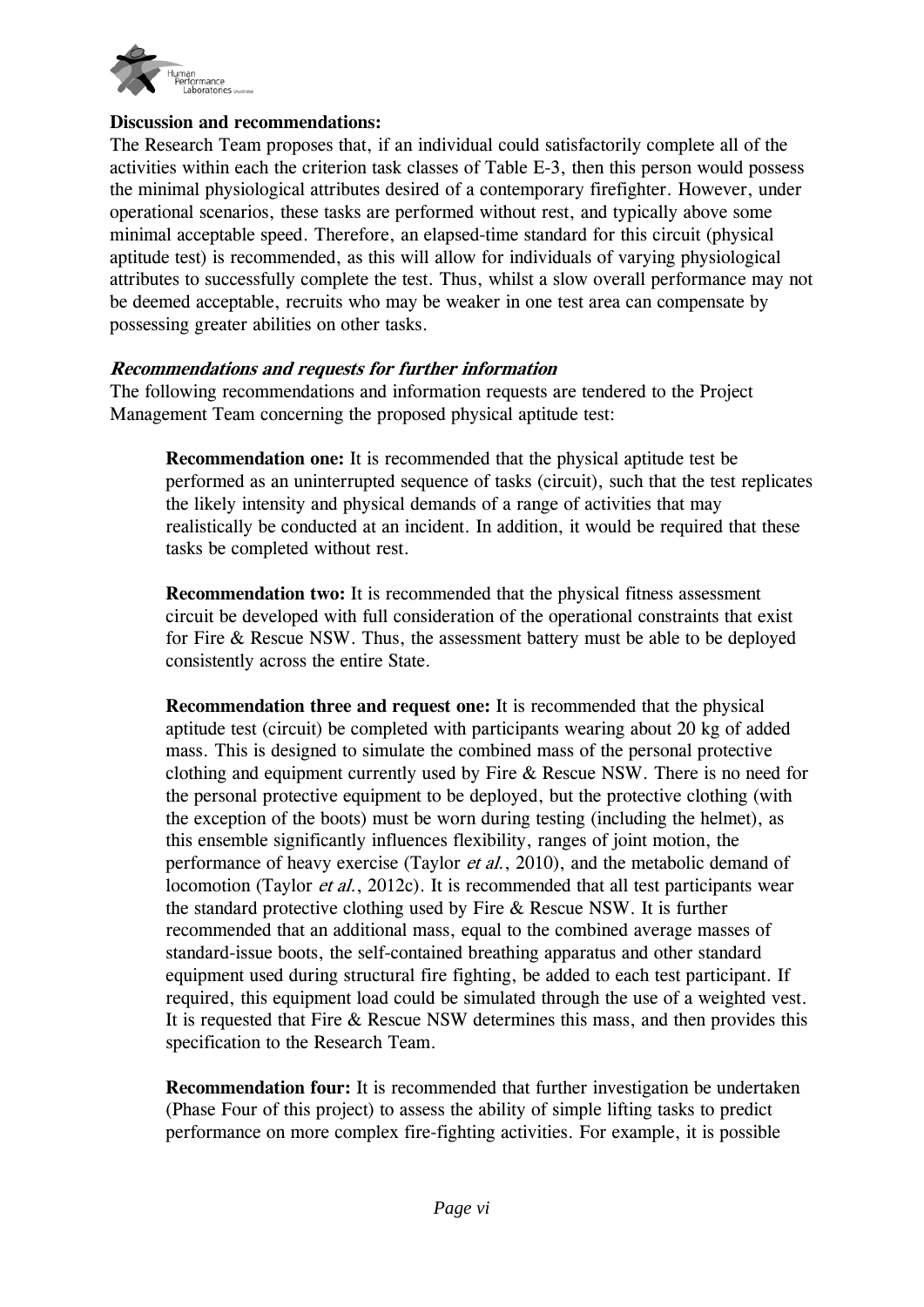

that some highly reproducible, and easily performed tests may reliably predict this performance, and thereby enable a simplification of the criterion holding task. It is also possible that more than one lifting task could be incorporated into the test.

**Recommendation five and request two:** For the holding task of the aptitude test (item two), the Research Team requires advice from subject-matter experts. It is requested that Fire & Rescue NSW determines whether this holding task is to be performed at a fixed absolute or at some relative height? If the former is adopted, then the Research Team needs to know this height. If the latter is chosen, then the Research Team needs to know this in the form of a percentage of each participant's standing height.

**Recommendation six:** It is recommended that the frictional loads for the dragging tasks (hose drag, fire attack and firefighter rescue) be applied through a custommade resistance device: a line and reel resistance loader. The Research Team will investigate appropriate frictional (braking) devices that may satisfy this requirement, whilst ensuring that all such tests are reliable, reproducible and legally defensible.

**Recommendation seven and request three:** Within the fire-attack and firefighterrescue tasks, it is recommended that all participants be required to adopt safe operating postures (below the neutral plane) to simulate the avoidance of excessive heat and smoke exposure. The resulting semi-crouched position will be determined so that each participant keeps his/her helmet below the same fixed height. This will also facilitate an assessment of each participant's ability to operate within somewhat confined spaces. It is requested that Fire & Rescue NSW determines the height of this neutral plane, and then provides this specification to the Research Team.

**Recommendation eight:** It is recommended that further investigation be undertaken (Phase Four of this project) to establish a correlation between load-carriage tasks that require the negotiation of stairs, and those that are performed on predominately flat surfaces. Since access to stairs for recruit testing may not be possible across the State, then this evaluation is aimed at permitting the prediction of load carriage on stairs from load-carriage performance on flat ground.

**Recommendation nine and request four:** For the one-person, firefighter-rescue task of the aptitude test, it is proposed that a dummy not be dragged, as this can introduce frictional variations across test days and sites. Instead, it is recommended that a fixed resistance be applied through the use of a bespoke line and reel resistance loader. However, for the loading of this device to be set appropriately and at a defensible level, Fire & Rescue NSW must determine the standard mass for this task. Factors that must be considered here relate to the anticipated person to be rescued, and the clothing and equipment worn by that person. It is requested that Fire & Rescue NSW determines this mass, and then provides this specification to the Research Team.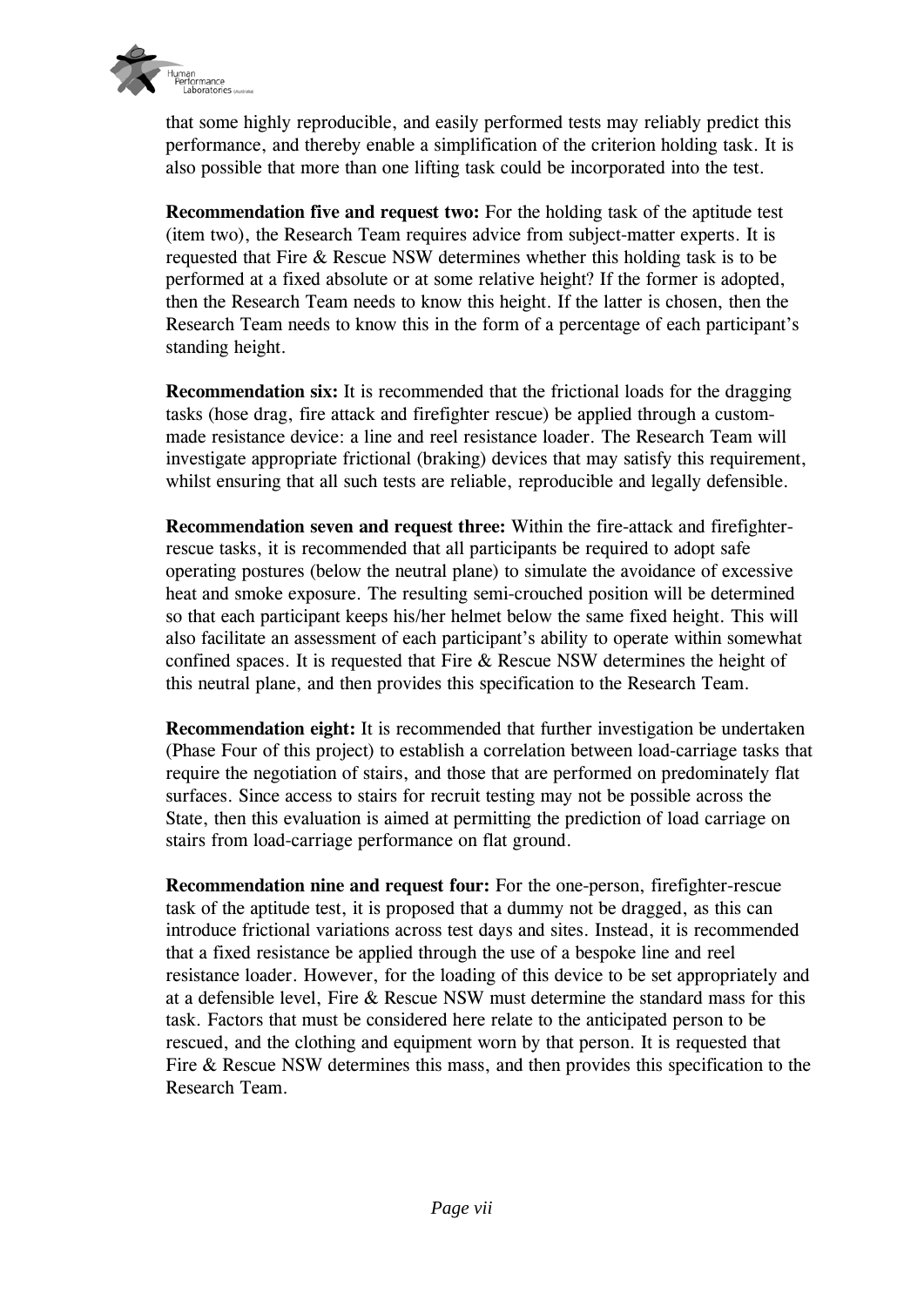

# **Verification and approval of the staged screening tests**

These screening tests were submitted to the Project Management Team for consideration, endorsement and validation. Approval to progress to the final research Phase (development of physiological employment standards for firefighters) was also sought at this meeting. These outcomes were each achieved at the Project Management Team meeting held on 22<sup>nd</sup> of June (2012: Appendix Three of this report).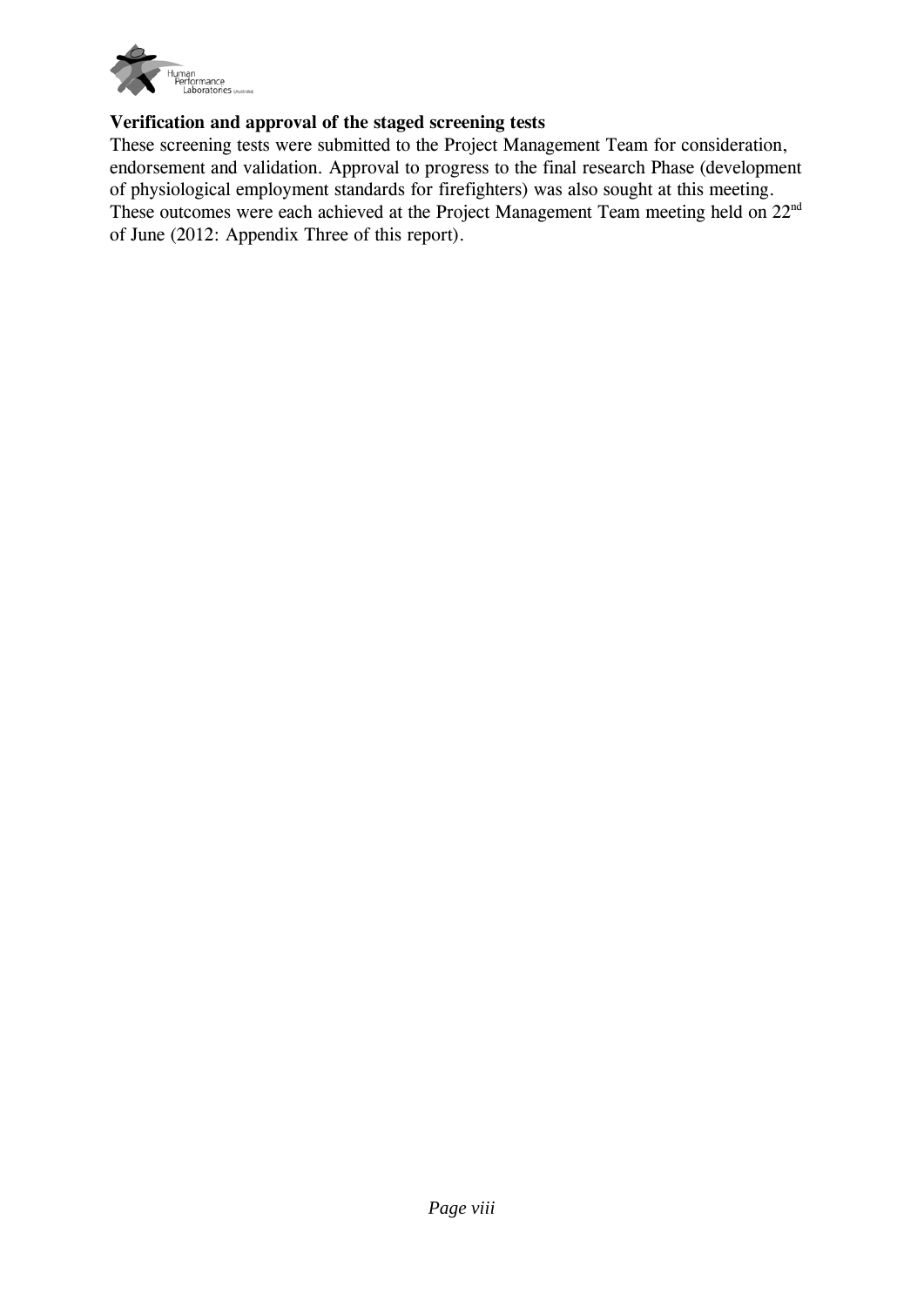

# **AUTHORS**

#### **Dr. Herbert Groeller, Ph.D. University of Wollongong.**

Herb has over 20 years of experience working as an exercise physiologist with occupational, healthy active, sports-injured, aged and cardiac patient groups. He has also worked with various groups as a consultant, advising on the physiological demands and requirements of specific work tasks, the implementation of functional testing regimens, and medical screening procedures and health initiatives. Herb's past research centred upon the impact of exercise habits on cardiovascular risk factors in middle-aged and older males. His current research focus is upon skeletal muscle strength adaptation within healthy and clinically relevant population samples.

# **Hugh H.K. Fullagar, B.Sc.**

#### **University of Wollongong.**

Hugh is a Master of Science student within the School of Health Sciences (University of Wollongong). His undergraduate training was in the discipline of exercise science, majoring in exercise physiology. His current research is centred around the development of valid and reliable physiological employment standards for Fire & Rescue NSW.

 $\mathcal{L}_\text{max}$ 

#### **Dr. John A. Sampson, Ph.D. University of Wollongong.**

John has recently completed his Doctoral dissertation within the School of Health Sciences (University of Wollongong), examining musculoskeletal adaptation to resistance exercise. His primary research interest is encompassed within the physiological adaptations that are associated with exercise. The focus of his current and future work is in manipulating exercise training programmes to reduce total work, but without compromising the associated physiological adaptations observed during exercise training.

#### **Assoc. Prof. Nigel A.S. Taylor, Ph.D. University of Wollongong.**

Nigel is a human stress physiologist with over 25 years of research experience, and with particular research emphases within exercise physiology, temperature regulation and occupational physiology. Nigel's research training was based in Europe and North America, and included extensive involvement with Defence organisations from both continents. He participates in a five-way research collaboration (Environmental Physiology and Ergonomics Research Exchange) involving laboratories in France, Japan, Slovenia and the United Kingdom (www.uow.edu.au/health/epere/index.html). Nigel's research often focuses upon the interface between the worker and the environment, and how human performance may be optimised under physical and environmental extremes (occupational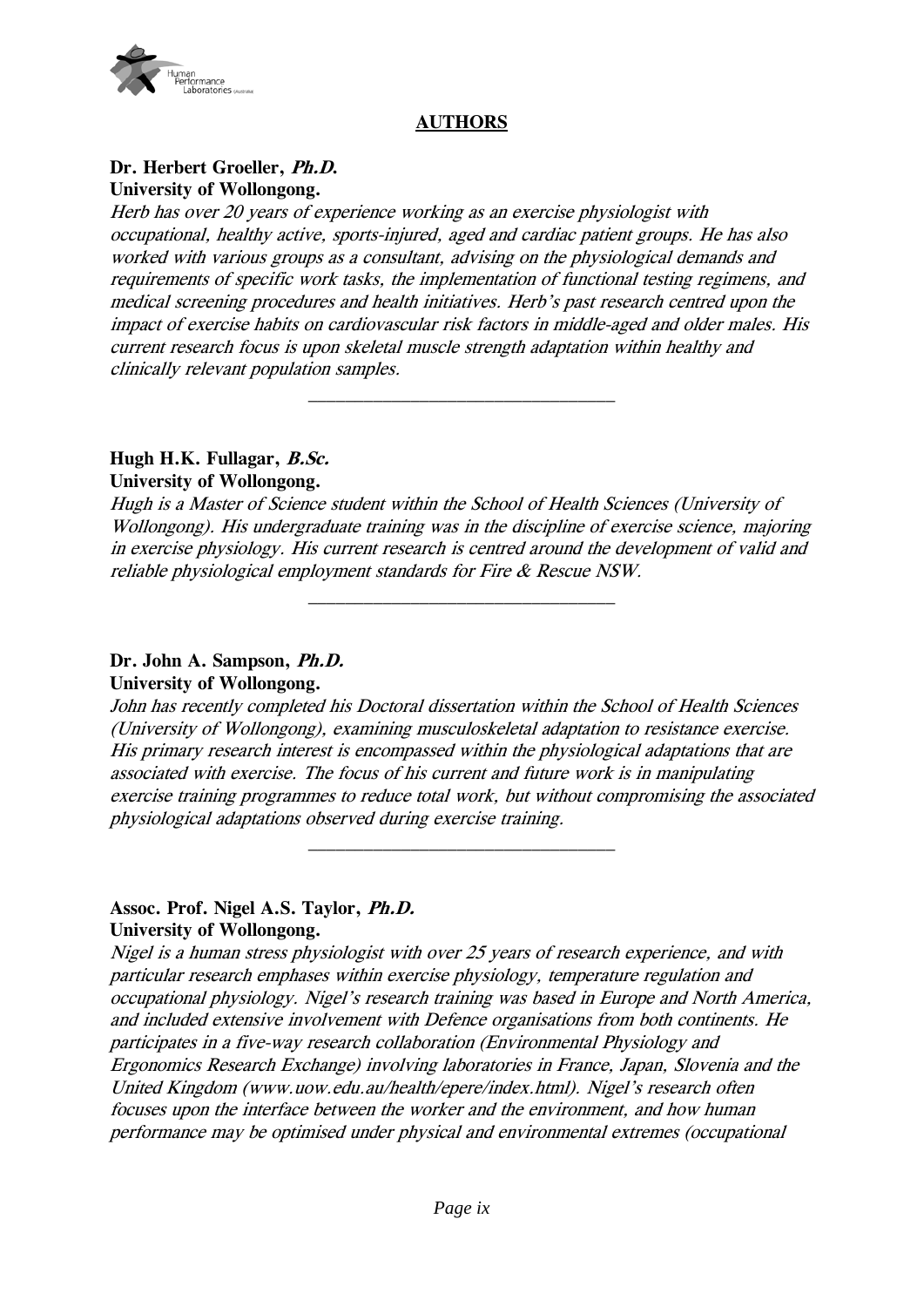

physiology). He has an extensive research background, with more than 300 publications. Nigel is the Vice Chair of the **IUPS Advisory Committee for Thermal Physiology and Pharmacology**. He is the Reviews Editor for the **European Journal of Applied Physiology** and an International Editorial Board member of seven other refereed journals (including Medicine & Science in Sports & Exercise).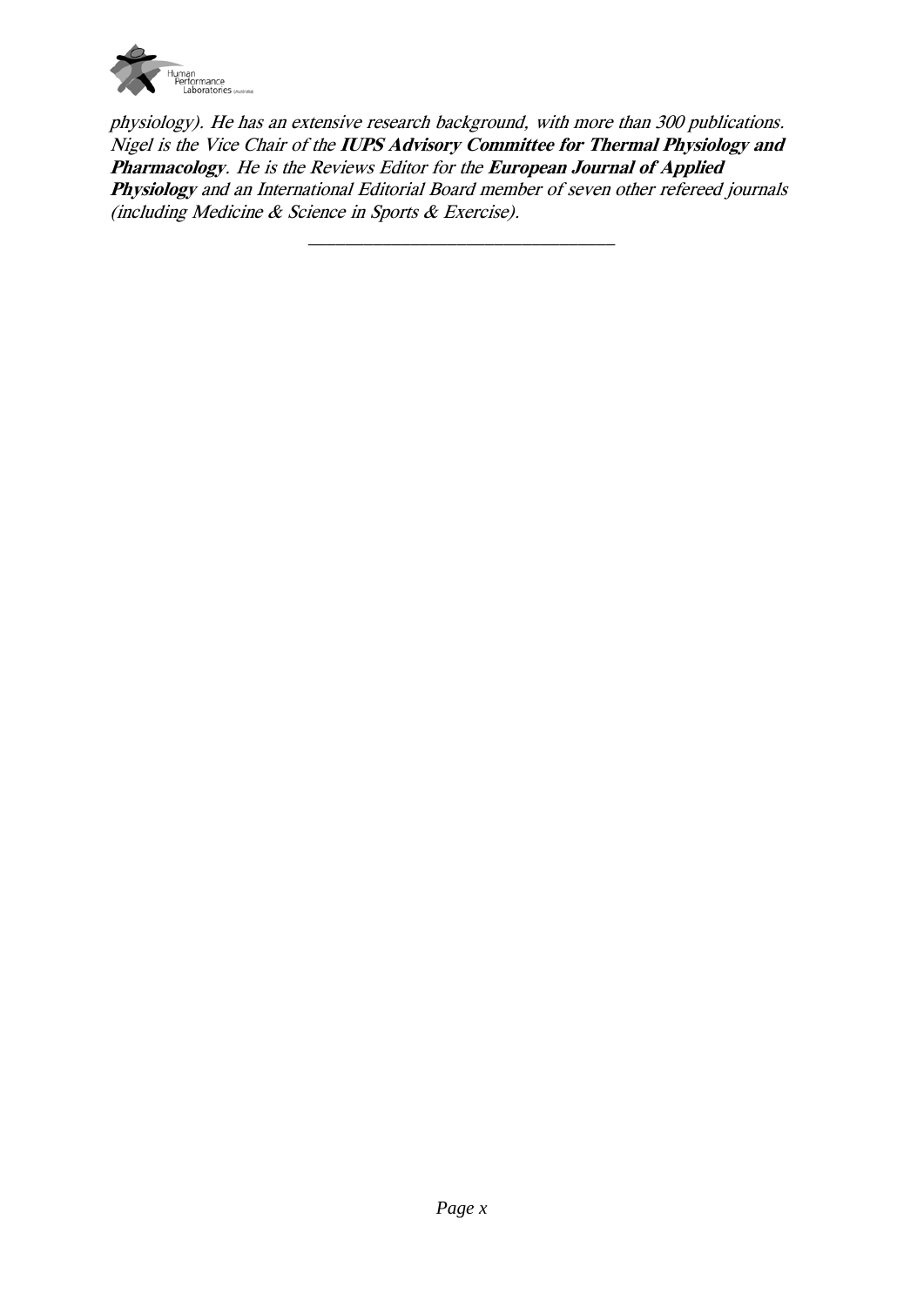

# **CONTACT DETAILS**

#### **Centre for Human and Applied Physiology**

**Nigel A.S. Taylor,** Ph.D. Associate Professor Centre for Human and Applied Physiology www.uow.edu.au/health/chp/ School of Health Sciences University of Wollongong Northfields Avenue Wollongong, NSW 2522 Australia. Telephone: 61-2-4221-3463 Facsimile: 61-2-4221-5945 Electronic mail: nigel taylor@uow.edu.au

#### **Fire & Rescue New South Wales:**

#### **Brendan Mott**

Team Leader Health and Fitness Health and Safety Branch Fire & Rescue New South Wales 227 Elizabeth Street Sydney, NSW 2000 Australia Telephone: 61-2-9265-2800 Facsimile: 61-2-9265-2986 Electronic mail: Brendan.Mott@fire.nsw.gov.au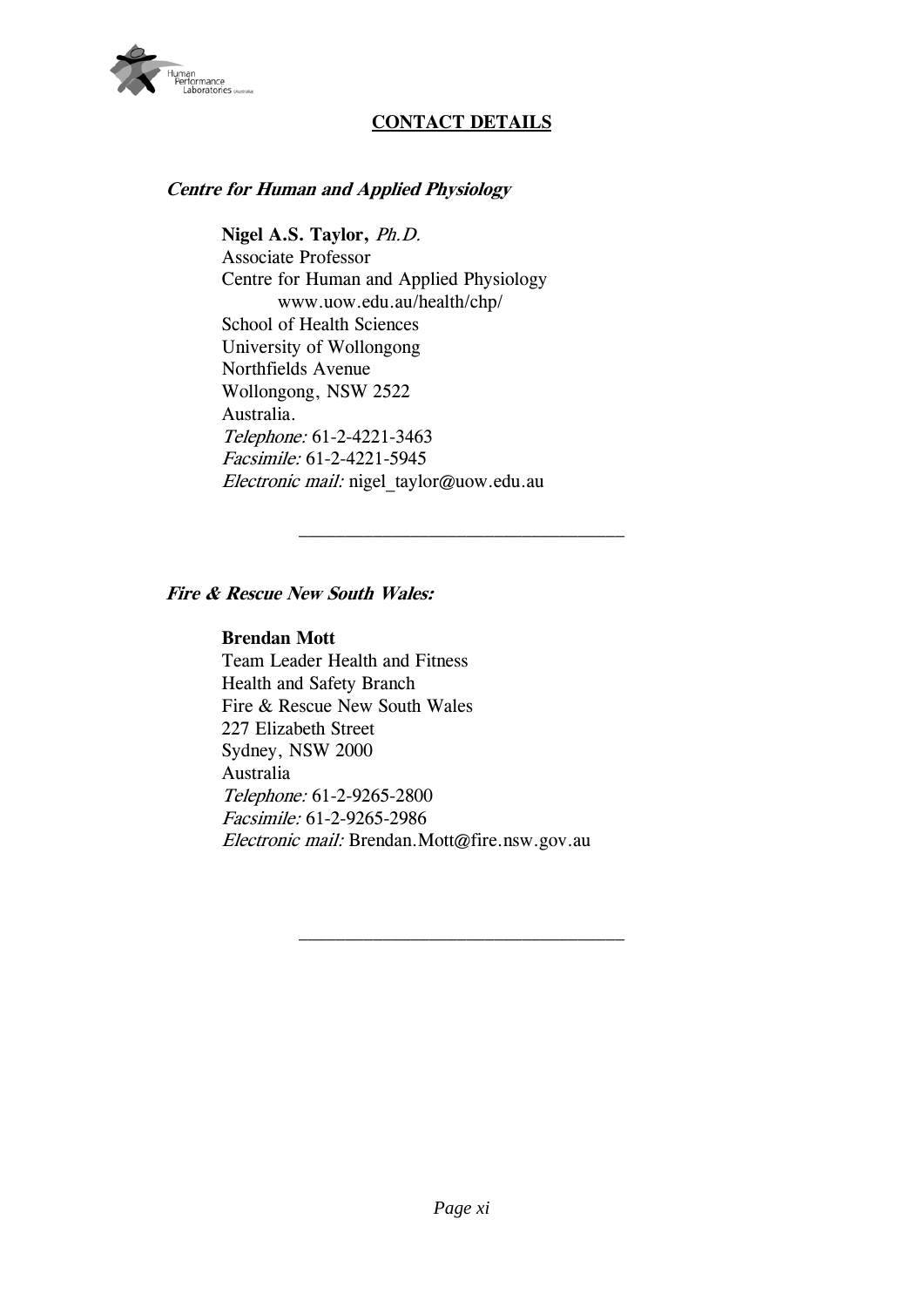

# **TABLE OF CONTENTS**

| 1.1 Establishing legally defensible physiological employment (occupational)     |
|---------------------------------------------------------------------------------|
|                                                                                 |
|                                                                                 |
|                                                                                 |
|                                                                                 |
|                                                                                 |
|                                                                                 |
| 2.2.1 Characterisation of critical fire-fighting tasks Page 5                   |
| 2.2.2 Selecting criterion fire-fighting tasks for physical aptitude testing     |
|                                                                                 |
| 2.2.2.1 Exclusion criterion one: low-level physiological demand                 |
|                                                                                 |
| 2.2.2.2 Exclusion criterion two: movement task duplication Page 8               |
| 2.2.2.3 Exclusion criterion three: availability of a substitution task          |
|                                                                                 |
|                                                                                 |
| 2.2.3 A closer examination of load-carriage tasks Page 10                       |
| 2.2.3.1 Lifting and holding above shoulder height Page 10                       |
|                                                                                 |
|                                                                                 |
| 2.2.4 Recommendations for the physical aptitude test Page 11                    |
| 2.2.5 Key points requiring decisions and recommendations from Fire $\&$         |
|                                                                                 |
| 2.2.5.1 Environmental constraints to physical aptitude testing                  |
|                                                                                 |
| 2.2.5.2 Incorporating safe operating postures (below neutral plane)             |
|                                                                                 |
| 2.2.5.3 Clothing and equipment constraints to physical aptitude                 |
|                                                                                 |
|                                                                                 |
| 2.2.5.4 Specifications for load-carriage within the physical aptitude           |
|                                                                                 |
| 2.2.5.5 Identifying well-correlated substitute tests within the physical        |
| aptitude test $\dots \dots \dots \dots \dots \dots \dots \dots \dots$ . Page 16 |
| 3. PHYSICAL APTITUDE TEST DESCRIPTION AND DISCUSSION Page 17                    |
|                                                                                 |
|                                                                                 |
|                                                                                 |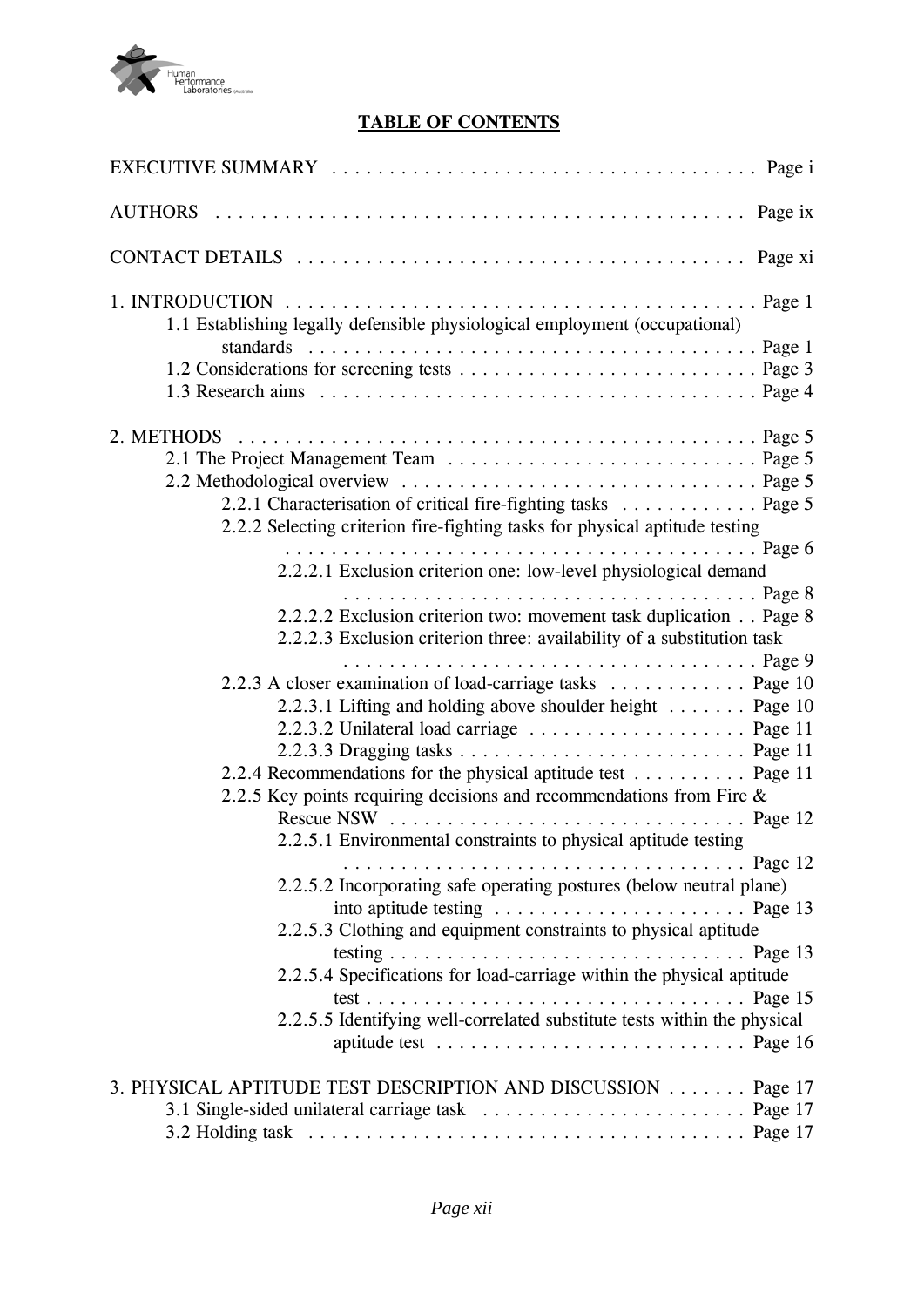

| 3.6 Proposed physical aptitude test (circuit)  Page 18                                                               |  |
|----------------------------------------------------------------------------------------------------------------------|--|
|                                                                                                                      |  |
| 4. RECOMMENDATIONS AND INFORMATION REQUESTS  Page 20                                                                 |  |
|                                                                                                                      |  |
|                                                                                                                      |  |
|                                                                                                                      |  |
|                                                                                                                      |  |
|                                                                                                                      |  |
|                                                                                                                      |  |
|                                                                                                                      |  |
|                                                                                                                      |  |
|                                                                                                                      |  |
| 4.10 Verification and approval of the staged screening tests Page 21                                                 |  |
| 5. REFERENCES AND RECOMMENDED READING  Page 22                                                                       |  |
| 6. APPENDICES $\ldots \ldots \ldots \ldots \ldots \ldots \ldots \ldots \ldots \ldots \ldots \ldots \ldots$ . Page 26 |  |
| APPENDIX ONE: Meeting to report on, and approve the completion of Phase Two                                          |  |
|                                                                                                                      |  |
| APPENDIX TWO: Meeting to discuss possible physical aptitude test options for the                                     |  |
| approved criterion trade tasks arising from Phase Two Page 28                                                        |  |
| APPENDIX THREE: Meeting to approve physical aptitude test options arising from                                       |  |
|                                                                                                                      |  |
| APPENDIX FOUR: Requests for additional information from Fire & Rescue NSW                                            |  |
|                                                                                                                      |  |
|                                                                                                                      |  |
|                                                                                                                      |  |
| Request three $\ldots \ldots \ldots \ldots \ldots \ldots \ldots \ldots \ldots \ldots \ldots \ldots \ldots$ . Page 32 |  |
|                                                                                                                      |  |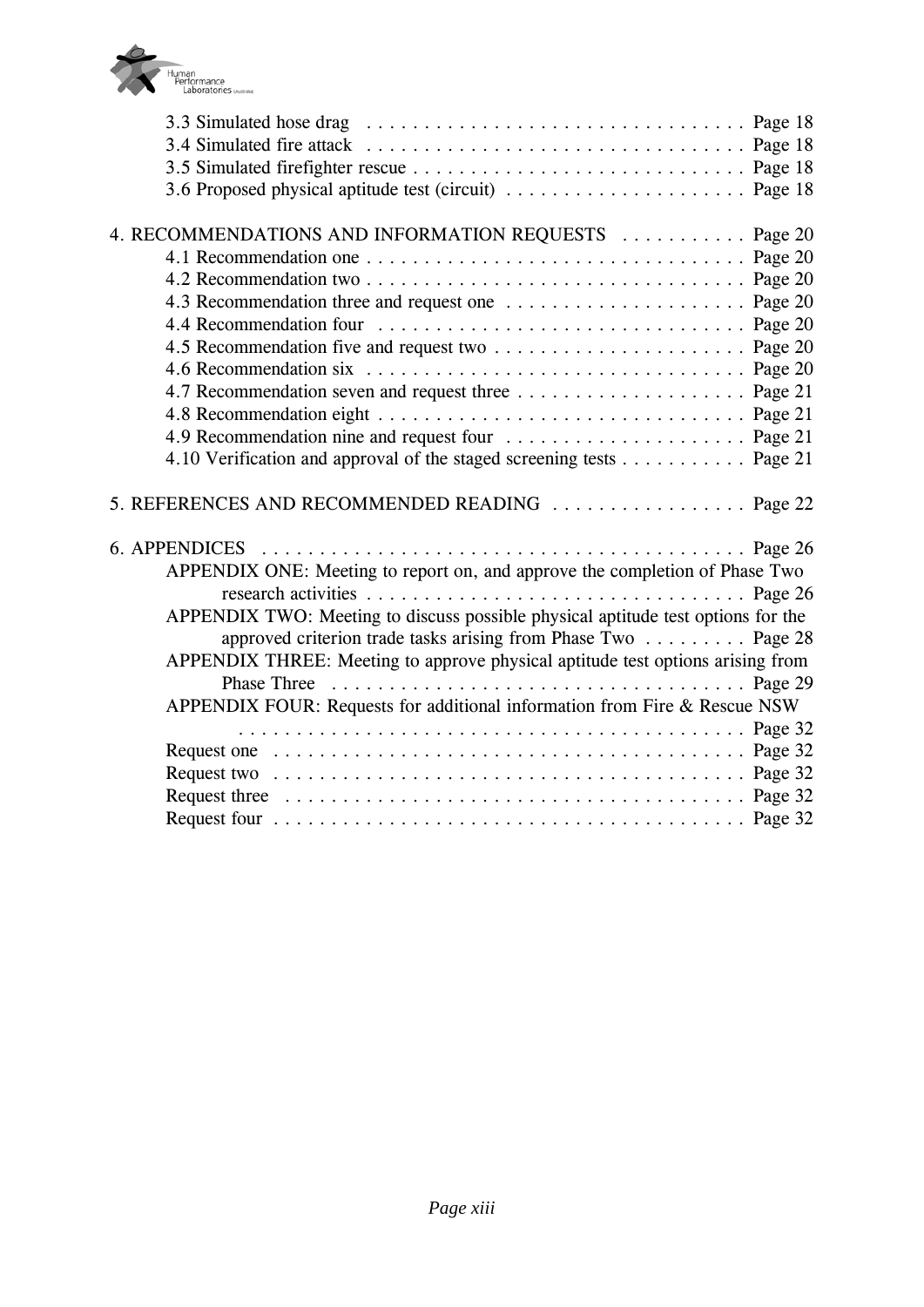

# **1. INTRODUCTION**

Numerous occupations around the world place high, and sometimes excessive physical demands on the body. Indeed, fire fighting is recognised globally as a physically demanding occupation, requiring attributes such as high endurance (aerobic) fitness and muscular strength (Davis et al., 1982; Gledhill and Jamnik, 1992a; Bilzon et al., 2001). A contemporary firefighter is expected to fulfil numerous roles in addition to fire suppression, including responding to transport accidents, natural disasters, rescue and hazardous materials incidents. Many of these roles place firefighters under significant physiological and physical strain. Indeed, the scientific literature contains many reports quantifying this strain (Barnard and Duncan, 1975; Lemon and Hermiston, 1977; Duncan et al., 1979; Budd et al., 1986; Romet and Frim, 1987; Faff and Tutak, 1989; Sothmann et al., 1992; Smith and Petruzzello, 1998; Bos et al., 2004; Holmér and Gavhed, 2007).

It is therefore crucial the employee possesses the necessary medical profile (Hocking, 2010), as well as the physical and physiological attributes to tolerate the subsequent demands of the profession. Such employees are most likely to undertake the essential fire-fighting tasks in a safe and productive manner, and are well suited to coping with such extremes of physiological strain. Accordingly, numerous physically demanding occupations now require employees to pass *bona fide* physical fitness standards (Gledhill and Jamnik, 1992a; Taylor and Groeller, 2003; Doherty et al., 2007). These procedures are aimed at increasing the capability of the workforce, whilst simultaneously minimising the risk of injury to both firefighters and members of the community.

The process of recruitment and subsequent training must deliver a well-skilled and capable workforce. Given the high injury rates of firefighters (170.5 injuries per 1,000 full time firefighters per annum (Taylor and Kerry, 2010)), Fire & Rescue NSW have a legal obligation to identify those individuals who are less capable of performing the physically demanding fire-fighting tasks, and who, during the performance of various fire fighting roles, would be exposed to an unacceptable risk of injury. Pre-employment screening can serve this need. Moreover, stronger employees are clearly associated with fewer injuries in fire fighting (Cady *et al.*, 1985) and other manual-handling occupations (Chaffin, 1974), such as the Navy (Marcinik, 1986). Nevertheless, the employer must also ensure that no individuals, or groups of individuals, are discriminated against or treated less favourably.

This project involves five discrete Research Phases, with the research reported herein representing the Third Phase of the investigation, in which screening tests were developed that may be used to select appropriate individuals as potential firefighters. Following the completion of Phase Two, in which operational firefighters were studied whilst performing a broad range of physically, critical demanding fire-fighting tasks, the Research Team developed suitable screening test recommendations for firefighters, and this report summarises those recommendations.

**1.1 Establishing legally defensible physiological employment (occupational) standards** The provision of genuine, certifiable *(bona fide)* and legally defensible physiological employment standards will answer two fundamental questions:

• How certain can one be that those who are accepted into this job will be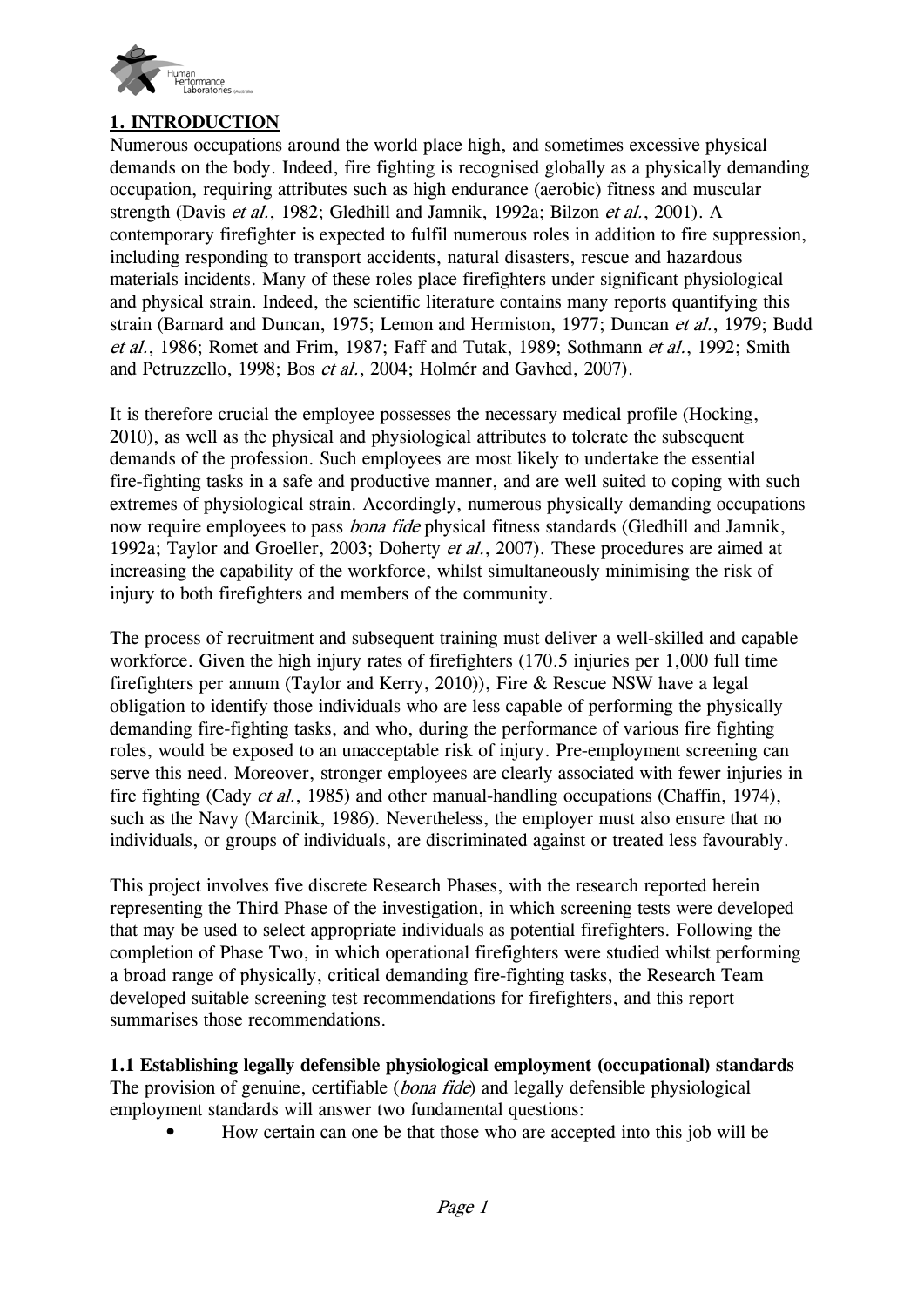

capable of successfully performing the necessary work-related tasks without exposing themselves to an undue risk of injury?

• How certain can one be that those who are deemed to be unacceptable, will actually be incapable of successfully performing the necessary work-related tasks, or that during the performance of these tasks, such individuals would expose themselves or others to an undue risk of injury?

The legal and scientific issues related to providing defensible answers to these critical questions have previously been identified and described (Gledhill and Jamnik, 1992a, 1992b; Gledhill et al., 2001; Constable and Palmer, 2000; Taylor and Groeller, 2003; Payne and Harvey, 2010). These are summarised as steps within Table 1, which forms the framework for the overall project. The current research is focussed upon steps eleven to thirteen of Phase Three.

Table 1: Procedural summary and framework for the development of *bona* fide pre-employment screening tests and physiological employment standards for physically demanding trades. The current Research Phase is highlighted.

| Project phase  | <b>Step</b>    | <b>Description</b>                                          |  |  |  |
|----------------|----------------|-------------------------------------------------------------|--|--|--|
| $\overline{0}$ | $\mathbf{1}$   | Justify need for establishing employment standards          |  |  |  |
|                | $\overline{2}$ | Establish a Project Management Team                         |  |  |  |
|                | 3              | Familiarise research team with the trade                    |  |  |  |
|                | $\overline{4}$ | Trade review and preliminary analysis of all tasks          |  |  |  |
| 1              | 5              | Identify the essential, physically demanding tasks          |  |  |  |
|                | 6              | Validate and approve the fire-fighting task list            |  |  |  |
|                | $\overline{7}$ | Employee survey: importance, difficulty, frequency of tasks |  |  |  |
|                | 8              | Characterise critical tasks: observe, measure, quantify     |  |  |  |
| $\overline{2}$ | 9              | Determine criterion fire-fighting tasks                     |  |  |  |
|                | 10             | Validate and approve criterion fire-fighting tasks          |  |  |  |
|                | 11             | Develop defensible physiological screening tests            |  |  |  |
| $\overline{3}$ | 12             | Standardise screening tests and administration              |  |  |  |
|                | 13             | Validate and approve screening tests                        |  |  |  |
|                | 14             | Evaluate validity and reliability of screening tests        |  |  |  |
| $\overline{4}$ | 15             | Acknowledge and approve performance standard development    |  |  |  |
|                | 16             | Develop physical performance standards                      |  |  |  |
| 5              | 17             | Validate and approve performance standards                  |  |  |  |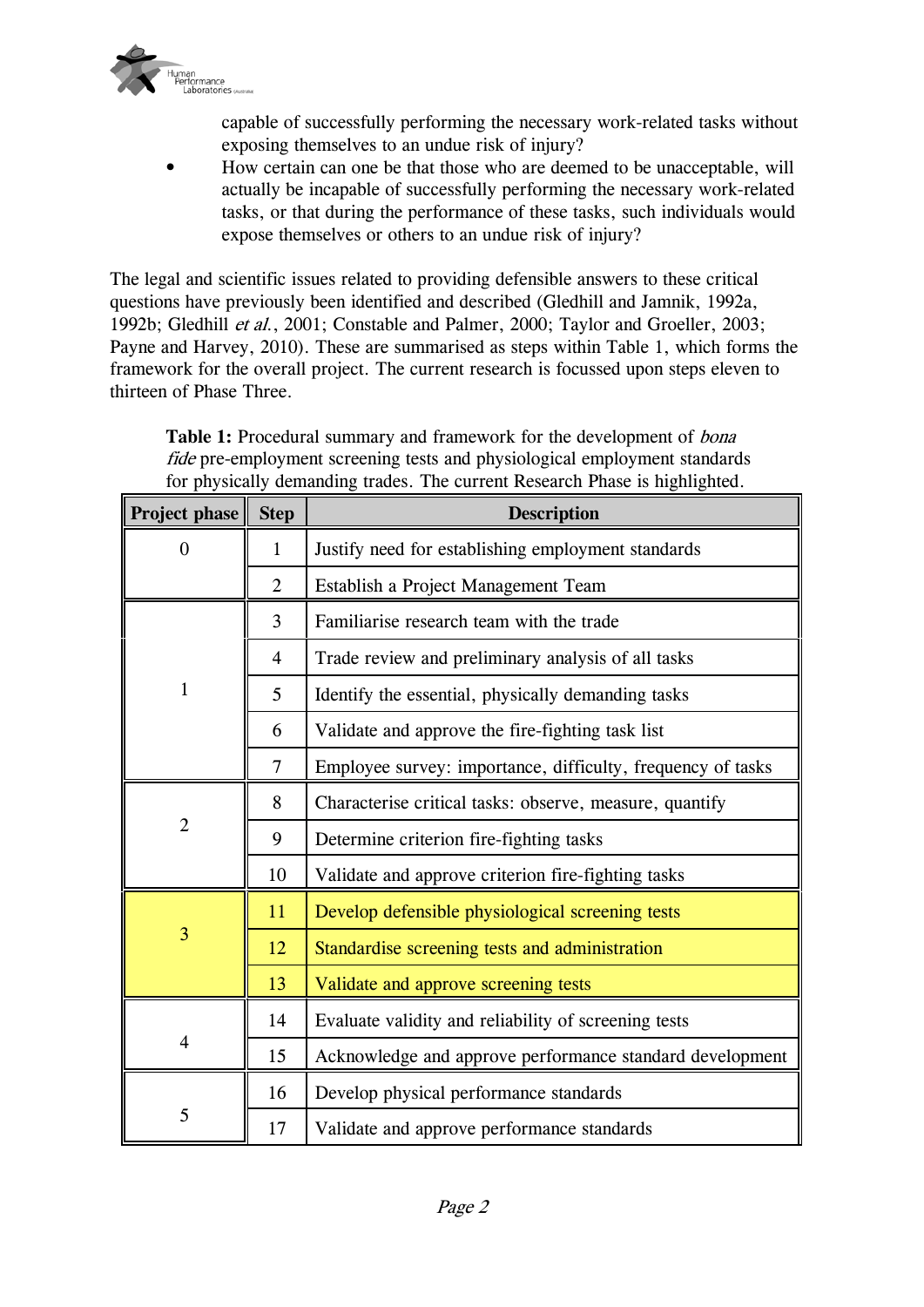

| <b>Project phase</b> Step |    | <b>Description</b>                                     |  |  |  |
|---------------------------|----|--------------------------------------------------------|--|--|--|
|                           | 18 | Implement pre-employment screening                     |  |  |  |
|                           |    | Review the screening process and its outcomes: ongoing |  |  |  |

# **1.2 Considerations for screening tests**

At a superficial level, the current Fire & Rescue NSW physical aptitude test (PAT) appears to be relevant to the tasks performed by firefighters. Despite having appropriate face validity with fire fighting, there is, at present, insufficient scientific evidence to support either the chosen assessment components or the minimum standards of performance used to recruit firefighters. Moreover, the current screening tests used by Fire & Rescue NSW were based upon standards that were determined almost 20 years ago (Gledhill and Jamnik, 1992a). During the ensuing years, significant operational and equipment changes were necessary to ensure that Fire & Rescue NSW remained both a contemporary and an effective organisation. With these changes, the physical and physiological demands of fire fighting were modified. Within Phases One and Two and of this large project, the focus was upon identifying and evaluating the critical tasks that imposed the greatest physiological burden upon firefighters. In this Third Research Phase, attention is directed to the development of task-specific assessments of potential firefighters, whilst ensuring that the full demands of the occupation were adequately represented in the provision of valid screening tests that have of a predictive capacity for occupational performance. This will be achieved through the targeting of key physiological attributes related to this unique job. These screening tests are designed to reflect the key physiological demands that are performed and experienced on the fire ground, leading to the selection of appropriate individuals to become firefighters.

Three key limitations within this process are personal safety, the financial burden of testing on the employer and task performance skill. Given the high reward for passing a screening test (*i.e.* employment), there in an increased likelihood for highly motivated participants to injure themselves during testing (Ayoub *et al.*, 1982), especially if these tests include highcapacity, manual-handling tasks (Snook et al., 1978). Secondly, screening tests can be expensive to implement if administered State wide. The added cost of transporting equipment or the necessity to use different test locations may place a significant financial burden on the organisation. Thirdly, consideration must be given to the level of skill included within some screening tests (Equal Employment Opportunity, 1978; Constable and Palmer, 2000). Whilst there is no doubt that a significant skill element is present in many fire-fighting tasks, the degree to which the skill dictates the successful completion of the task must be carefully managed. However, given that firefighter-specific skills form a critical part of training, and that these skills can be taught after recruitment, employment screening tests should primarily target physiological attributes that can be evaluated independently of skill or task performance proficiency. Such an approach will identify people who are well suited to undertake fire-fighting tasks in a safe and productive manner, and who are able to tolerate the physiological strain associated with fire fighting.

Due to these limitations, it is important to investigate, where applicable, alternative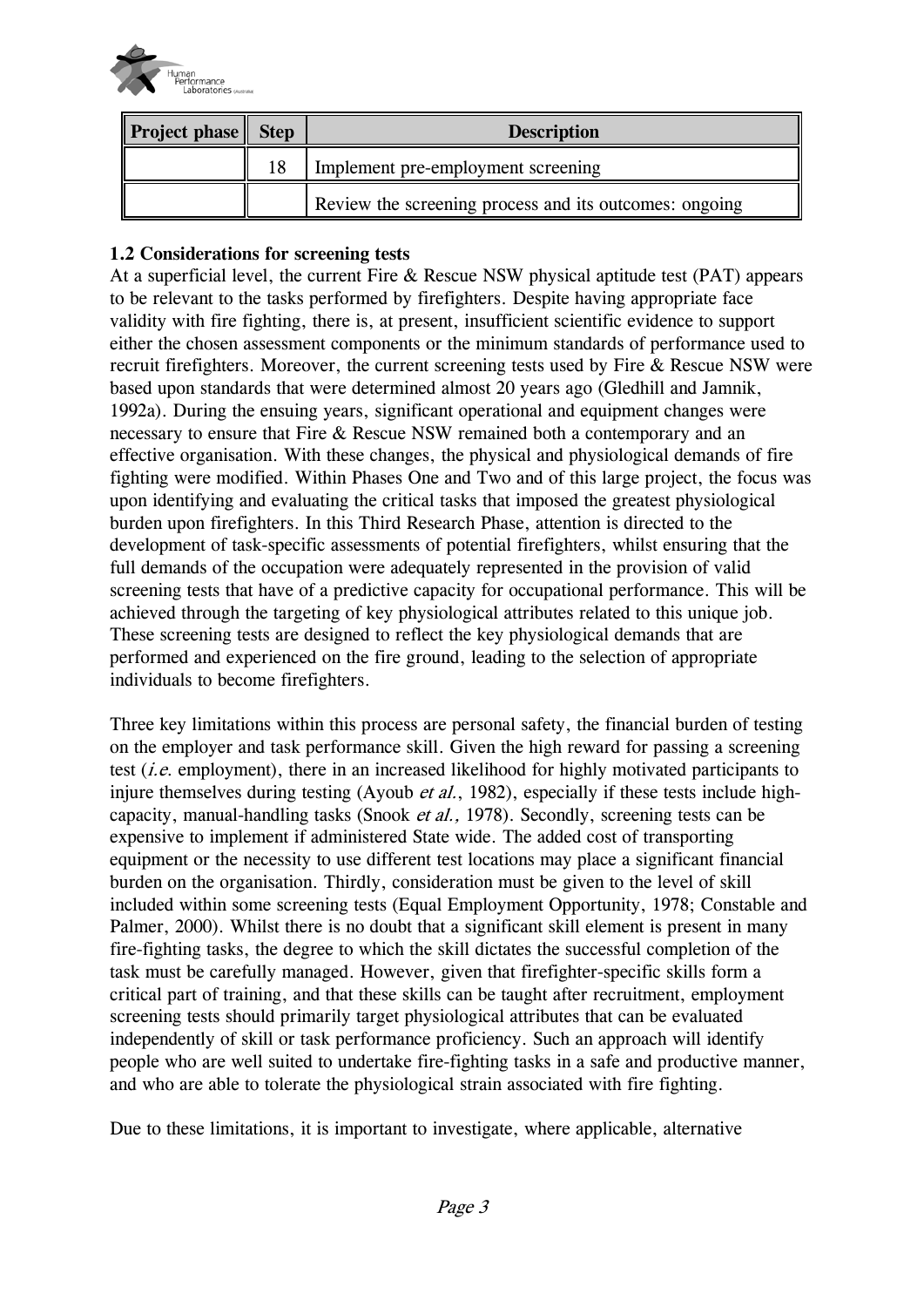

approaches to the mere duplication or simulation of critical fire-fighting tasks. For instance, when a strong relationship between a basic physical test  $(e.g.$  grip-strength test) and a critical work task  $(e.g.$  using a sledge axe) can be identified, such a generic test can be substituted, as it will possess criterion validity, and can be used to predict occupational task performance (Equal Employment Opportunity, 1978). Strong correlations with strength measures and manual-handling task performance, especially with progressions in resistance training, are known to exist (Sharp et al., 1993a; Kraemer et al., 2001). Thus, the use of more generic tests would not only be justified, but these would help to alleviate some limitations to testing. Therefore, when grouping and filtering fire-fighting tasks into possible screening tests, the Research Team deliberately categorised tasks into classes in which such correlations would be likely to exist, and this grouping was based upon shared common movement characteristics and physiological attributes.

## **1.3 Research aims**

The aim of this Research Phase was to develop screening tests that might be used to select appropriate fire-fighter recruits. A primary consideration during test development was the capacity of each test to be administered across the State, and without the need for extensive equipment, support personnel or resources. These tests were designed to be performed with participants wearing the full thermal protective ensemble, plus a load equivalent to the combined mass of the personal protective equipment. These tests should also incorporate the physical characteristics of the fifteen critical fire-fighting tasks previously identified (Taylor et al., 2012b; Table 2).

| Critical fire-fighting tasks                                  |
|---------------------------------------------------------------|
| Critical task 1: Hazmat task                                  |
| Critical task 2: Motor-vehicle rescue                         |
| Critical task 3: Rolling out hose (70 mm)                     |
| Critical task 4: Coupling hoses                               |
| Critical task 5: Locating and connecting to hydrant           |
| Critical task 6: Drag charged 70-mm hose (lateral)            |
| Critical task 7: Fire attack                                  |
| Critical task 8: Firefighter down (rescue)                    |
| Critical task 9: Dragging charged 38-mm hose (uneven terrain) |
| Critical task 10: Stair climb dragging charged hose           |
| Critical task 11: Prolonged use of hose (38 mm)               |
| Critical task 12: Prolonged use of hose (70 mm)               |
| Critical task 13: Ladder use (10.5 m)                         |
| Critical task 14: Stair climb with ventilation fan            |
| Critical task 15: Using sledge axe to gain entry              |

|  |  | Table 2: The fifteen critical physical tasks of fire-fighting (Taylor et al., 2012a). |  |
|--|--|---------------------------------------------------------------------------------------|--|
|  |  |                                                                                       |  |

*Note:* The critical task numbers match those used in Taylor *et al.* (2012b) to identify the fifteen simulations investigated in that Research Phase.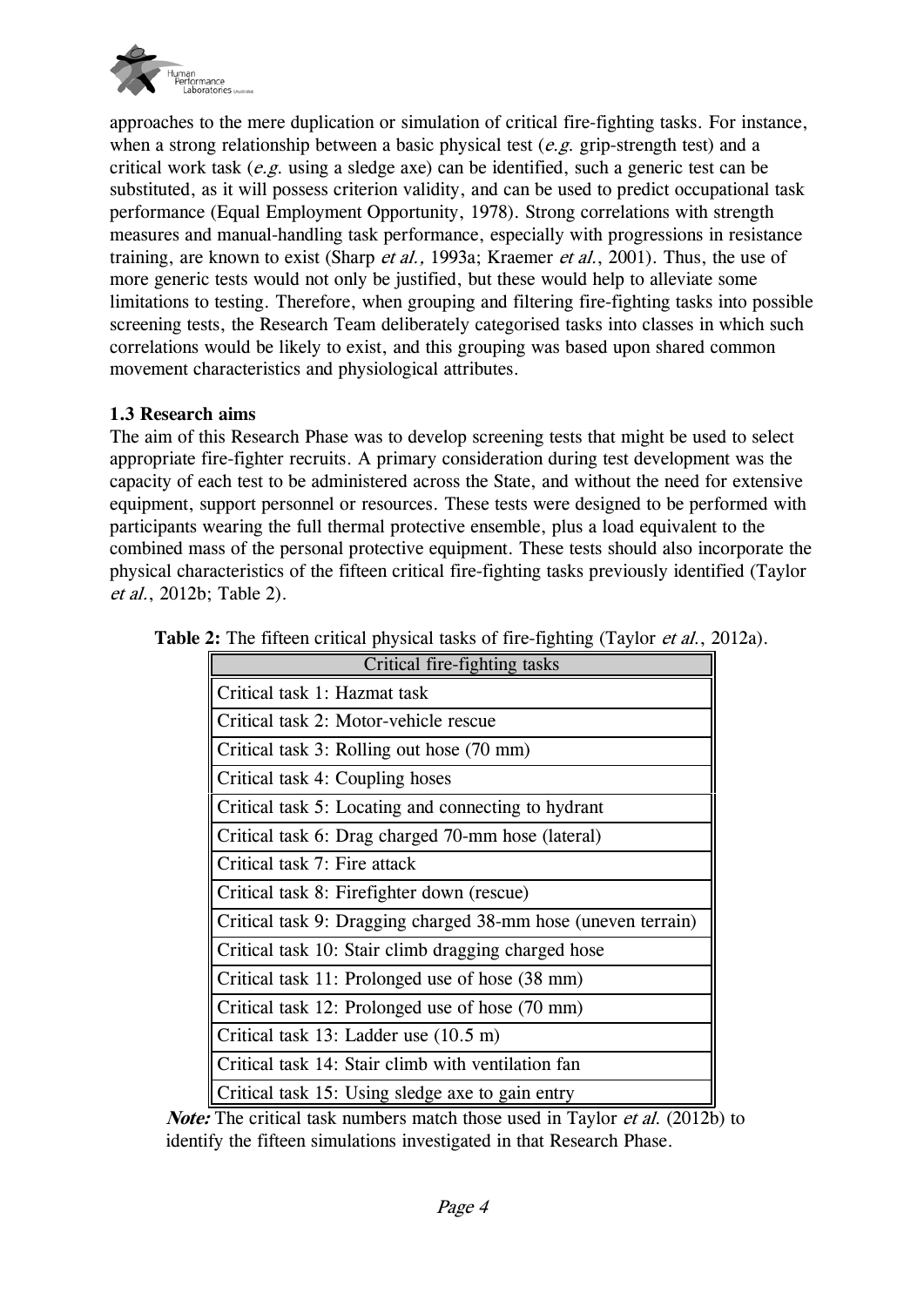

# **2. METHODS**

# **2.1 The Project Management Team**

Overall project management was undertaken through a Project Management Team. These individuals, their positions and their roles are summarised in Table 3.

| Name                   | Position                                                                 | Role                                                     |
|------------------------|--------------------------------------------------------------------------|----------------------------------------------------------|
| <b>Alison Donohoe</b>  | <b>Assistant Director Health and Safety</b><br>(FRNSW)                   | Project Manager and Steering<br><b>Committee Member</b>  |
| Darren Husdell         | Director Human Resources (FRNSW)                                         | Project Sponsor and Steering<br><b>Committee Member</b>  |
| Jim Hamilton           | <b>Director Metropolitan Operations</b><br>(FRNSW)                       | <b>Steering Committee Member</b>                         |
| Jim Smith              | <b>Acting Deputy Commissioner</b><br><b>Emergency Management (FRNSW)</b> | <b>Steering Committee Member</b>                         |
| <b>Rick Griffiths</b>  | <b>Acting Director Regional Operations</b><br>(FRNSW)                    | <b>Steering Committee Member</b>                         |
| <b>Geoffrey Parkes</b> | <b>Assistant Director Training (FRNSW)</b>                               | <b>Steering Committee Member</b>                         |
| <b>Brendan Mott</b>    | <b>Team Leader Health and Fitness</b><br>(FRNSW)                         | Research liaison and Steering<br><b>Committee Member</b> |
| Megan Smith            | Manager Health Promotion (FRNSW)                                         | Research liaison and Steering<br><b>Committee Member</b> |
| Nigel Taylor           | Associate Professor (UOW)                                                | Scientific expertise                                     |
| Herb Groeller          | Senior Lecturer (UOW)                                                    | Scientific expertise                                     |
| John Sampson           | Lecturer (UOW)                                                           | Scientific expertise                                     |
| Hugh Fullagar          | Postgraduate student (UOW)                                               | Data collection and analysis                             |

# **2.2 Methodological overview**

# **2.2.1 Characterisation of critical fire-fighting tasks**

The occupational task analysis conducted within Phase Two of this project (Taylor et al., 2012b) achieved several essential outcomes:

- characterisation of the physiological and physical demands associated with performing the fifteen critical tasks of fire fighting (Table 2)
- elimination of four less demanding critical tasks from this Table:
	- Critical task 4: Coupling hoses
	- Critical task 6: Drag charged 70-mm hose (lateral)
	- Critical task 11: Prolonged use of hose (38 mm)
	- Critical task 12: Prolonged use of hose (70 mm)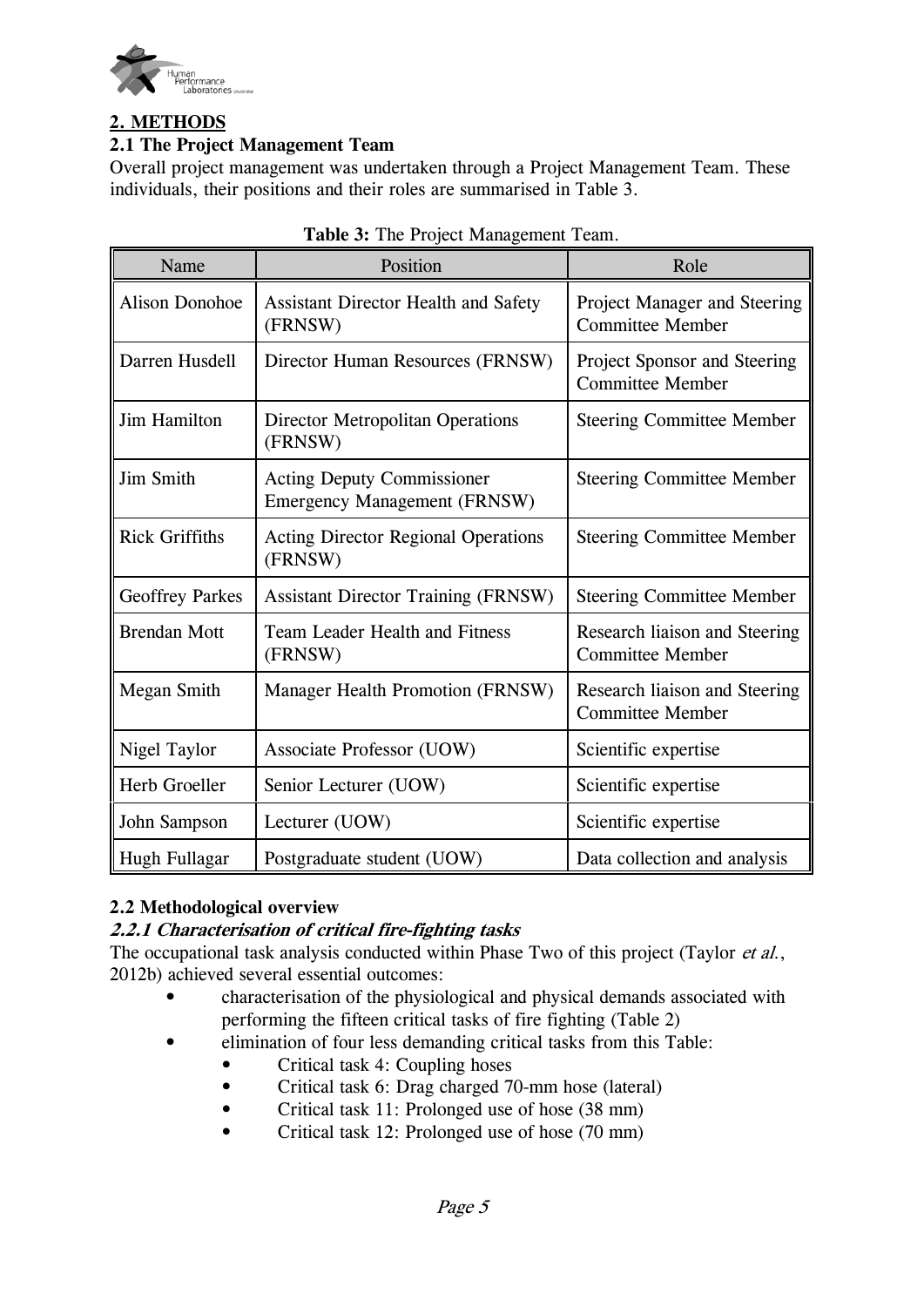

• this elimination resulted in eleven tasks being carried into the current Research Phase: these are the criterion tasks of fire fighting (Table 4).

| Criterion fire-fighting tasks                     | Strength-muscle endurance        | Cardiorespiratory      |
|---------------------------------------------------|----------------------------------|------------------------|
|                                                   |                                  | endurance              |
| Hazmat task                                       | hold and carry (upper body)      |                        |
| Motor-vehicle rescue                              | hold and carry (upper body)      |                        |
| Rolling out hose (70 mm)                          | hold and carry (upper body)      |                        |
| Locating and connecting to<br>hydrant             | hold and carry (upper body)      |                        |
| Fire attack                                       | push, pull, drag (lower<br>body) |                        |
| Firefighter down (rescue)                         | push, pull, drag (upper<br>body) |                        |
| Dragging charged hose (38)<br>mm: uneven terrain) |                                  | loaded upper-body task |
| Stair climb dragging<br>charged hose              | push, pull, drag (upper<br>body) |                        |
| Ladder use $(10.5 \text{ m})$                     | hold and carry (upper body)      |                        |
| Stair climb with ventilation<br>fan               | hold and carry (upper body)      |                        |
| Using sledge axe to gain<br>entry                 |                                  | loaded upper-body task |

# **Table 4:** The eleven criterion physical tasks of fire-fighting (Taylor et al., 2012b).

Also within the previous Research Phase, these tasks were categorised into two broad groups based on the predominant physical fitness attribute upon which each task was dependent. The first group was comprised of the strength and muscular endurance tasks, which made up 73% (eight of the eleven) of the tasks (Table 4). These tasks were then classified into upper- or lower-body activities, and finally sub-divided according to the dominant movement characteristics:

- pushing, pulling and dragging actions: three tasks  $(27\%)$
- holding and carrying actions: six tasks  $(55\%)$
- lifting and placing actions: no tasks
- twisting and turning actions: no tasks.

The second group of tasks relied upon whole-body (cardiorespiratory) endurance.

# **2.2.2 Selecting criterion fire-fighting tasks for physical aptitude testing**

The current Research Phase (Phase Three) required the re-appraisal of each of the criterion tasks to determine its suitability for use, or modification, within an occupation-specific physical aptitude test (PAT). The first stage of this evaluation commenced with a meeting (May 21<sup>st</sup>, 2012) between the Research Team and the Project Liaison Officer of Fire  $\&$ Rescue NSW (Brendan Mott).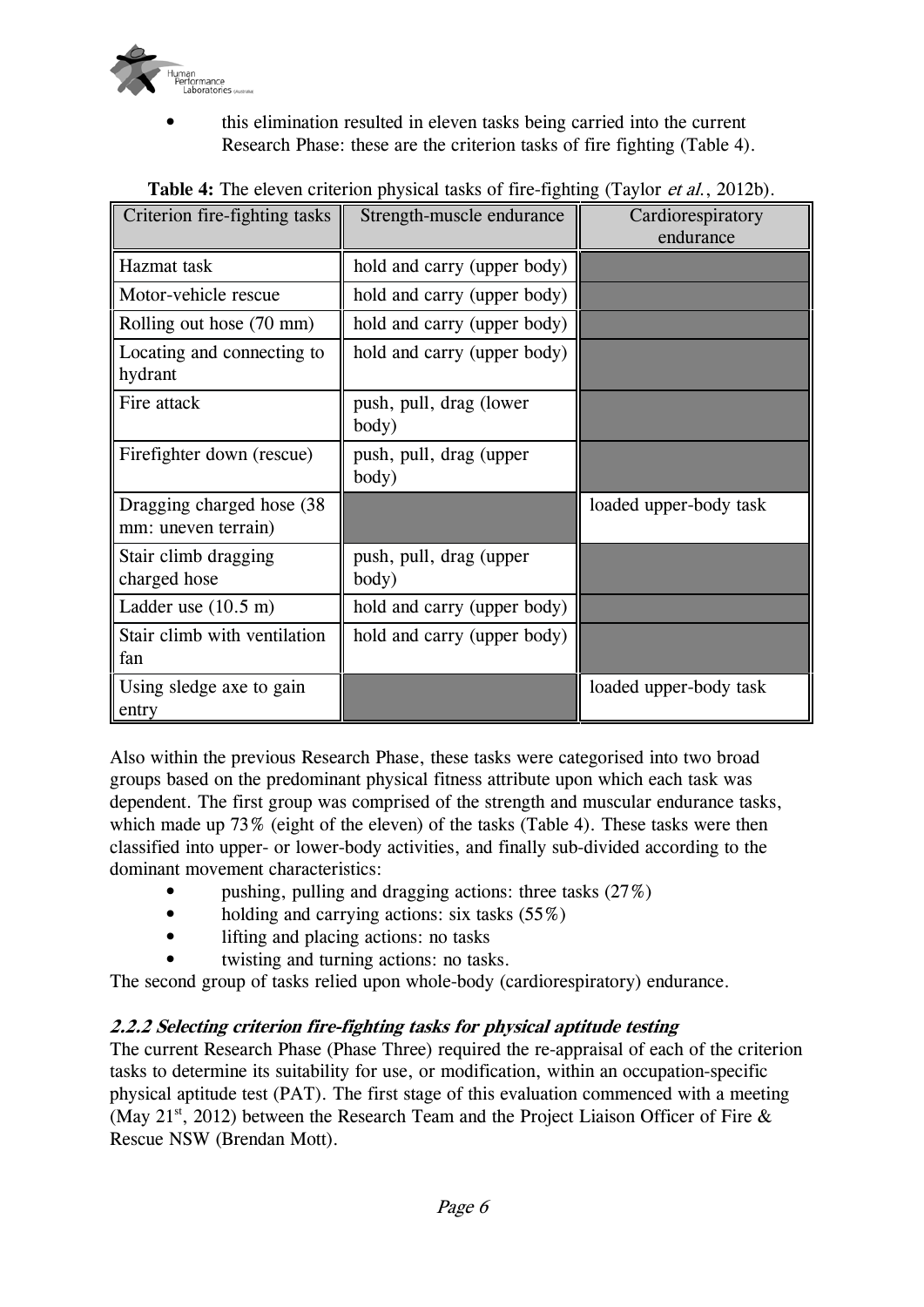

The first purpose of this meeting was to present and evaluate a preliminary proposal for the classification of the criterion tasks. Since there were movement pattern similarities across these tasks, then each criterion task was classified into one of four different movement categories. During these discussions, it was decided to sub-divide the ladder task into two parts (carrying and under-running) as it was considered to fall within each of two different movement classes. These classifications are presented in Table 5. The second aim was to identify operational constraints that may subsequently influence test selection, design and implementation. Finally, criteria were discussed upon which individual tasks may be eliminated from the list, since it was considered that some duplication may exist among these criterion tasks, and a culling would increase testing efficiency.

| <b>Criterion</b><br>task class | <b>Class descriptions</b>        | <b>Criterion tasks</b>                    |
|--------------------------------|----------------------------------|-------------------------------------------|
| $\mathbf{1}$                   | Single-sided carrying tasks      | Hazmat task                               |
|                                |                                  | Rolling out hose (70 mm)                  |
|                                |                                  | Locating and connecting to hydrant        |
|                                |                                  | Drag charged 70-mm hose $(lateral)^1$     |
|                                |                                  | Ladder carriage $(10.5 \text{ m})$        |
|                                |                                  | Prolonged use of hose $(38 \text{ mm})^1$ |
|                                |                                  | Prolonged use of hose $(70 \text{ mm})^1$ |
|                                |                                  | Stair climb with ventilation fan          |
| $\overline{2}$                 | Overhead push and holding tasks  | Motor-vehicle rescue                      |
|                                |                                  | Ladder under-run $(10.5 \text{ m})$       |
|                                |                                  | Using a sledge axe to gain entry          |
| $\overline{3}$                 | Cardiorespiratory dragging tasks | Fire attack                               |
|                                |                                  | Dragging charged hose (38 mm)             |
| $\overline{4}$                 | Crucial strength tasks           | Stair climb with charged hose             |
|                                |                                  | Firefighter down (rescue)                 |

#### **Table 5:** Criterion task movement classifications.

Six constraints of practical or logistical significance were identified and discussed in detail:

• environmental constraints: locations and facilities for test administration, and

<sup>&</sup>lt;sup>1</sup> Three tasks that had previously been removed in Research Phase Two (dragging charged 70-mm hose; prolonged use of 38-mm and 70-mm hoses: indicated with yellow highlighting) were returned to the pool of fire-fighting activities. The effect of this re-evaluation, should they be eliminated again, was that FRNSW could then have confidence in the validity of these filtration stages, should this process later be challenged.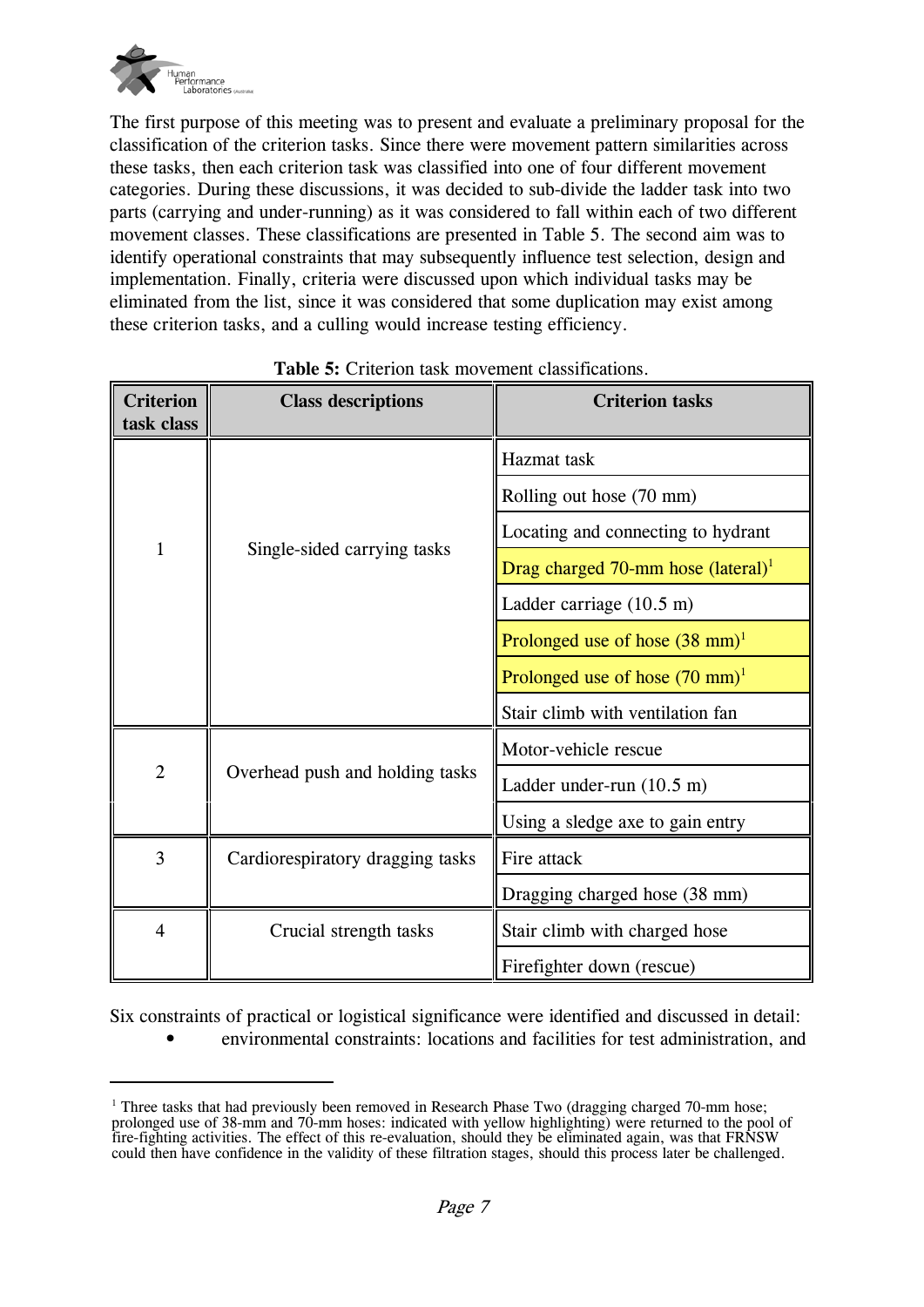

climatic variations

- equipment constraints: personal protective clothing and equipment
- the height of the safe operating posture (below the neutral plane) for firefighters to avoid excessive heat and smoke exposure
- the structures and surfaces used during ambulatory and load-carriage tasks
- the mass to be used for the crucial strength task (firefighter mass)
- the correlation of a "lift and place" activity with tasks that required the holding of variously sized objects.

Each constraint was carefully considered when determining the suitability of any criterion task, or a modification thereof, for inclusion within the physical aptitude test.

Three exclusion criteria were identified:

- a low relative, whole-body physiological (metabolic) demand
- movement task duplication
- the availability of a suitable substitution task or tasks.

Should any task satisfy one or more of these characteristics, it was considered for elimination by Research Team. In this way, efficiencies within the proposed fire-fighter physical aptitude test could be found, without compromising either the sensitivity or specificity of the proposed task battery.

## 2.2.2.1 Exclusion criterion one: low-level physiological demand

On the basis of a low-level, whole-body physiological (metabolic) demand, one critical task (coupling hoses) had been eliminated within Phase Two of this project (Taylor et al., 2012b). In this Third Research Phase, three further tasks were eliminated from further consideration on the basis of this criterion: rolling out hose (70 mm); prolonged use of a hose (38 mm); prolonged use of a hose (70 mm).

**Rolling out hose (70 mm):** The average task heart rate  $(144 \text{ beats.min}^{-1})$  and absolute oxygen consumption  $(1.58 \text{ L.min}^{-1})$  were similar to values observed during other simulations (Taylor et al., 2012b). However, from the feedback of focus groups (Taylor et al., 2012a) and the low ratings of perceived exertion (mean 11.6: scale 6-20), this task was considered to be both low in difficulty and overall physiological demand.

**Prolonged use of hoses:** Using both the 38-mm and 70-mm fire hoses resulted relatively low physiological strain, with mean working heart rates of 113 and 123 beats.min<sup>-1</sup>, and average absolute oxygen consumption of 0.55 and 0.56 L.min<sup>-1</sup> (respectively: Taylor et al., 2012b). Since the ladder-use tasks and the hazmat simulation shared common movement patterns and muscle activation characteristics, and since they both yielded much greater physiological strain and ratings of perceived exertion (Taylor et al., 2012b), then these two tasks were considered to be of sufficiently low physiological (metabolic) demand to warrant exclusion.

#### 2.2.2.2 Exclusion criterion two: movement task duplication

The primary movement characteristics of each task was studied in detail. This revealed that six of the criterion tasks could be described as possessing "hold and carriage" movement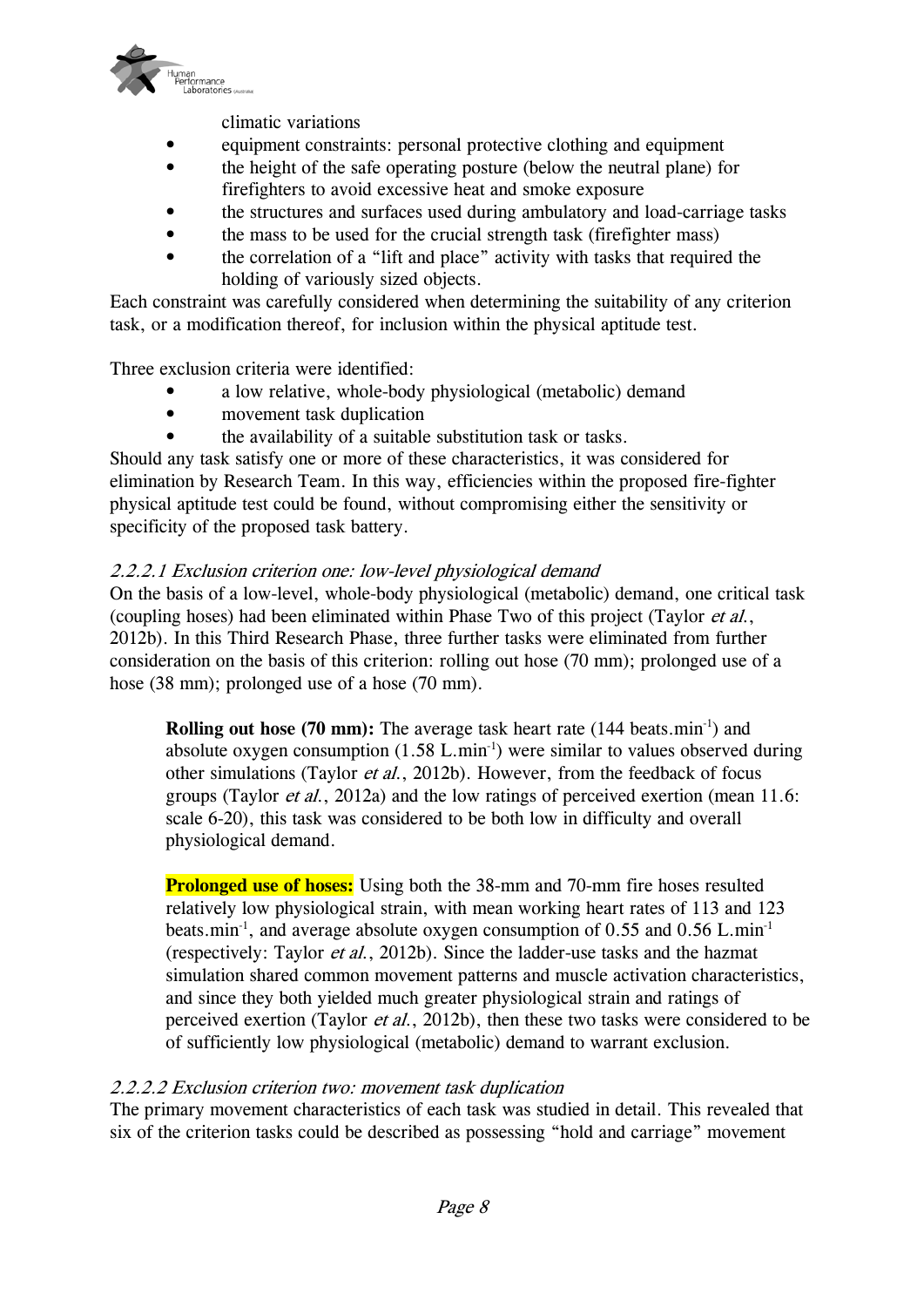

requirements (Table 4). Within this movement requirement, tasks were identified for which there may have been movement duplication or strong movement similarities. For example, a duplicate task may have a similar loaded mass, duration, posture, points of anchorage  $(e.g.$ grip with the object), load bearing (bilateral or unilateral), and horizontal or vertical displacement.

**Prolonged use of a hose (38 mm):** Using these criteria, three tasks were identified: prolonged use of a hose (38 mm); the hazmat simulation and the stair climb carrying the ventilation fan. These entailed prolonged holding and carrying actions. Each was an upper-body task with predominately a unilateral anchorage. Given that tasks two and three were of similar duration, postures and anchorage points, but used heavier loads, task one was again recommended for elimination.

## 2.2.2.3 Exclusion criterion three: availability of a substitution task

A suitable substitution task is one in which the movement pattern is very similar to another criterion task, but the load that is carried may be heavier, or the task duration longer.

**Dragging charged 70-mm hose (lateral movement):** This criterion task was a prolonged upper-limb, loaded and strength-based "hold and carry" activity. As such, it was deemed to share common movement characteristics with the ladder use and stair climb with ventilation fan tasks. Given the low physiological demand of moving a charged 70-mm hose laterally (at least within the simulations provided for the Research Team: heart rate 136 beats.min<sup>-1</sup>, oxygen consumption 0.83 L.min<sup>-1</sup> and perceived exertion 10.5 (Taylor et al., 2012b)), it was proposed that this task could be substituted by either the ladder use and stair climb with ventilation fan tasks, as both of these tasks elicited greater physiological strain. Therefore, it was assumed that, if a firefighter could adequately perform either of these harder tasks, then he/she would be able to perform the hose drag task. On this criterion, this task was recommended for elimination.

**Stair climb dragging a charged hose:** The firefighter-rescue task possesses similar attributes to the stair climb whilst dragging a charged hose. Both tasks entail significant upper- and lower-body strength, and there were similarities in their movement patterns. The loaded vertical displacement component of this stair-climb task would also be observed within the stair climb when carrying the ventilation fan, which also possessed a similar lower-body strength requirement. Thus, if an individual could perform the more demanding of these tasks, then this person could be deemed to be capable of performing both tasks. Moreover, it was deemed that the firefighter rescue was an operationally more critical activity. Therefore, it was recommended that the stair climb with a charged hose could be eliminated on the basis of multiple task substitution.

Using these processes, five criterion tasks were removed (Table 6), with the remaining tasks forming the basis for the physical aptitude test (Table 7).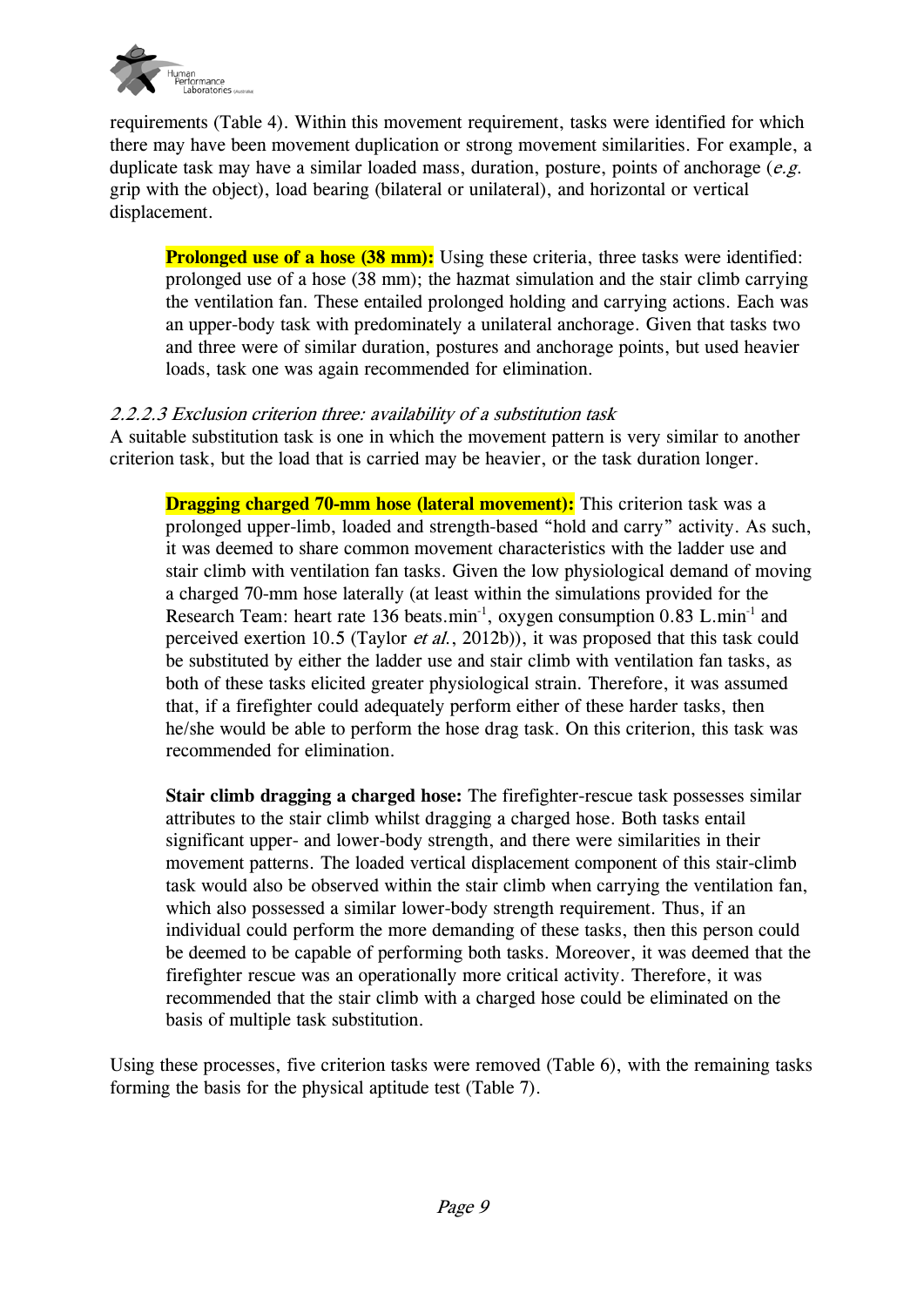

| <b>Criterion tasks</b>            | <b>Reason for exclusion</b>                    |  |
|-----------------------------------|------------------------------------------------|--|
| Rolling out hose (70 mm)          | Low physiological demand                       |  |
| Dragging charged 70-mm hose       | <b>Task Substitution</b>                       |  |
| Stair climb dragging charged hose | <b>Task Substitution</b>                       |  |
| Prolonged use of a 38-mm hose     | Low physiological demand and task duplication  |  |
| Prolonged use of a 70-mm hose     | Low physiological demand and task substitution |  |

**Table 6:** Criterion fire-fighting tasks recommended for elimination.

**Table 7**: Criterion tasks recommended for the physical aptitude test.

| <b>Criterion tasks</b>                                     |  |  |
|------------------------------------------------------------|--|--|
| Hazmat task                                                |  |  |
| Motor-vehicle rescue                                       |  |  |
| Locating and connecting to hydrant                         |  |  |
| Fire attack                                                |  |  |
| Firefighter down (rescue)                                  |  |  |
| Dragging charged 38-mm hose (uneven terrain)               |  |  |
| Ladder use $(10.5 \text{ m})$ : carriage and under-running |  |  |
| Stair climb with ventilation fan                           |  |  |
| Using a sledge axe to gain entry                           |  |  |

# **2.2.3 A closer examination of load-carriage tasks**

Due to the high representation of "hold and carriage" tasks within the operational roles of the firefighter, a more detailed assessment of the load-carriage activities was undertaken. In the first instance, these tasks were further sub-classified into the following groups:

- Tasks that were predominately holding activities:
	- Motor-vehicle rescue (typical load: 20 kg)
	- Ladder under-running  $(10.5 \text{ m}; 25 \text{ kg})$
	- Using a sledge axe to gain entry  $(4.7 \text{ kg})$
- Tasks that were predominately load-carriage activities:
	- Hazmat task (typical load: 27 kg)
	- Locating and connecting to hydrant (20 kg)
	- Ladder carriage (10.5 m: 25 kg)
	- Stair climb with ventilation fan (single person: 17.5 kg).

#### 2.2.3.1 Lifting and holding above shoulder height

Two criterion tasks required firefighters to lift and hold loads above shoulder height: the ladder under-run and the motor-vehicle rescue. These tasks require special consideration.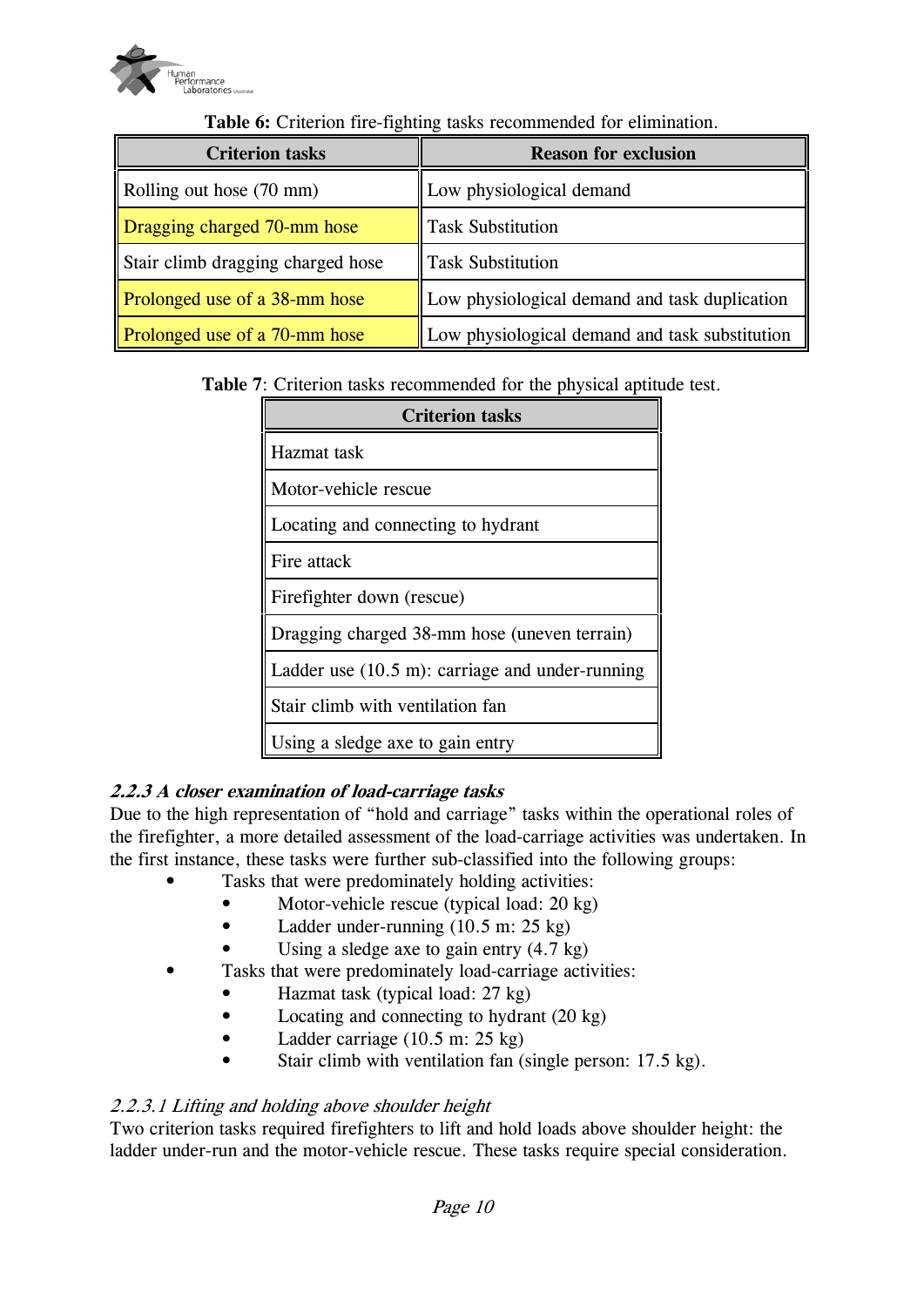

It was observed within Phase Two of this investigation, that many holding tasks not only had an obvious static component, where the mass of the object required support for a fixed time, but these holding positions occurred across a range of postures, such that loads were held close to the ground and also above the shoulder. During the Fire Station visits conducted within Phase One of this project, firefighters reported that above-shoulder activities were the among most difficult tasks to perform (Taylor *et al.*, 2012a). This view is consistent with our understanding of the mechanical loading of the body. Indeed, when maximal lifting tasks require lifts to heights above the shoulder, the maximal load that can be successfully lifted is significantly lower (Ayoub *et al.*, 1979, Mital, 1984). This is due to these actions forcing movements to occur over movement ranges where strength is lower due to changes in lever length and stability (Warwick *et al.*, 1980). This possibly explains the high prevalence of injuries in long-duration, manual-handling tasks performed in awkward work postures (Ljunberg et al., 1989).

## 2.2.3.2 Unilateral load carriage

Four criterion tasks required the unilateral (single-sided) carriage of a load. Each task demanded a single-sided anchorage with the load  $(e.g.,$  ventilation fan). Two of these activities (ventilation fan and ladder carry) required two-person lifts. It has been assumed that the loads associated with each task were equally distributed between the lifters. This assumption allows for improved comparisons to be made between these load-carriage tasks.

Whilst occupational standards for one-person lifting and load-carriage activities are sometimes simply doubled for two-person tasks (Military Standard 1472 U.S., 1989), the sum of the combined individual lifts has been reported to exceed that for paired or team lifts (Karwoski and Mital, 1986; Karowski *et al.*, 1988; Sharp *et al.*, 1993b). That is, people are often unable to exert maximal force when lifting with another person. Furthermore, relative loads borne by individuals in team lifts vary according to the characteristics of the object that is lifted, and they also vary dynamically during the course of the lift, particularly when differences in stature exist between members of the lifting team.

#### 2.2.3.3 Dragging tasks

Three criterion tasks remained for further consideration: the fire attack, the firefighter rescue and dragging a charged 38-mm hose over uneven terrain. Each of these tasks is characterised by its primary movement being the dragging of loads. However, the duration of each task varied markedly, with the dragging of a charged 38-mm hose (bushfire simulation) lasting approximately 13 times longer than either of the other tasks. This dictated that this criterion task needed to be simulated within the physical aptitude test. Furthermore, since both the fire attack and the firefighter rescue were considered to be critical and mandatory tasks, then these too needed to be evaluated within the aptitude test.

#### **2.2.4 Recommendations for the physical aptitude test**

Following this filtration process, nine criterion tasks remained, one of which had been subdivided into two activities (ladder use). These tasks, and their corresponding movement classifications are listed in Table 8. The Research Team proposes that, if an individual could satisfactorily complete all of the activities within each the criterion task classes of Table 8, then this person would possess the minimal physiological attributes desired of a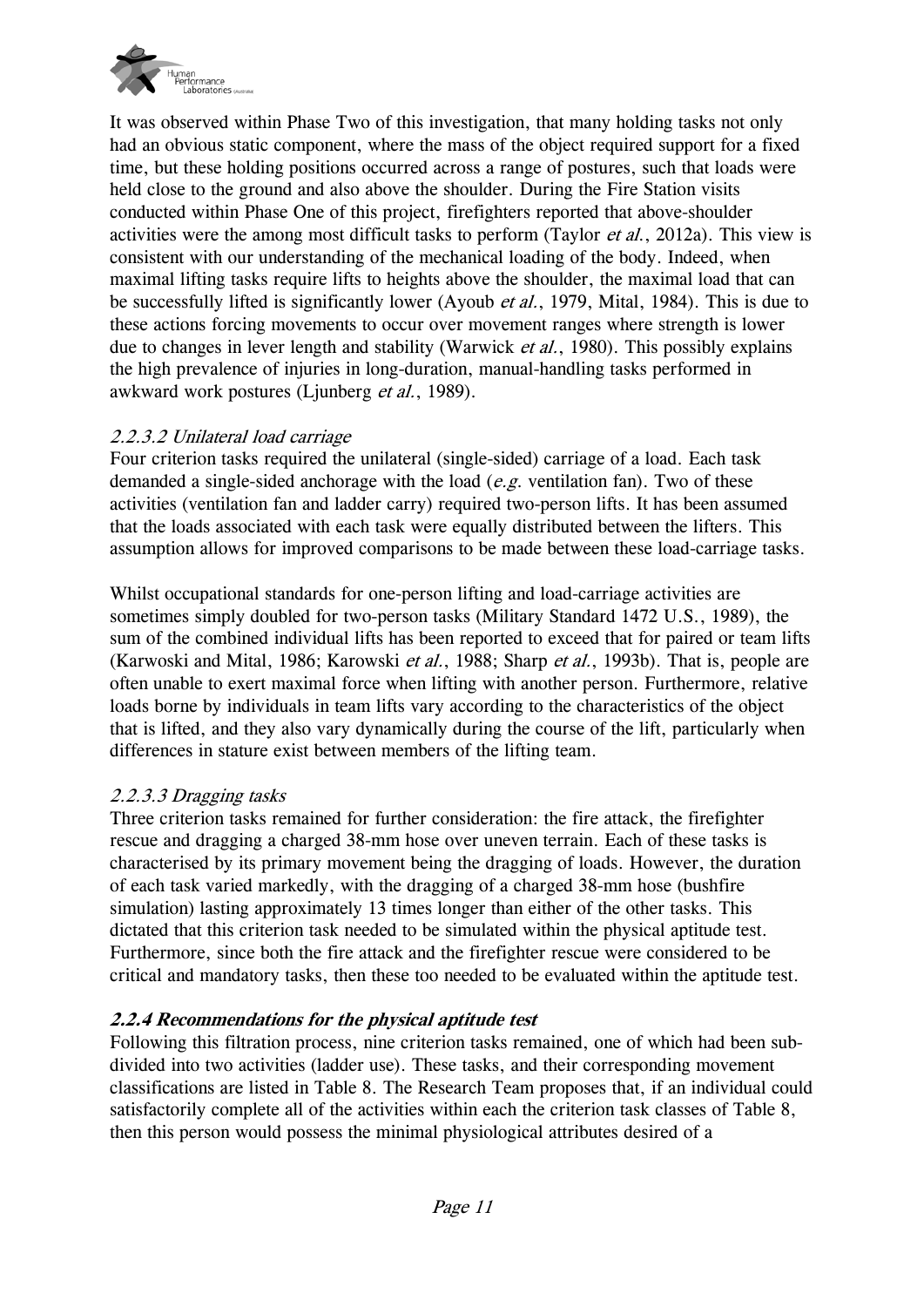

contemporary firefighter.

# **2.2.5 Key points requiring decisions and recommendations from Fire & Rescue NSW** 2.2.5.1 Environmental constraints to physical aptitude testing

In the development of a physical aptitude test, the Research Team discussed with Fire  $\&$ Rescue NSW the physical and environmental constraints of deploying the assessment battery. It became apparent that standardising the test environment would be challenging, and the several environmental constraints were identified, defined and considered during the development of the assessment battery.

| <b>Criterion</b><br>task class | <b>Class description</b>         | <b>Criterion tasks</b>              |
|--------------------------------|----------------------------------|-------------------------------------|
| 1                              | Single-sided carrying tasks      | Hazmat task                         |
|                                |                                  | Locating and connecting to hydrant  |
|                                |                                  | Ladder carriage $(10.5 \text{ m})$  |
|                                |                                  | Stair climb with ventilation fan    |
| $\overline{2}$                 | Overhead push and holding tasks  | Motor-vehicle rescue                |
|                                |                                  | Ladder under-run $(10.5 \text{ m})$ |
|                                |                                  | Using a sledge axe to gain entry    |
| 3                              | Cardiorespiratory dragging tasks | Fire attack                         |
|                                |                                  | Dragging charged hose (38 mm)       |
|                                | Critical strength task           | Firefighter down (rescue)           |

## **Table 8:** Criterion task movement classifications.

**Test venue:** Fire & Rescue NSW advised that testing needed to occur within towns across the State. It was suggested that indoor halls or sporting fields could be used, or that testing could be modified to suit the specific constraints at each Fire Station.

**Test surface:** Access to uniform flat and open spaces throughout the State would not be likely. This limitation could render it almost impossible to deploy a valid and reproducible physical aptitude test throughout NSW. It was suggested that local sporting fields may be suitable.

**Access to stairs:** Some criterion tasks were stair-climbing activities. To evaluate these tasks, access to consistent flights of stairs would be required. However, since this would not be possible across the State, then this limitation would also adversely affect the validity and reproducibility of the physical aptitude test across venues.

**Operational equipment:** Concerns were raised regarding the use of specific fire-fighting equipment within operational Fire Stations, such that testing may reduce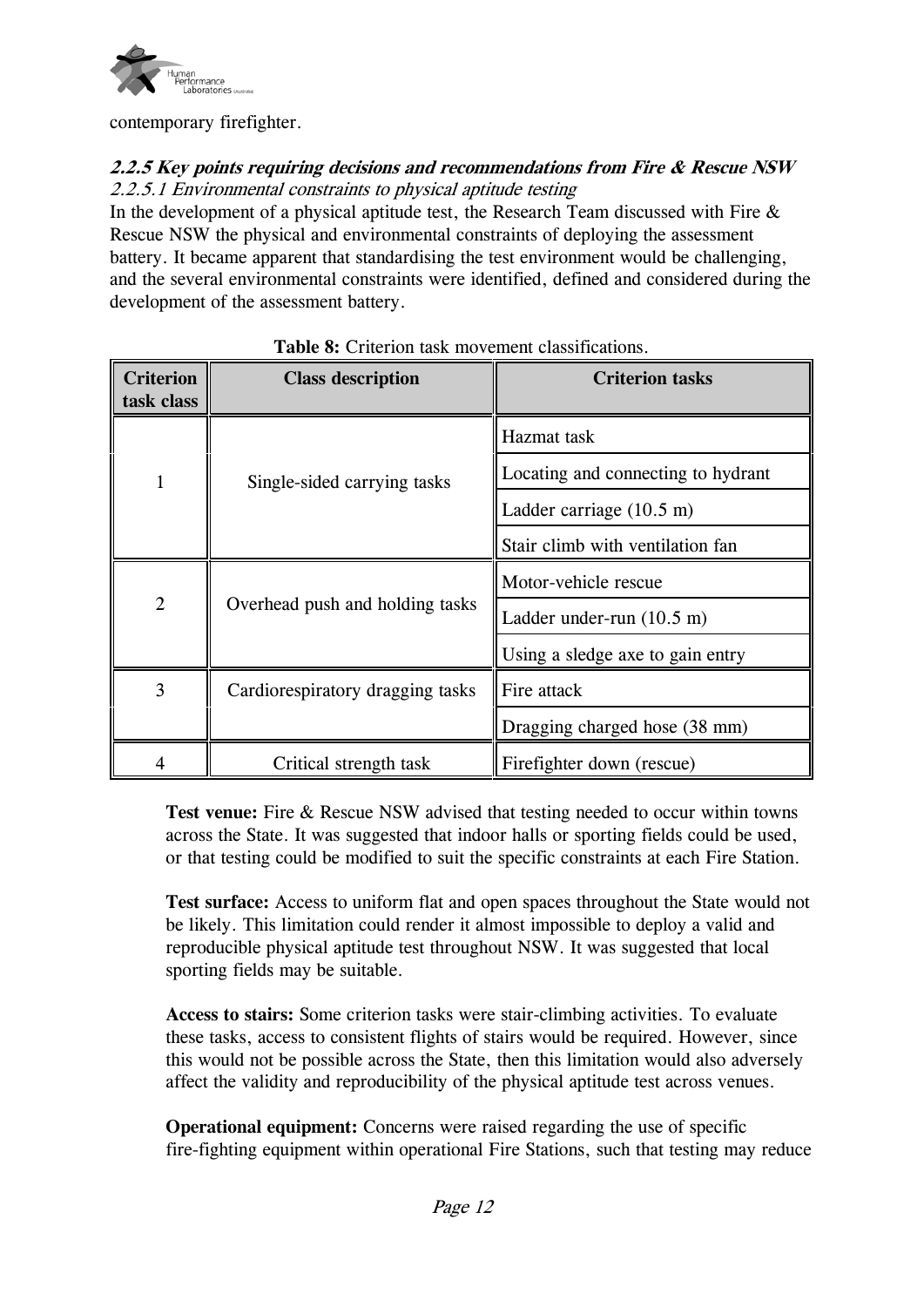

the operational capability of some Stations.

**Climatic variations:** It was noted that a lack of control over climatic conditions may affect test outcomes at some venues. In the opinion of the Research Team, this environmental consideration, whilst important, would be almost impossible to manage consistently. However, it is recognised that significant variations in ambient conditions will influence the performance of strenuous physical tasks (Sköldström, 1987). Thus, some standardisation of the ambient conditions is required. The Research Team believes tests standards could be implemented to minimise the effects of variations ambient temperature on test performance, although the research that may be require to validate this may be both expensive and time consuming. It is therefore proposed that an upper air temperature limit be set for conducting these assessments. This could be set by Fire & Rescue NSW in consultation with experts in this fields and subject-matter experts with Fire & Rescue NSW.

2.2.5.2 Incorporating safe operating postures (below neutral plane) into aptitude testing The Research Team understands that firefighters are instructed to adopt safe operating postures (below the neutral plane) to avoid excessive heat and smoke exposure. This results in firefighters working a semi-crouched position, and this will significantly affect the performance of physically demanding tasks. Thus, it is recommended that some aspects of the physical aptitude test be undertaken within a clearly defined height limitation. Such a limitation could be easily and consistently applied within a test battery, through the use of vertical markers or horizontal lines set at the appropriate height, and forcing participants to perform some test items within this defined zone. However, the height of this neutral plane will vary, being dependent upon the intensity and temperature of the fire, prevalence of gases in the surrounding atmosphere, the height of the room or surroundings, and, to some extent, the stature of the firefighters. It is proposed that this height must be standardised, such that same height would be used at all test venues. It is further proposed that this height be set by subject-matter experts within Fire & Rescue NSW.

#### 2.2.5.3 Clothing and equipment constraints to physical aptitude testing

Fire & Rescue NSW provided the following clarification regarding the use of personal protective clothing and equipment during physical aptitude testing:

- standard protective clothing will be made available for testing
- this will include: helmet, flash hood, structural fire-fighting ensemble and gloves, but not boots.

It is proposed that physical aptitude testing be conducted with individuals wearing the full personal protective clothing ensemble (t-shirt, trousers, overpants, tunic, flash hood, gloves, helmet). This is deemed necessary since this protective clothing significantly influences flexibility, ranges of joint motion and the performance of maximal exercise, both under controlled laboratory conditions and on a fire-fighting obstacle course (Taylor *et al.*, 2010). In addition, this ensemble has a powerful affect on the metabolic demand of locomotion (Taylor et al., 2012c). Fire & Rescue NSW indicated that boots could not be supplied to the applicants for assessment purposes. Therefore, for simplicity, the use of boots can be omitted, even though they also have a significant metabolic impact (Taylor *et al.*, 2012c). It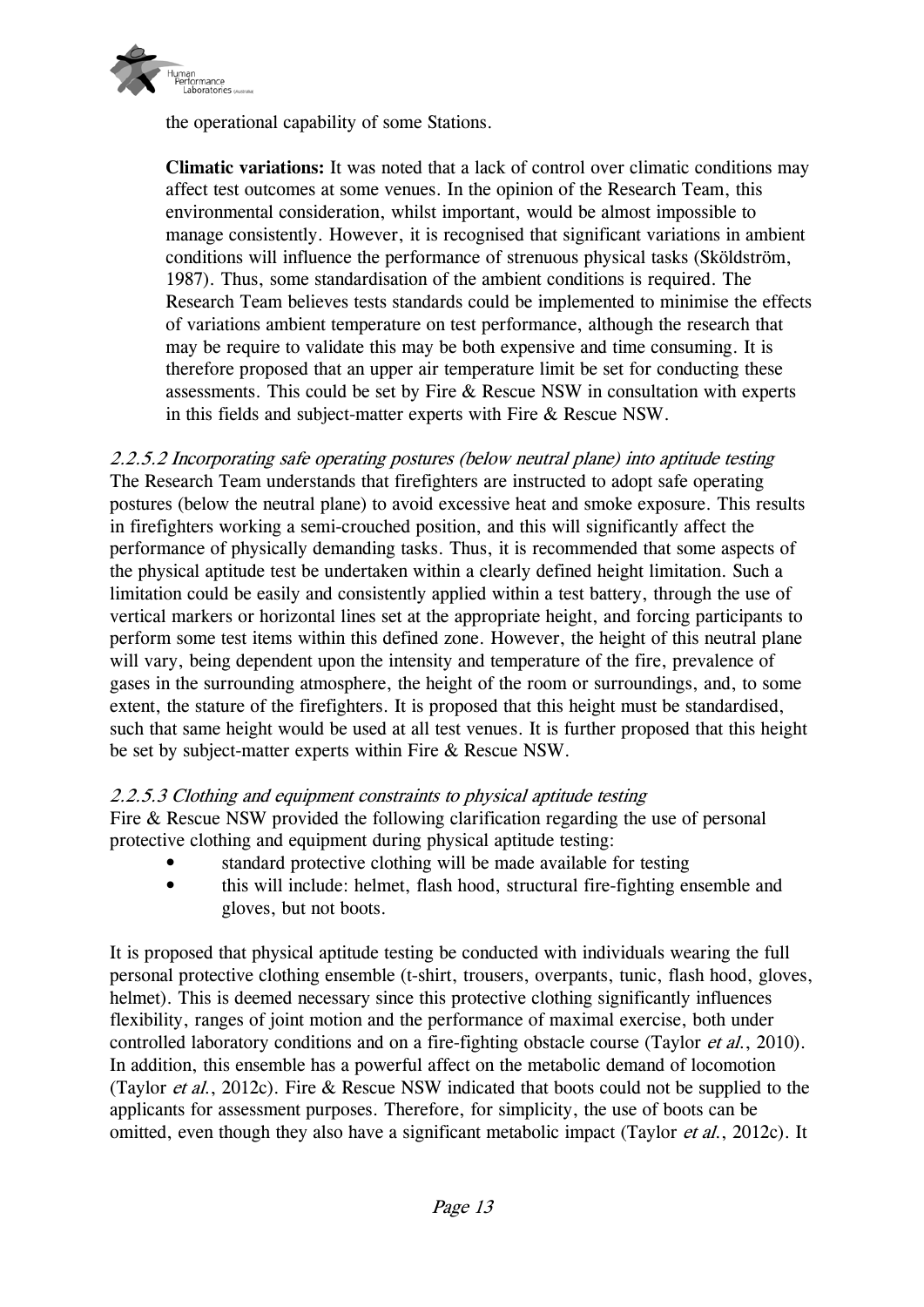

is recommended that test participants provide their own footwear.

It is further proposed that testing should be completed with participants wearing at about 20 kg of added mass. This is designed to simulate the combined mass of the personal protective clothing and equipment currently used by Fire & Rescue NSW. Thus, in addition to the protective clothing, an additional mass, equal to that of standard-issue boots, self-contained breathing apparatus and other standard items, needs to be added to each test participant. This equipment load would be simulated through the use of a weighted vest. It is requested that Fire & Rescue NSW determines this mass for the Research Team.

With regard to the physical aptitude test itself, several further equipment constraints were identified, and these include:

- very limited access to laboratory-based test items
- the test needed to be deployed throughout the state
- the test should require minimal equipment
- testing should not reduce the functional capability of Fire Stations
- testing should be easily deployed by one person at the test venue, and without creating a significant manual-handling hazard for the assessor
- testing should not require specific medical or exercise physiology qualifications.

Three criterion tasks were identified that required the dragging of heavy objects (fire attack, dragging charged hose over uneven terrain and firefighter rescue). Due to the environmental and equipment constraints identified above, several task simulation would prove impractical:

- the dragging of a charged hose over a consistent surface and distance
- the dragging of a dummy over a consistent surface and distance

To overcome these constraints, several possible equipment alternatives were considered, including a weighted sled and a torque reel.

A weighted sled (1-1.5 m long) would permit almost infinite load adjustments. It could be easily dragged and it could be adjusted to simulate the loads encountered within the three criterion tasks. Furthermore, such devices are commonly used within sports training settings, and they are also commercially available. However, the limitation with a sled is that the drag forces will vary across different test surfaces, and these needed to be standardised. This drag force is primarily dependent on the frictional forces between the sled and the operating surface. Thus, a sled that is dragged on dirt or concrete will have significantly higher drag loads than an identical sled dragged on a wetted grass surface. Therefore, the standardisation of this drag force in the deployment of this type of test around the State was deemed to most unlikely, and this option was abandoned.

The second option sought to remove, or at least to minimise, the impact of these drag forces. This could be achieved via a line and reel (drum) configuration engineered to be braked at a range of frictional loads (Figure 1). Since the reel would be cylindrical, then the line could only be drawn away from the reel by the application a force sufficiently large enough to overcome this resistance, and cause the reel to rotate. Such turning forces are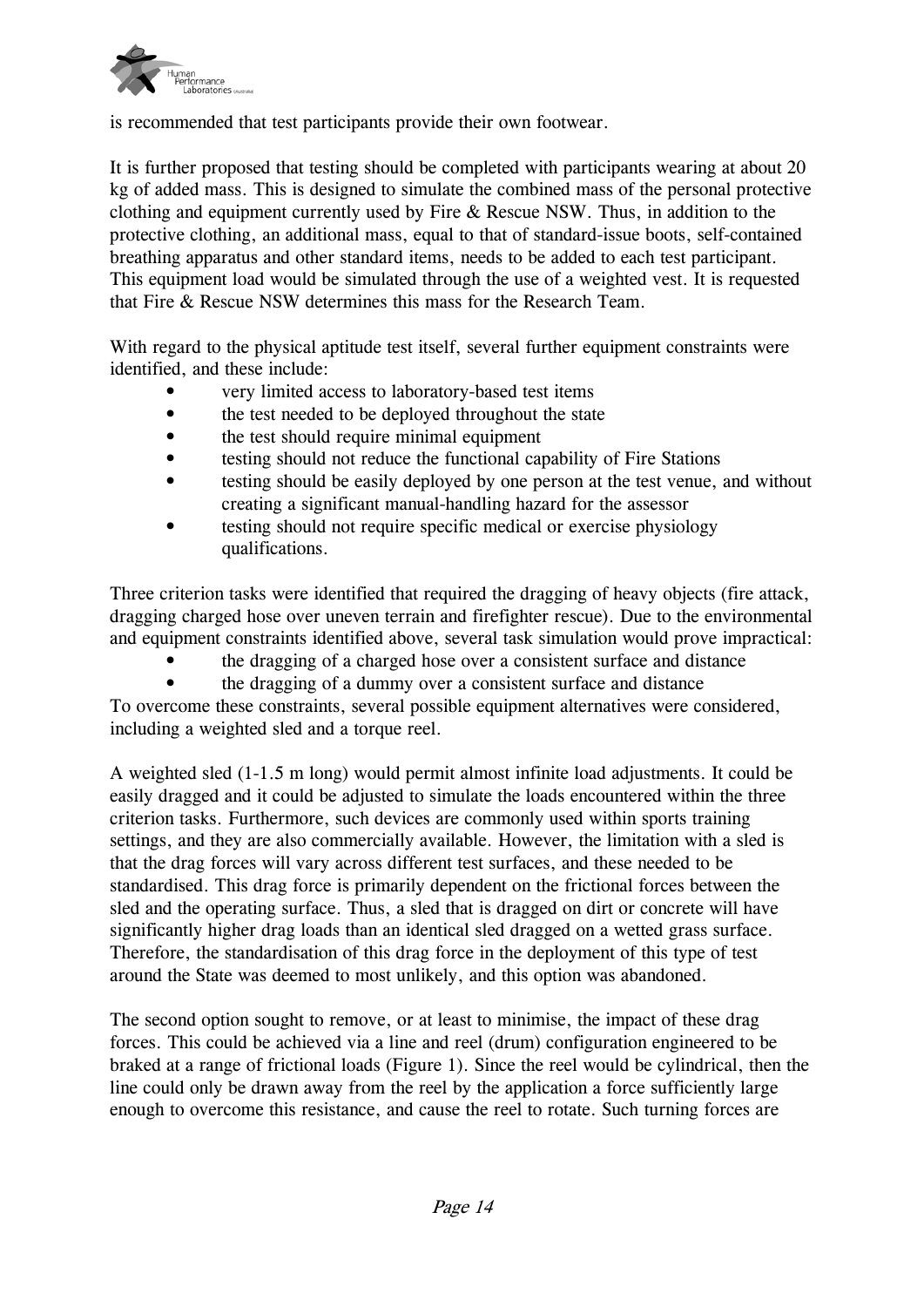

know as torques<sup>2</sup>, and these forces could be used to simulate the drag loads encountered within each of the three criterion tasks. Unlike the sled, the system would be stationary, and a high-tensile, non-stretch line would be spooled around the drum (Figure 1: blue line). This line could be pulled away from the reel if a sufficient turning force (torque) was applied to the reel through the line. By passing this line from the large reel to a smaller flywheel set closer to the ground, the line of force application could be made to simulate the direction and height of the drag forces encountered in these three criterion tasks. On the reel, a range of torque settings could be achieved by adjusting the braking force applied to the reel (Figure 1: markers 1 or 2). Thus, the drag load could be easily varied. Various fire-fighting components would be attached to the end of the line. For instance, to better resemble the dragging of a charged hose, a sand-filled section of 38-mm hose, complete with its branch, would be attached to the line. To simulate the rescuing of a firefighter, a modified harness from the self-contained breathing apparatus could be attached to the line. These attachments would allow for the test to more closely approximate operational conditions and equipment.



**Figure 1:** The line and reel resistance loader. The upper reel (drum) shows two torque settings. The blue line passes under a lower flywheel to control both the direction and the angle of the force applied by the participant.

The advantage of this system is that the force that must be applied to pull line away from the reel can be precisely standardised, irrespective of the test venue. Furthermore, the line can be marked at intervals to allow for drag distances to be accurately measured. Therefore, the Research Team recommends that a resisted reel device be used to during the performance of the criterion drag tasks within the physical aptitude test. However, this will require the measurement of the actual drag forces required to move a charged hose on uneven terrain, to perform a fire attack and to successfully rescue a firefighter.

#### 2.2.5.4 Specifications for load-carriage within the physical aptitude test

The critical strength task for the physical aptitude test is the one-person firefighter rescue activity. It is proposed that a dummy not be dragged, as this can introduce frictional variations across test days and sites. Instead, it is recommended that a fixed resistance be applied through the use of a bespoke line and reel resistance loader (Figure 1). However, for the loading of this device to be set appropriately, and at a defensible level, Fire  $\&$ Rescue NSW must determine the standard mass for this task. Factors that must be considered here relate to the anticipated person to be rescued, and the clothing and

 $2^2$  Torque is defined as tendency of a force to cause an object to rotate about its central axis.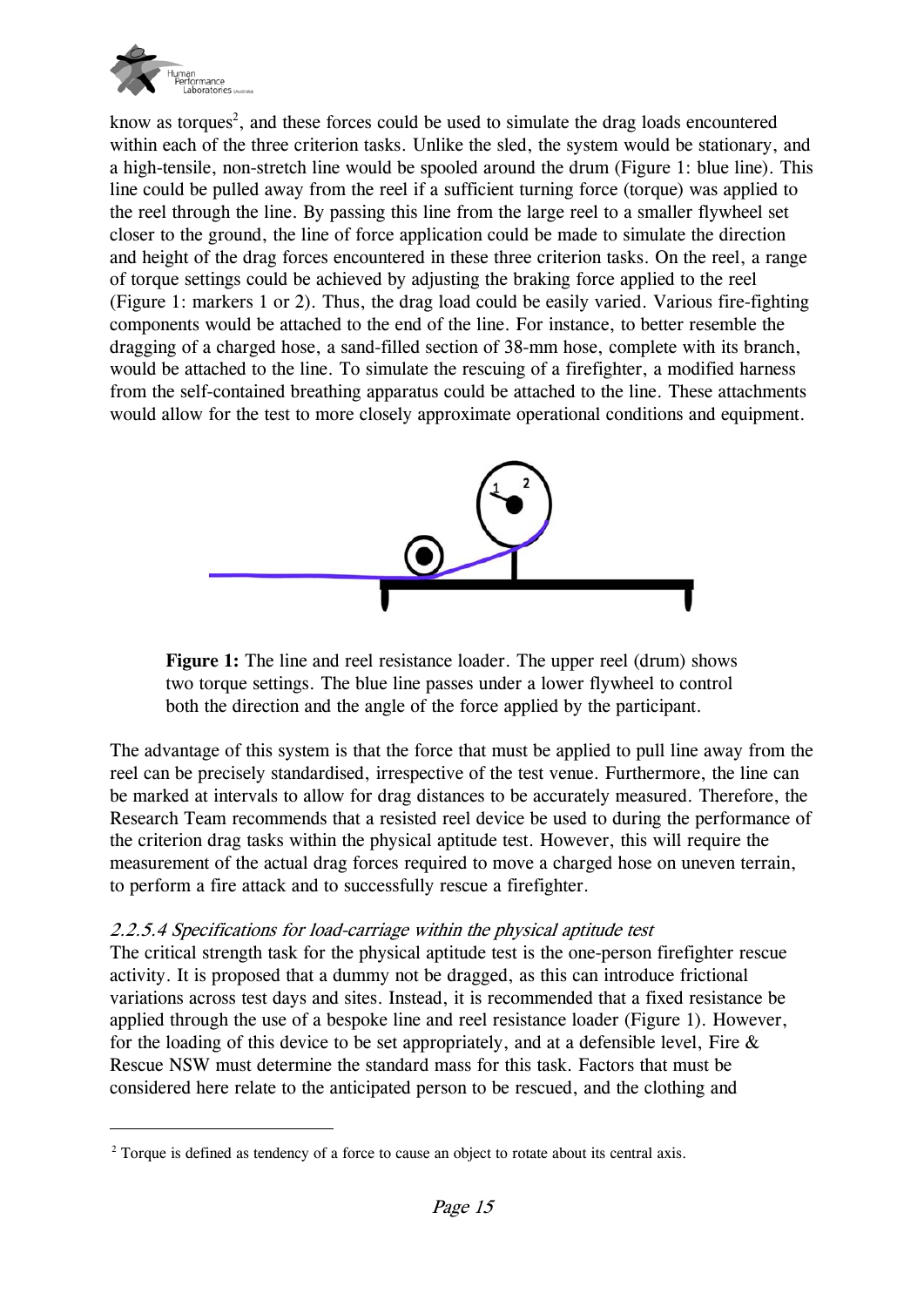

equipment worn by that person. To help with this determination, the following points are offered for consideration. However, it is emphasised that this task is aimed at simulating the one-person rescue of a collapsed firefighter, and not the standard two-person rescue of a civilian. Since this is a firefighter rescue, then to this mass must be added the combined mass of the personal protective clothing and equipment worn during structural fire fighting.

**Consideration 1 - The average Australian adult:** The future composition of the workforce will be a blend of men and women from diverse cultural backgrounds. These backgrounds have size and stature implications. If one assumes a gender distribution of one female to every nine males, then the average mass of future firefighters could be determined using 90% of the average Australian male mass, plus 10% of the average Australian female mass. This method provides an indicative average mass of 82.01 kg (Australian Bureau of Statistics, 2005).

**Consideration 2 - The average firefighter:** This mass could be based upon the current average mass of Fire & Rescue NSW employees. However, the Research Team has been advised that obtaining reliable data with sufficient statistical power, would be difficult within the organisation's current operational framework. Thus, the Research Team suggests proceeding with Option 1.

It is now important to highlight that, by using an average population mass, approximately 50% of rescues will be performed on individuals with a mass that exceeds the average. This may be unacceptable to Fire & Rescue NSW, particularly for a task that is deemed the most critical of all fire-fighting tasks (Taylor et al., 2012a). Thus, Fire & Rescue NSW must determine two matters:

"Is it acceptable that firefighters beyond a certain mass might not be able to be rescued by one person?" " What threshold will be used to set that mass (e.g.  $95<sup>th</sup>$  percentile)?"

2.2.5.5 Identifying well-correlated substitute tests within the physical aptitude test Due to a lack of consistent access to stairs, the physical aptitude test will need to be conducted on standardised flat terrain. Thus, the test would aim to predict satisfactory load carriage on stairs from a load-carriage task performed on flat ground. For this to be both valid and legally defensible, predictive correlations between the relative performance of stair-climbing tasks and tasks conducted on flat terrain need to be established. For instance, Cateneo et al. (2010) demonstrated that stair climbing ability and a six-minute walk time test (flat ground) showed similar accuracies, sensitivities and predictive capabilities. Significant correlations have been established between stair climbing speed and maximal oxygen consumption during cycle ergometry (Koegelenberg et al., 2008). However, stair climbing ability is a specific form of locomotion, with improvements in climbing power being elicited from climbing training regimen, but not level walking (Bean et al., 2002).

Furthermore, given the multiple trip nature of hazmat carriage tasks, it will also be important to evaluate correlates of load carriage. For example, the Research Team need to evaluate whether or not a single, 70-m load carriage of approximately 27 kg would be sufficient to assess performance for hazmat activities.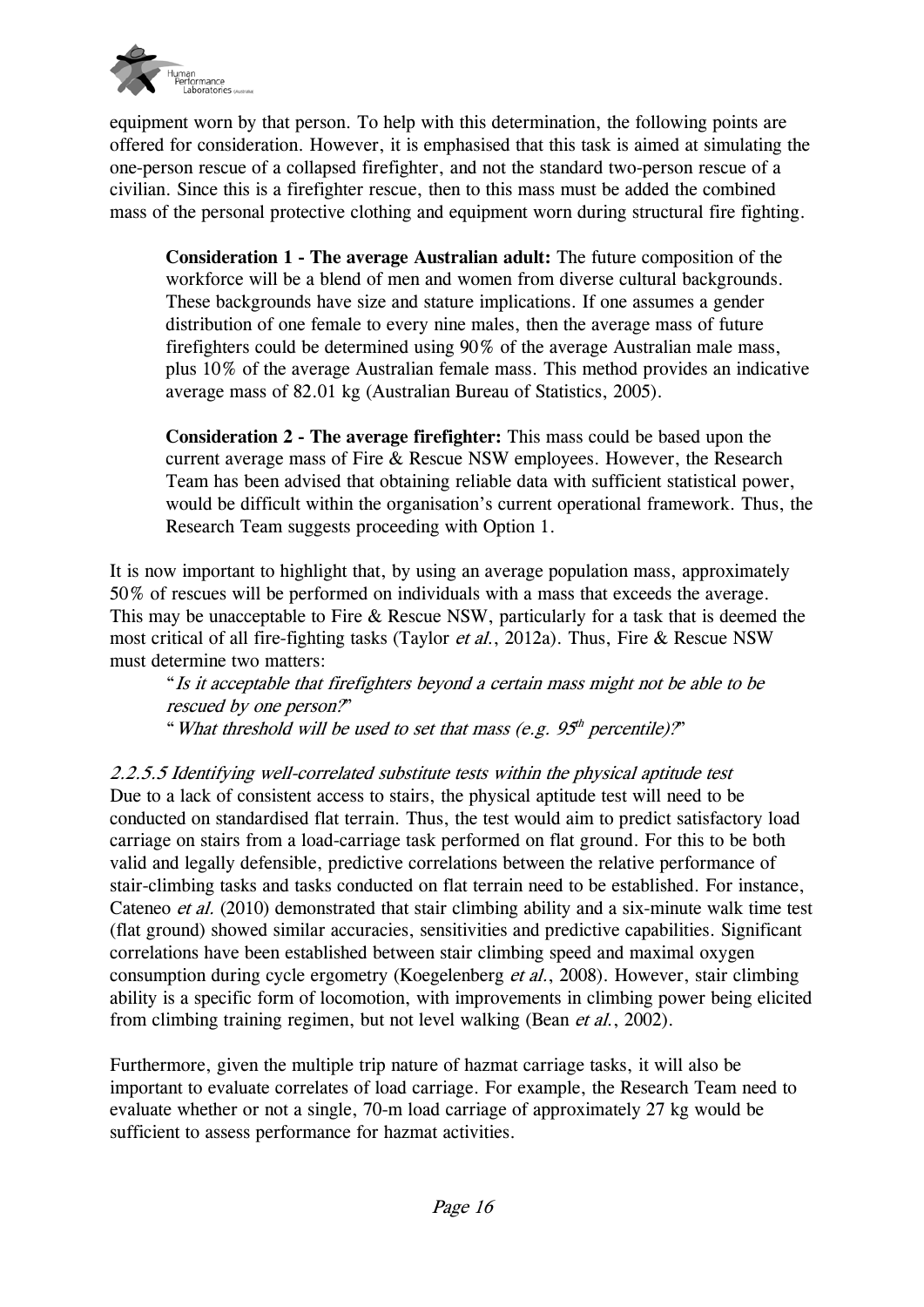

Three tasks were identified that required the holding of objects. While replication of one of these criterion tasks, for example, the motor-vehicle rescue, would help maintain high face validity, the Research Team is concerned that twisting and turning of the trunk at speed, and under load (19.5 kg), could represent an increased injury risk for some individuals. Given the high reward for passing a screening test  $(i.e.$  employment), there in an increased likelihood for highly motivated participants to injure themselves during testing (Ayoub et  $al.$ , 1982), especially if these tests include high-capacity, manual-handling tasks (Snook  $et$ al., 1978). Therefore, the Research Team will investigate whether an alternate activity may exists that would be predictive of the ability to hold an object at a range of fixed heights and anchorage points, such as those experienced within the motor-vehicle rescue.

It is recommended that further study be performed to see if a single-lift tasks, or a repetitive lift and placement performance, might represent an adequate substitute for criterion tasks that required holding actions. To effectively complete this research, the Research Team requires advice from the subject-matter experts. Are these holding tasks typically performed at some fixed absolute or relative height? For example, during a motor-vehicle rescue, is it anticipated that all firefighters should be able to hold the 20-kg shears at a minimum height, or at some relative height (shoulder height)? Given that task demands may change significantly between individuals of different stature, when performing a task at an absolute height, it is critical that the final selection of a height (or heights), either absolute or relative, be determined solely on the basis of operational demands and procedures.

# **3. PHYSICAL APTITUDE TEST DESCRIPTION AND DISCUSSION**

The Research Team proposes that, if an individual could satisfactorily complete all of the activities within each the criterion task classes of Table 7, then this person would possess the minimal physiological attributes desired of a contemporary firefighter. On the basis of the distillation process undertaken, and the above task constraints, it is proposed that the physical aptitude test (PAT) include the following five components:

- single-sided (unilateral) carriage task or tasks
- holding task or tasks (above and below shoulder height)
- hose drag
- fire attack
- firefighter rescue.

# **3.1 Single-sided unilateral carriage task**

Phase Four of this investigation will determine the final mass and the movement distance required to faithfully reflect the following criterion tasks: hazmat task, locating and connecting to a hydrant, ladder use and stair climb with ventilation fan. Furthermore, in Phase Four, the Research Team will also determine the effect substituting the stair climb with a task performed on flat terrain.

# **3.2 Holding task**

Phase Four of this investigation will determine the final mass and the movement distance required to faithfully reflect the following criterion tasks: motor-vehicle rescue, ladder under-run and using a sledge axe to gain entry. Further investigation will involve assessing the correlation between a single-lift test and a repetitive box lift and placement activity with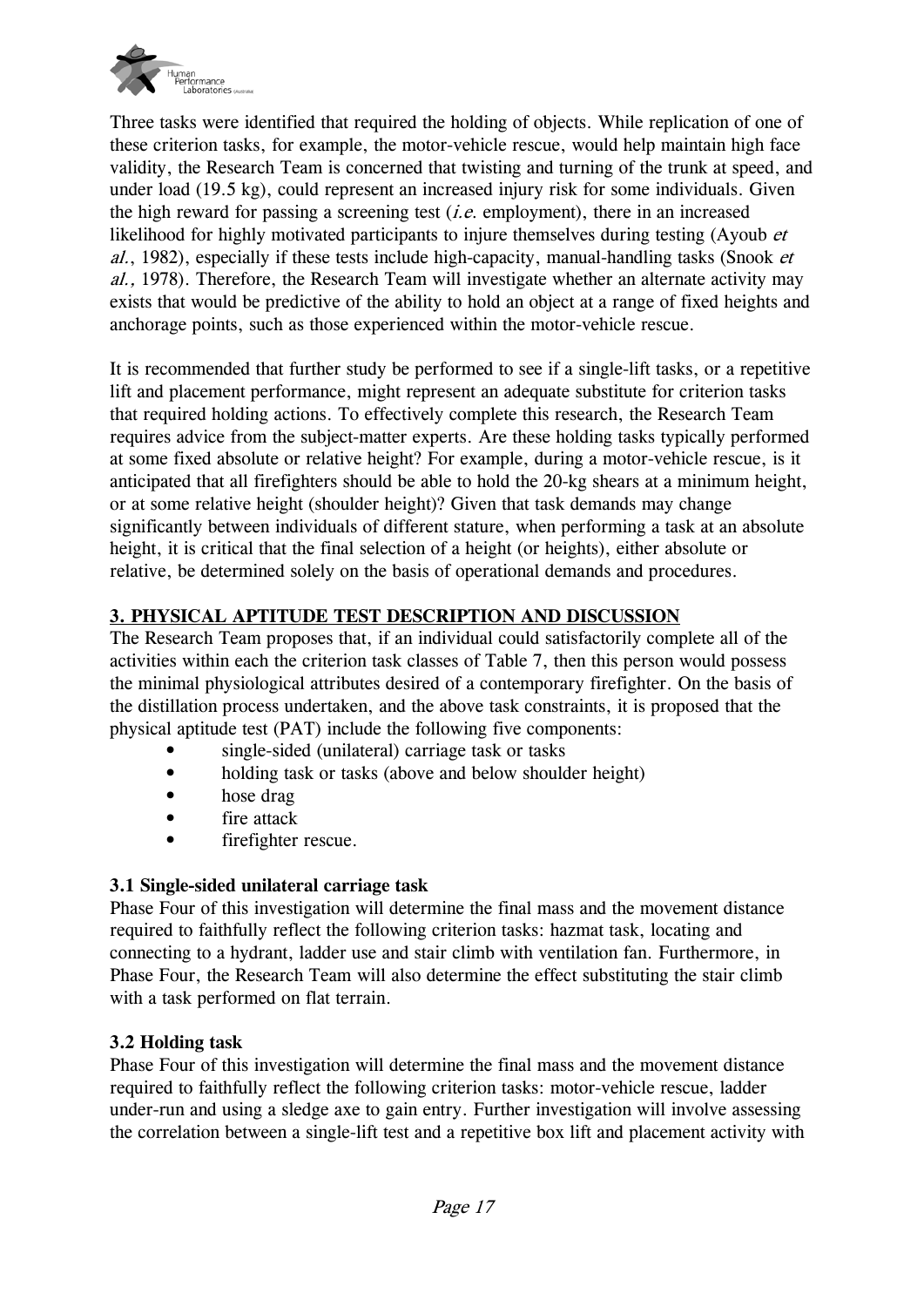

the motor-vehicle rescue task. This analysis will permit a comparison of the relative physical demands of each of these activities and their correlations.

# **3.3 Simulated hose drag**

This task was chosen due to its high physiological (metabolic) demand. Phase Four of this investigation will determine the final load and the movement distance required to faithfully reflect the dragging of charged 38-mm hose over uneven terrain. This task will be performed using the line and reel resistance loader (Figure 1).

#### **3.4 Simulated fire attack**

This task was chosen due to its criticality, its high physiological (metabolic) demand and its face validity. Phase Four of this investigation will determine the final load and movement distance required to faithfully reflect a fire attack. This task will be performed using the line and reel resistance loader (Figure 1), and it will also have a postural constraint that forces participants to remain below the neutral plane (minimum helmet height).

## **3.5 Simulated firefighter rescue**

This task was chosen due to its high physiological (metabolic) demands, its face validity and the critical nature of this task. Phase Four of this investigation will determine the final load and the movement distance required to faithfully reflect a firefighter rescue. This task will also be performed using the line and reel resistance loader (Figure 1), and it will again have a postural constraint that forces participants to remain below the neutral plane (minimum helmet height).

#### **3.6 Proposed physical aptitude test (circuit)**

The Research Team recommends that the physical assessment battery (physical aptitude test: PAT) be performed as an uninterrupted sequence of tests (Figure 2) that target each of the criterion task classes identified in Table 8. It is further recommended that satisfactory performance would be determined on the basis of the total time required to complete the circuit test. The minimal time standard would be determined in the next Research Phase of this project (Phase Four), and it would be dependent upon the minimal acceptable work tempo for the tasks that are performed within the circuit, as determined by Fire & Rescue NSW, and as performed by existing operational firefighters within fire-fighting simulations (Taylor et al., 2012b). This circuit-style approach for the performance of multiple critical assessment tasks is well established, and has been validated within the literature for other emergency service and military occupations (Considine *et al.*, 1976; Brownlie *et al.*, 1985; Jamnik et al., 2010a and 2010b; Taylor et al., 2003). Moreover, such an approach would simulate the physical demands and possible task sequence at an incident, in which there would be preparation prior to engaging the fire, fire fighting and the performance of a search and rescue.

Under operational scenarios, these tasks are generally performed without rest, and typically above some minimal acceptable speed. Within this circuit test, there should also be changes in work tempo, as this will occur at the fire ground. For example, upon arrival, firefighters would perform tasks that require the carriage or holding of equipment, and the gaining of entry into a building or motor vehicle. Upon completion of these tasks, endurance-related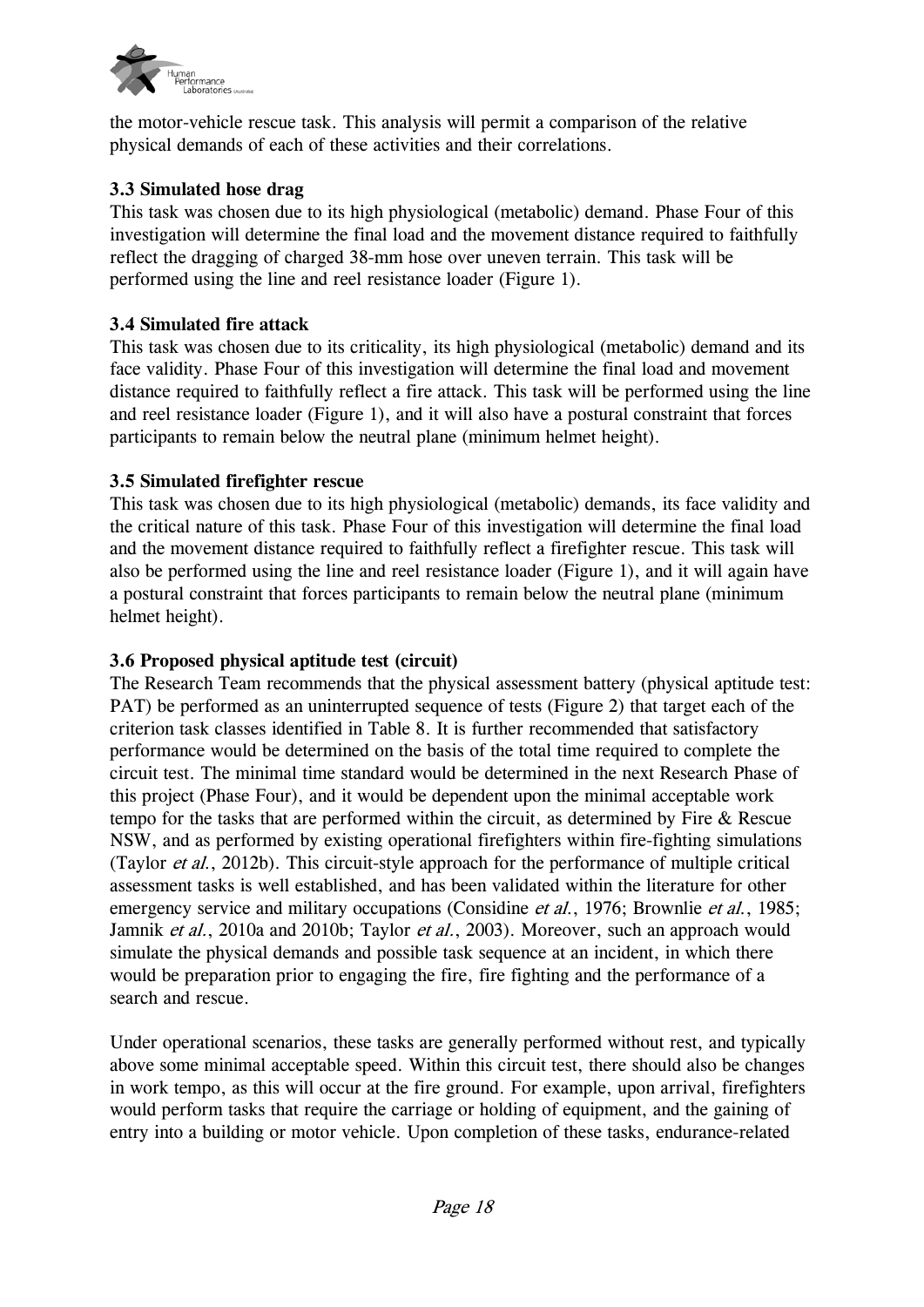

activities, such as the dragging or holding charged hoses would be performed. Finally, after these activities, firefighters should still have sufficient physiological reserve to successfully engage in a fire attack, to enact a search and rescue and to perform a one-person firefighter rescue. Whilst a well-rested person may be able to successfully perform each of the tasks in isolation, in an operational scenario, isolated task performances would rarely occur, and firefighters need to possess strength, muscular and whole-body endurance. Indeed, some individuals who could complete each task separately, may fail to complete all tasks when performed sequentially, due to the cumulative and fatiguing effects of successive physical tasks. Such individuals would not have sufficient physiological capacity to meet the most physically demanding and critical tasks of fire fighting, and this would constitute a failure of the physical aptitude test. This view is consistent with the approached used for physical employment standard development within other occupations (Jamnik *et al.* 2010a and 2010b; Taylor et al., 2003).





The Research Team proposes that an elapsed-time standard for this circuit (physical aptitude test) be adopted, as this will allow for individuals of varying physiological attributes to successfully complete the circuit. Thus, whilst a slow overall performance may not be deemed acceptable, recruits who may be weaker in one test area can compensate by possessing greater abilities on other tasks. The minimal time standard would be determined in the next Research Phase of this project (Research Phase Four), and it would be dependent upon the minimal acceptable work tempo for the tasks within the circuit, as determined by Fire & Rescue NSW, and as performed by existing operational firefighters within firefighting simulations (Taylor et al., 2012b).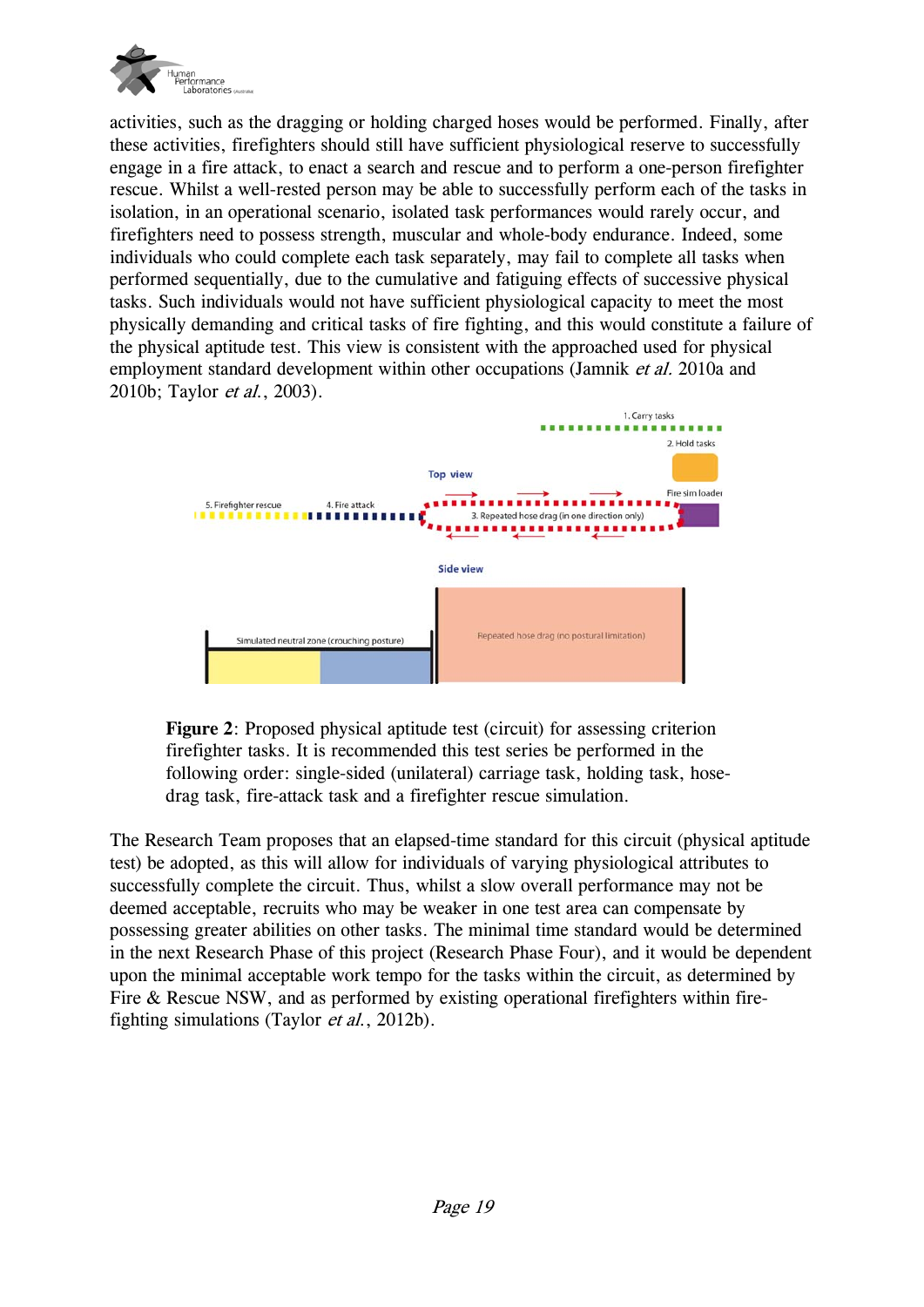

# **4. RECOMMENDATIONS AND INFORMATION REQUESTS**

The following recommendations and information requests are tendered to the Project Management Team concerning the proposed physical aptitude test (circuit).

**4.1 Recommendation one:** It is recommended that the physical aptitude test be performed as an uninterrupted sequence of tasks (circuit), such that the test replicates the likely intensity and physical demands of a range of activities that may realistically be conducted at an incident. In addition, it would be required that these tasks be completed without rest.

**4.2 Recommendation two:** It is recommended that the physical fitness assessment circuit be developed with full consideration of the operational constraints that exist for Fire & Rescue NSW. Thus, the assessment battery must be able to be deployed consistently across the State.

**4.3 Recommendation three and request one:** It is recommended that the physical aptitude test (circuit) be completed with participants wearing about 20 kg of added mass. This is designed to simulate the combined mass of the personal protective clothing and equipment currently used by Fire & Rescue NSW. There is no need for the personal protective equipment to be deployed, but the protective clothing (with the exception of the boots) must be worn during testing (including the helmet), as this ensemble significantly influences flexibility, ranges of joint motion, the performance of heavy exercise (Taylor *et al.*, 2010), and the metabolic demand of locomotion (Taylor *et al.*, 2012c). It is recommended that all test participants wear the standard protective clothing used by Fire & Rescue NSW. It is further recommended that an additional mass, equal to the combined average masses of standard-issue boots, the self-contained breathing apparatus and other standard equipment used during structural fire fighting, be added to each test participant. If required, this equipment load could be simulated through the use of a weighted vest. It is requested that Fire & Rescue NSW determines this mass, and then provides this specification to the Research Team.

**4.4 Recommendation four:** It is recommended that further investigation be undertaken (Phase Four of this project) to assess the ability of simple lifting tasks to predict performance on more complex fire-fighting activities. For example, it is possible that some highly reproducible, and easily performed tests may reliably predict this performance, and thereby enable a simplification of the criterion holding task. It is also possible that more than one lifting task could be incorporated into the test.

**4.5 Recommendation five and request two:** For the holding task of the aptitude test (item two), the Research Team requires advice from subject-matter experts. It is requested that Fire & Rescue NSW determines whether this holding task is to be performed at a fixed absolute or at some relative height? If the former is adopted, then the Research Team needs to know this height. If the latter is chosen, then the Research Team needs to know this in the form of a percentage of each participant's standing height.

**4.6 Recommendation six:** It is recommended that the frictional loads for the dragging tasks (hose drag, fire attack and firefighter rescue) be applied through a custom-made resistance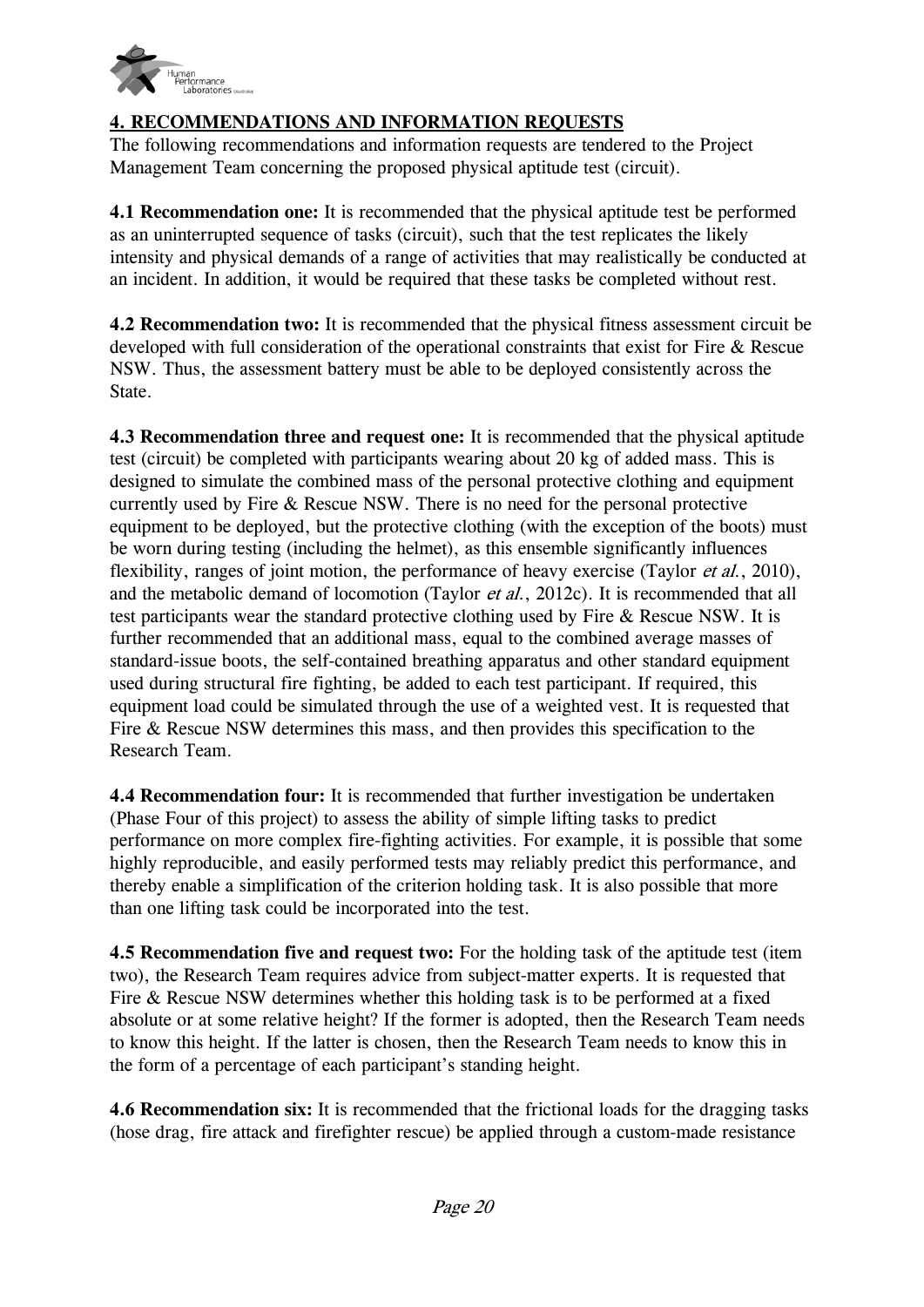

device: a line and reel resistance loader. The Research Team will investigate appropriate frictional (braking) devices that may satisfy this requirement, whilst ensuring that all such tests are reliable, reproducible and legally defensible.

**4.7 Recommendation seven and request three:** Within the fire-attack and firefighterrescue tasks, it is recommended that all participants be required to adopt safe operating postures (below the neutral plane) to simulate the avoidance of excessive heat and smoke exposure. The resulting semi-crouched position will be determined so that each participant keeps his/her helmet below the same fixed height. This will also facilitate an assessment of each participant's ability to operate within somewhat confined spaces. It is requested that Fire & Rescue NSW determines this neutral plane height, and then provides this specification to the Research Team.

**4.8 Recommendation eight:** It is recommended that further investigation be undertaken (Phase Four of this project) to establish a correlation between load-carriage tasks that require the negotiation of stairs, and those that are performed on predominately flat surfaces. Since access to stairs for recruit testing may not be possible across the State, then this evaluation is aimed at permitting the prediction of load carriage on stairs from loadcarriage performance on flat ground.

**4.9 Recommendation nine and request four:** For the one-person, firefighter-rescue task of the aptitude test, it is proposed that a dummy not be dragged, as this can introduce frictional variations across test days and sites. Instead, it is recommended that a fixed resistance be applied through the use of a bespoke line and reel resistance loader. However, for the loading of this device to be set appropriately and at a defensible level, Fire & Rescue NSW must determine the standard mass for this task. Factors that must be considered here relate to the anticipated person to be rescued, and the clothing and equipment worn by that person. It is requested that Fire & Rescue NSW determines this mass, and then provides this specification to the Research Team.

#### **4.10 Verification and approval of the staged screening tests**

These screening tests were submitted to the Project Management Team for consideration, endorsement and validation. Approval to progress to the final research Phase (development of physiological employment standards for firefighters) was also sought at this meeting. These outcomes were each achieved at the Project Management Team meeting held on 22<sup>nd</sup> of June (2012: Appendix Three of this report).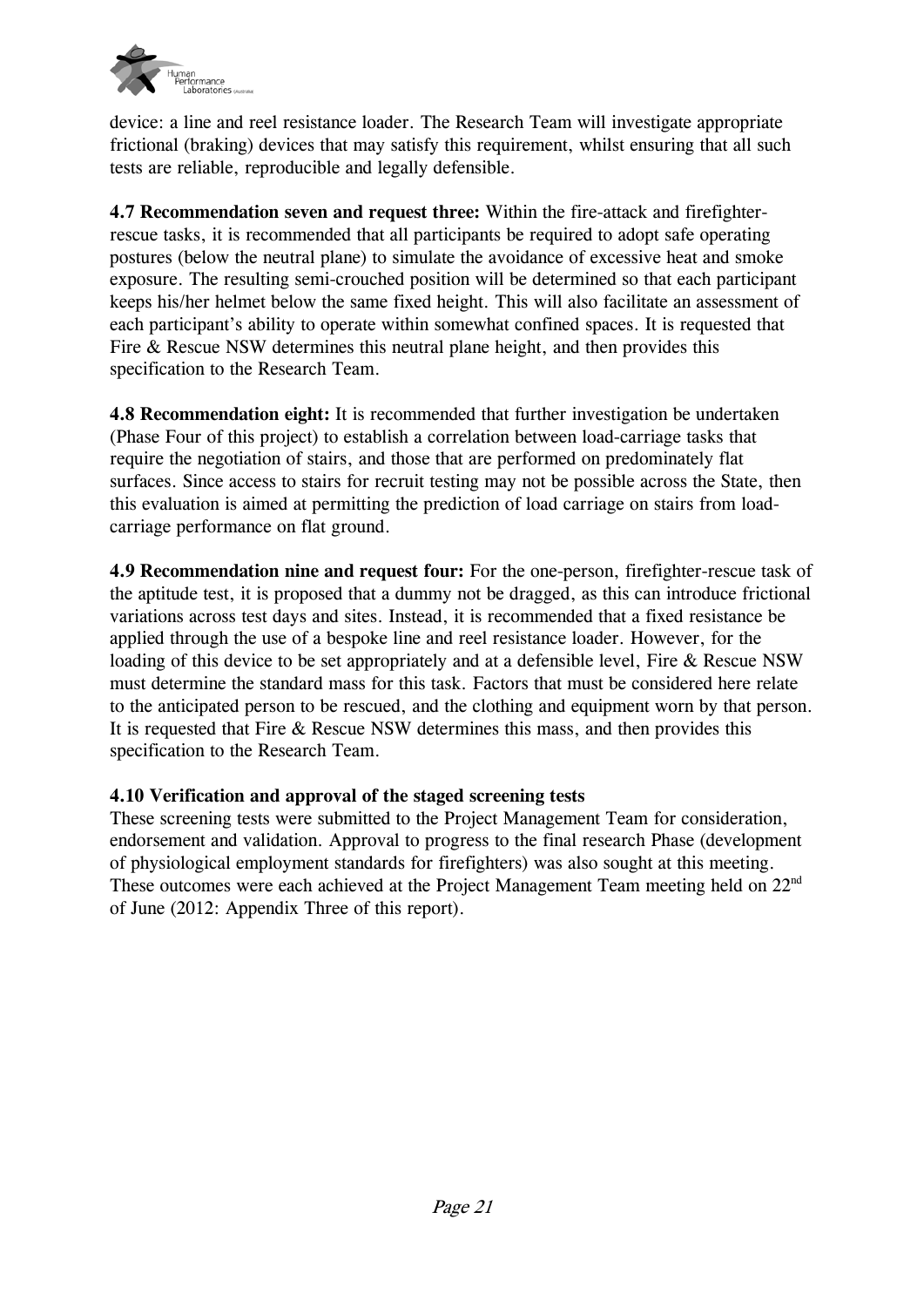

## **5. REFERENCES AND RECOMMENDED READING**

- Australian Bureau of Statistics. (2005). Overweight and Obesity in Adults, Australia, 2004-05. Published 25/01/2008, Available from theAustralian Government, Canberra via the web address *[Accessed 1<sup>st</sup> June, 2012]*. http://www.abs.gov.au/AUSSTATS/abs@.nsf/Latestproducts/4719.0Main%20Featu res22004-05?opendocument&tabname=Summary&prodno=4719.0&issue=2004-05  $# = &view = .$
- Ayoub, M.M., Dryden, R., McDaniel, J., Knipfer, R., and Dixon, D. (1979). Predicting lifting capacity. American Industrial Hygiene Association Journal. 40:1075-1084.
- Ayoub, M.M., Mital, A., Bakken, G.M., Asfour, S.S., and Bethea, N.J. (1980). Development of strength and capacity norms for manual materials handling activities: the state of the art. Human Factors. 22:271-283.
- Ayoub, M.M. (1982). Control of manual lifting hazards: III. Preemployment screening. Journal of Occupational Medicine. 24:751-761.
- Barnard, R.J., and Duncan, H.W. (1975). Heart rate and ECG responses of fire fighters. Journal of Occupational Medicine. 17:247-250.
- Bean, J., Herman, S., Kiely, D.K., Callahan, D., Mizer, K., Frontera, W.R., and Fielding R.A. (2002). Journal of the American Geriatrics Society. 50:663-670.
- Bilzon, J.L.J., Allsopp, A.J., and Tipton, M.J. (2001). Assessment of physical fitness for occupations encompassing load-carriage tasks. Occupational Medicine. 51:357-361.
- Bos, J., Mol, E., Visser, B., and Frings-Dresen, M. (2004). The physical demands upon (Dutch) fire-fighters in relation to the maximum acceptable energetic workload. Ergonomics. 47:446-460.
- Brownlie, L., Brown, S., Diewert, G., Good, P., Holman, G., Laue, G., and Banister, E. (1985). Cost-effective selection of fire fighter recruits. Medicine and Science in Sports and Exercise. 17:661-666.
- Budd, G.M., Brotherhood, J.R., Beasley, F.A., Costin, B.P., Henderson, M.E., Hendrie, A.L., Jeffery, S.E., Zhein, W., and Baker, M.M. (1986). Physiological strains of fighting summer bushfires in Australia. Tenth Symposium on Man-Thermal Environmental System - Memorial Meeting, Tokyo, Japan. Pp. 1-5.
- Cady, L.D., Thomas, P.C., and Karwasky, R.J. (1985). Program for increasing health and physical fitness of fire fighters. Journal of Occupational Medicine. 27:110-114.
- Cateneo, D.C., Kobayasi, S., de Carvalho, L.R., Paccanaro, R.F., and Cateneo, A.J.M. (2010). Accuracy of six minute walk test, stair test and spirometry using maximal oxygen uptake as gold standard. Acta Cirurgica Brasileira. 25:194-200.
- Chaffin, D.B. (1974). Human strength capability and low-back pain. Journal of Occupational Medicine. 16:248-254.
- Chaffin, D.B., Herrin, G.D., Keyserling, W.M., and Garg, A. (1977). A method for evaluating the biomechanical stress resulting from manual materials handling jobs. American Industrial Hygiene Association Journal. 38:662-675.
- Considine, W., Misner, J.E., Boileau, R.A., Pounian, C., Cole, J., and Abbatiello, A. (1976). Developing a physical performance test battery for screening Chicago fire fighting applicants. Public Personnel Management. 5:7-14.
- Constable, S.H., and Palmer, B. (2000). The process of physical fitness standards development. Human Systems Information Analysis Center Program Office, Wright Patterson Air Force Base, OH, USA.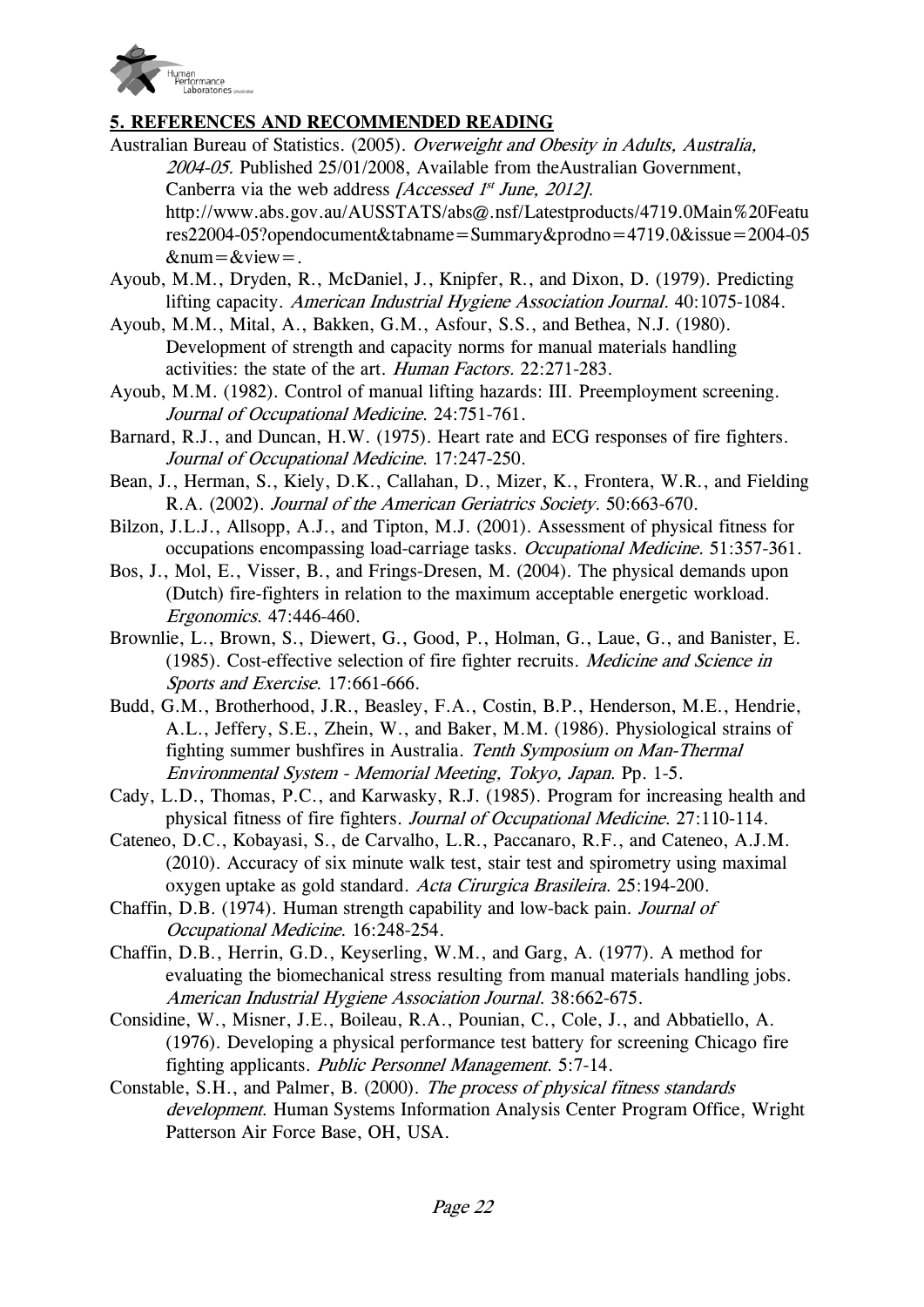

- CSIRO (2009). Q&A: Victorian bushfires. What caused the fires in Victoria on 7 February 2009? http://www.csiro.au/resources/Victorian-Bushfires-QA [Accessed June  $2\theta^h$ , 2012].
- Davis, P.O., Dotson, C.O., and Santa Maria, D.L. (1982). Relationship between simulated fire fighting tasks and physical performance measures. Medicine and Science in Sports and Exercise. 14:65-71.
- Dempsey, P.G., Ayoub, M.M., and Westfall, P.H. (1998). Evaluation of the ability of power to predict low frequency lifting capacity. Ergonomics. 41:1222-1241.
- Docherty, D., Goulet, L., Gaul, K., McFadyen, P., and Petersen, S. (2007). *Phase III* Report: Development and Validation of a Physical Fitness Test and Maintenance Standards for Canadian Forces Diving Personnel: A report prepared on behalf of Canadian Forces Personnel Support Agency. Pp. 1-186.
- Duncan, H.W., Gardner, G.W., and Barnard, R.J. (1979). Physiological responses of men working in fire fighting equipment in the heat. *Ergonomics*. 22:521-527.
- Equal Employment Opportunity Commission, Civil Service Commission, Department of Labor and Department of Justice. (1978). Uniform guidelines on employee selection procedures. Federal Register, 43(166), 38295–38309. 29CFR1607. United States Government. Pp. 199-224. Available from U.S. Government Printing Office: http://frwebgate.access.gpo.gov/cgi-bin/get-cfr.cgi?TITLE=29&PART=1607&SE  $CTION = 1& YEAR = 2000& TYPE = PDF$  [Accessed May 26th, 2011].
- Faff, J., and Tutak, T. (1989). Physiological responses to working with fire fighting equipment in the heat in relation to subjective fatigue. *Ergonomics* 32:629-638.
- Gledhill, N., Bonneau, J., and Salmon, A. (2001). Bona fide occupational requirements. Proceedings of the consensus forum on establishing *bona fide* requirements for physically demanding occupations. York University, Toronto, Canada. September  $13^{th}$ -16<sup>th</sup>, 2000.
- Gledhill, N., and Jamnik, V.K. (1992a). Characterisation of the physical demands of fire fighting. Canadian Journal of Sport and Science. 17(3):207-213.
- Gledhill, N., and Jamnik, V.K. (1992b). Development and validation of a fitness screening protocol for firefighter applicants. Canadian Journal of Sport and Science. 17(3):199-206.
- Holmér, I., and Gavhed, D. (2007). Classification of metabolic and respiratory demands in fire fighting activity with extreme workloads. Applied Ergonomics. 38:45-52.
- Karwowski, W., and Mital, A. (1986). Isometric and isokinetic testing of lifting strength of males in teamwork. Ergonomics. 29:869-878.
- Karwowski, W., and Pongpatatnasuegsa, N. (1988). Testing of isometric and isokinetic lifting strength of untrained females in teamwork. Ergonomics. 31:291-301.
- Koegelenberg C.F.N., Diacon A.H., Irani S., Bolliger C.T. (2008). Stair climbing in the functional assessment of lung resection candidates. Respiration.75:374-379.
- Kraemer, W.J., Mazzetti, S.C., Nindl, B.C., Gotshalk, L.A., Volek, J.S., Bush, J.A., Marx, J.O., Dohi, K., Gomez, A.L., Miles, M., Fleck, S.J., Newton, R.U., and Hakkinen. (2001). Effect of resistance training on women's strength/power and occupational performances. Medicine and Science in Sports and Exercise. 33:1011- 1025.
- Lemon, P.W., and Hermiston, R.T. (1977). The human energy cost of fire fighting. Journal of Occupational and Environmental Medicine. 19:558-562.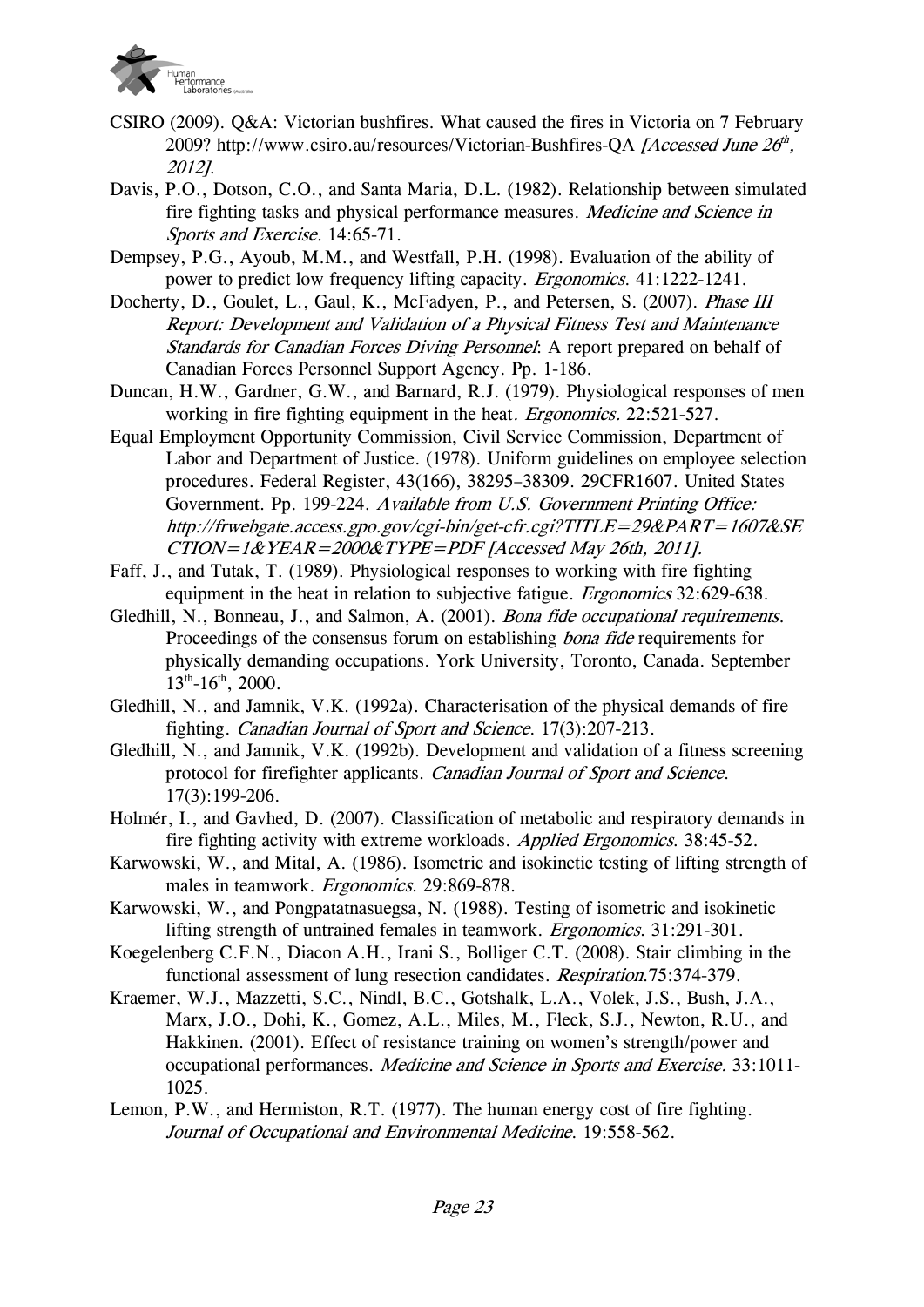

- Ljungberg, A.N., Kilbom, Å., and Hagg, G.M. (1989). Occupational lifting by nursing aides and warehouse workers. Ergonomics. 32:59-78
- New South Wales Fire Brigades. (2010). Annual report 2009/10. New South Wales Fire Brigades, Sydney, Australia. Pp. 1-189.
- Marcinik, E.J. (1986). Sprain and strain injuries in the Navy: the possible role of physical fitness in their prevention. Aviation, Space, and Environmental Medicine. 57:800-804.
- Military Standard 1472. (1989). Human engineering design criteria for military systems, equipment and facilities. Philadelphia: Naval Publications and Forms Center.
- Mital, A. and Ayoub, M.M. (1980). Modeling of isometric strength and lifting capacity. Human Factors. 22:285-290.
- Mital, A. (1983). Prediction of maximum weights of lift acceptable to male and female industrial workers. Journal of Occupational Accidents. 5:223-231.
- Mital, A. (1984). Maximum weights of lift acceptable to male and female industrial workers for extended work shifts. *Ergonomics*. 27:1115-1126.
- O'Connell, E.R., Thomas, P.C., Cady, L.D., and Karwasky, R.J. (1986). Energy costs of simulated stair climbing as a job-related task in fire fighting. Journal of Occupational Medicine. 28:282-284.
- Payne, W., and Harvey, J. (2010). A framework for the design and development of physical employment tests and standards. Ergonomics. 53:858-871.
- Rhea, M.R., Alvar, B.A., and Gray, R. Physical fitness and job performance of firefighters. Journal of Strength and Conditioning Research. 18:348-352.
- Rice, V.A., Sharp, M.A., Nindl, B.C., and Bills, R.K. (1995). Prediction of two-person team lifting capacity. Proceedings of the Human Factors and Ergonomics Society Annual Meeting. 39:645-649.
- Romet, T.T., and Frim, J. (1987). Physiological responses to fire fighting activities. European Journal of Applied Physiology and Occupational Physiology. 56:633-638.
- Schenk, P, Klipstein, A., Spillman, S., Stroyer, J., and Laubli, T. (2006). The role of back muscle endurance, maximum force, balance and trunk rotation control regarding lifting capacity. European Journal of Applied Physiology. 96:146-156.
- Sharp, M.A., Harman., E.A., Boutillier, B.E., Bovee, M.W., and Kraemer, W.J. (1993a). Progressive resistance training program for improving manual materials handling performance. Work. 3:62-68.
- Sharp, M.A., Rice, V.J., Nindl, B.C., and Williamson, T.L. (1993b). Maximum lifting capacity in single and mixed gender three person teams. In: Proceedings of the Human Factors Society 37<sup>th</sup> Annual Meeting. Santa Monica, CA. Pp: 725-729.
- Sharp, M.A., Rice, V.J., Nindl, B.C., and Williamson, T.L. (1997). Effects of team size on the maximum weight bar lifting strength of military personnel. *Human Factors.* 39:481-488.
- Sköldström, B. (1987). Physiological responses of fire fighters to workload and thermal stress. Ergonomics. 30:1589-1597.
- Smith, D.L., and Petruzzello, S.J. (1998). Selected physiological and psychobiological responses to live-fire drills in different configurations of firefighting gear. Ergonomics. 41:1141-1154.
- Snook, S.H., Campanelli, R.A., and Hart, J.W. (1978). A study of three preventative approaches to low back injury. Journal of Occupational Medicine. 20:478-781.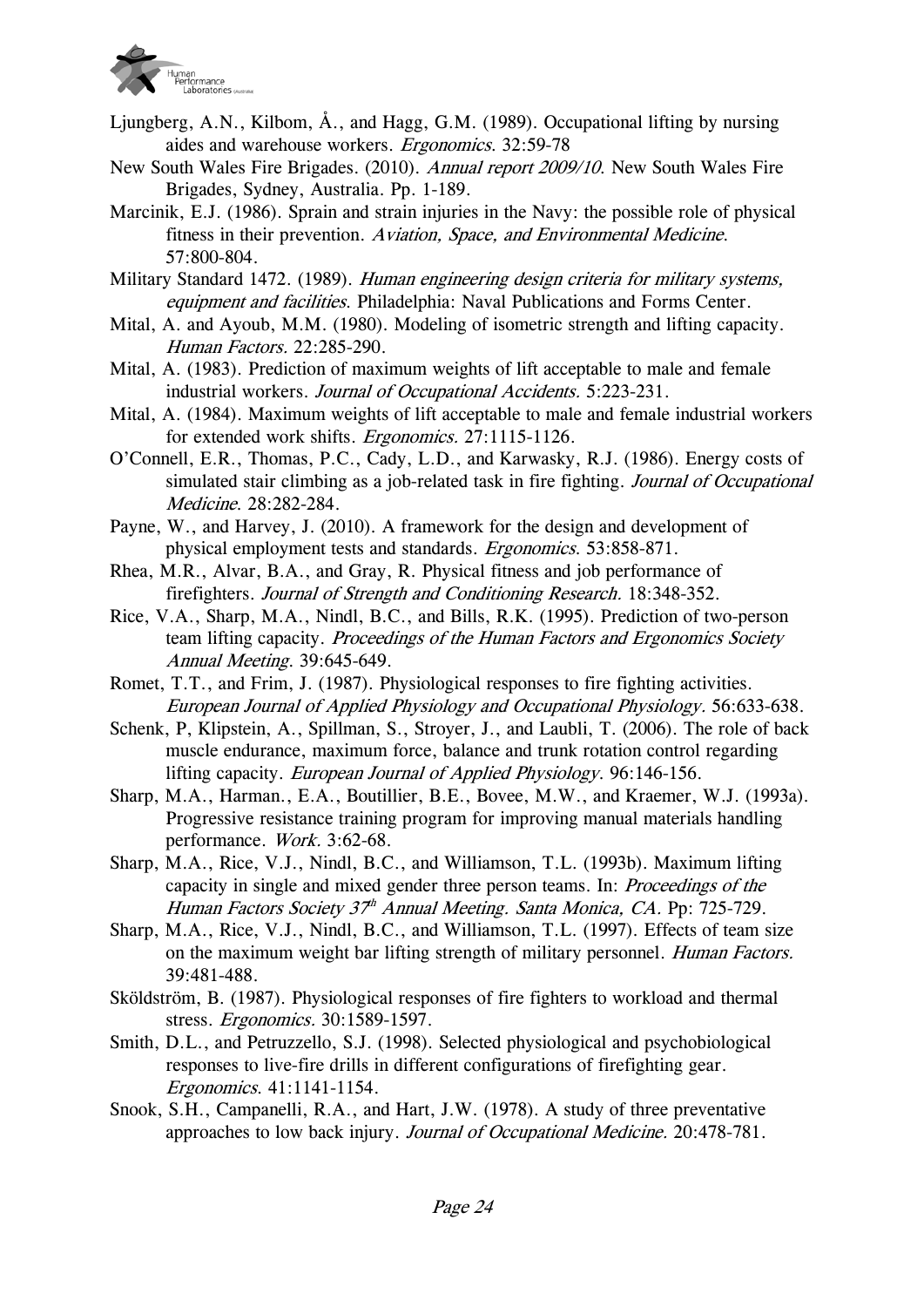

Snook, S.H. (1978). The design of manual handling tasks. Ergonomics. 21:963-985.

- Sothmann, M.S., Saupe, K., Jasenof, D., and Blaney, J. (1992). Heart rate response of firefighters to actual emergencies: implications for cardiorespiratory fitness. Journal of Occupational Medicine. 34:797-800.
- Sothmann, M.S., Gebhardt, D.L., Baker, T.A., Kastello, G.M., and Sheppard V.A. (2004). Performance requirements of physically strenuous occupations: validating minimum standards for muscular strength and endurance. *Ergonomics.* 47:864-875.
- Taylor, N.A.S., Fogarty, A.L., Armstrong, K.A., Pierik, B., and Groeller, H. (2003). Development of a trade-specific barrier test for Royal Australian Navy clearance divers. UOW-HPL-Report-015. Human Performance Laboratories, University of Wollongong, Australia. Pp. 1-54.
- Taylor, N.A.S., Fullagar, H.H.K.F., Sampson, J.A., and Groeller, H. (2012a). Physiological employment standards for firefighters: *Report 1:* The essential, physically demanding tasks of contemporary fire fighting. UOW-CHAP-HPL-Report-043. Human Performance Laboratories, University of Wollongong, Australia. Pp. 1-88.
- Taylor, N.A.S., Fullagar, H.H.K.F., Sampson, J.A., Lee, D.S., Notley, S.R., Burley, S.D., and Groeller, H. (2012b). Physiological employment standards for firefighters: Report 2: The physiological demands of performing physically demanding fire-fighting duties. *UOW-CHAP-HPL-Report-046*. Human Performance Laboratories, University of Wollongong, Australia. Pp. 1-149.
- Taylor, N.A.S., and Groeller, H. (2003). Work-based assessments of physically-demanding jobs: a methodological overview. Journal of Physiological Anthropology. 22:73-81.
- Taylor, N.A.S., Lewis, M.C., Notley, S.R., and Peoples, G.E. (2010). An evaluation of the physiological burden imposed by the personal protective equipment used by the NSW Fire Brigades. UOW-CHAP-HPL-Report-039. Human Performance Laboratories, University of Wollongong, Australia. Pp. 1-54.
- Taylor, N.A.S., Lewis, M.C., Notley, S.R., and Peoples, G.E. (2012c). A fractionation of the physiological burden of the personal protective equipment worn by firefighters. European Journal of Applied Physiology. DOI: 10.1007/s00421-011-2267-7 [Epub ahead of print]
- Taylor, N.A.S., and Kerry, P. (2010). An epidemiological evaluation of injuries to firefighters within the NSW Fire Brigades: 1998-2008. UOW-HPL-Report-038. Human Performance Laboratories, University of Wollongong, Australia. Pp. 1-86.
- Taylor, N.A.S., Notley, S.R., Lee, D.S., Collier B.R., and Holland, L.A. (2010). Search and Rescue Operations: An evaluation of the physiological demands upon firefighters. UOW-CHAP-HPL-Report-042. Human Performance Laboratories, University of Wollongong, Australia. Pp. 1-40.
- Warwick, D., Novak, G., Schultz, A., and Berkson, M. (1980). Maximum voluntary strengths of male adults in some lifting, pushing and pulling activities. Ergonomics. 23:49-54.
- Vanderburgh, P.M., Mickley, N.S., Anloague, P.A., and Lucius, K. (2011). Load-carriage distance run and push-ups tests: no body mass bias and occupationally relevant. Military Medicine. 176:1032-1036.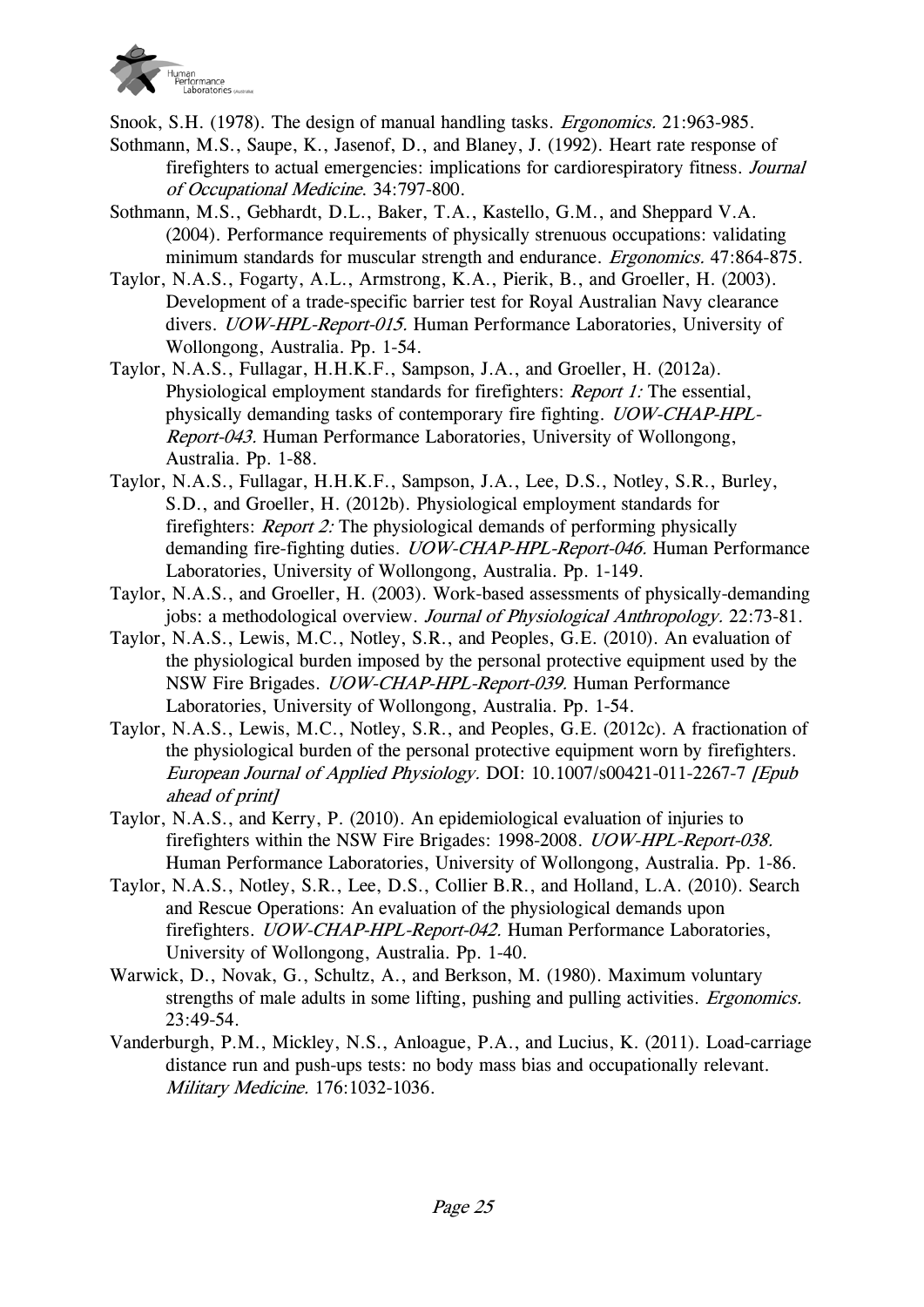

# **6. APPENDICES**

## **APPENDIX ONE: Meeting to report on, and approve the completion of Phase Two research activities**

**Date:** 21/5/12

**Location:** Board Room Head Office (FRNSW).

**Present:** Alison Donohoe (FRNSW), Darren Husdell (FRNSW), Megan Smith (FRNSW), Brendan Mott (FRNSW), Jim Hamilton (FRNSW), Jim Smith (FRNSW), Nigel Taylor (U0W), Lee Barlow (FRNSW)

**Apologies:** Gray Parks (FRNSW).

# **Summary:**

(1) Previous Minutes of 27 February 2012 were accepted by all (AD).

(2) BM gave a general overview of the project to date and the purpose of this project management team meeting. The UOW research team is seeking the endorsement of Phase 2 of the research, specifically the 9 recommendations arising from the simulations conducted across the state. The UOW research team is also seeking approval from the project management team to progress to phase 3 of the research project.

(3) NT discussed the Phase 2 report detailing and highlighting areas of importance for the project management team.

NT reinforced that the research and reports need to be robust and scientifically valid to withstand legal challenges and the UOW study is structured to provide this level of protection.

NT noted that, at present, the "Shuttle Run" is a valid field-based test for assessing cardiovascular fitness, but it is not necessarily a defensible test for the physical screening of firefighters. NT advised it is likely that his team would be making a recommendation to replace this with a more appropriate test in the FRNSW physical employment standard.

NT also stated that there is the possibility that some of the existing PAT test components could be included in the new physical employment standard, however, this would need to be investigated in the next phase (phase 3) of the research.

NT provided the details of the data collected during the phase 2 simulations, and the methodology used to determine the physically demanding tasks that impose meaningful levels of physiological strain upon firefighters.

All 9 of the recommendations leading to the list of criterion firefighting tasks were discussed in detail. The criterion tasks were broken down into 4 classes detailed in the Executive Summary.

AD called for the endorsement of the criterion task list by all members of the project management team present. All agreed.

AD also called for the UOW research team to be provided with approval to progress to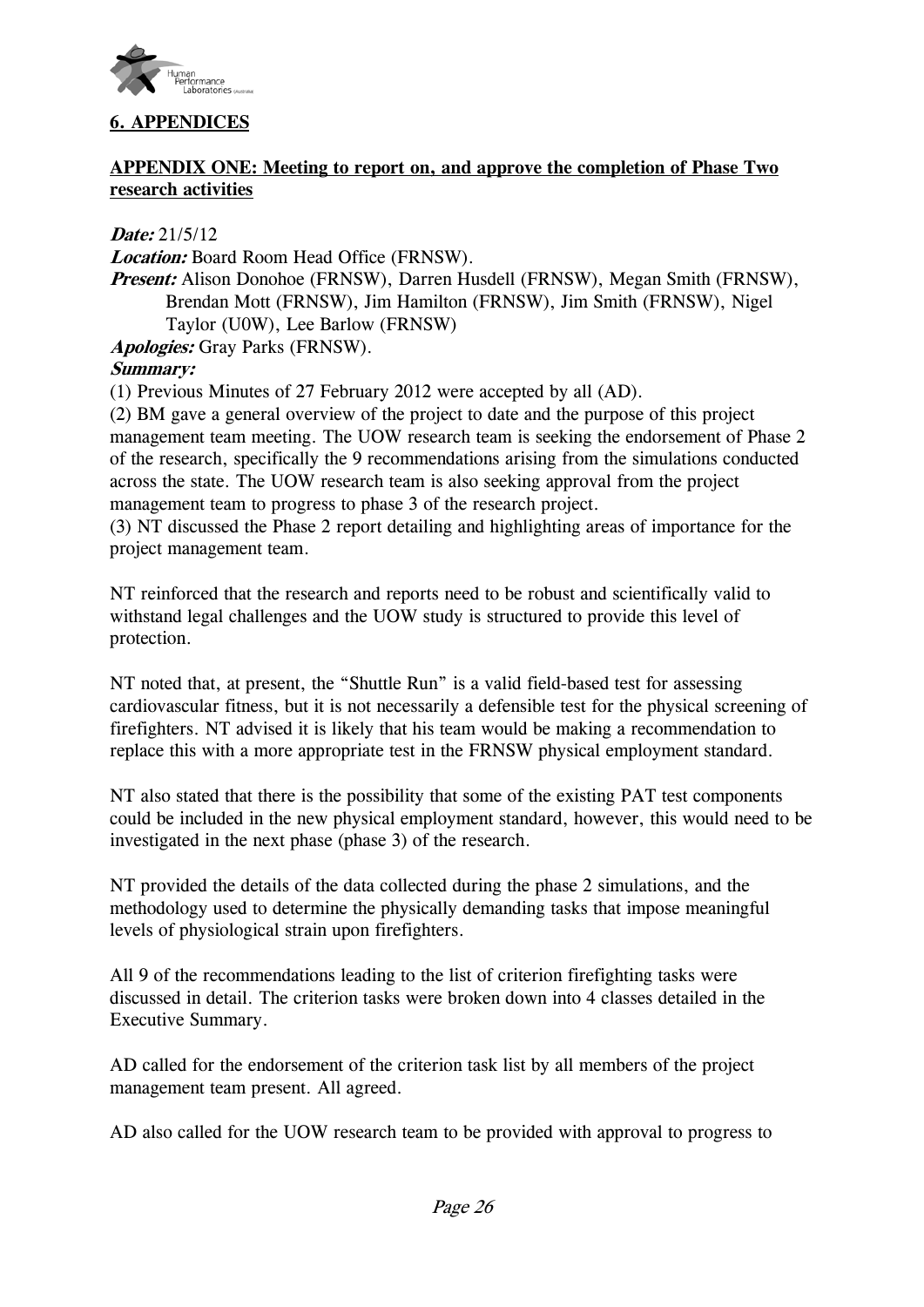

phase 3 of the project (development of physical screening tests). All agreed.

JS asked that the inclusion of the sledge axe criterion task in any physical screening assessment be carefully considered in light of the availability of alternative tools to assist with this task.

BM reinforced that the results of the focus groups and survey has led to the inclusion of the sledge axe task. NT advised that the cross-over between all tasks will be analysed in the remaining phases of the research.

It was also noted that the scope of this project is to provide recommendations on physical employment standards. Tasks including mechanical reasoning and assessment of claustrophobia etc., while outside the scope of the work may be integrated into the pre-employment process, and may sit alongside the physical employment standard.

The high temperatures experienced during summer at different locations throughout NSW, and the potential effects on physical performance were discussed. NT agreed to consider this during the next phase of the research, however, he explained that the degree of variability in environmental conditions could be difficult to control for during physical screening assessments.

The question of age and gender scaling was raised by JH. It was explained that it was important that physical employment standards were age- and gender-neutral.

It was also discussed that a tiered approach to physical screening between metropolitan and regional stations depending on the job requirements would be considered in the next phases of the project. This requires further discussion and investigation, including the use of the resource allocation model.

# **ACTIONS**

(1) It was agreed to endorse the phase 2 report including the nine recommendations and criterion task list.

(2) It was agreed that the UOW research team would proceed to Phase 3 of the research.

(3) Communication to the organisation to request Firefighters to assist in the testing phase.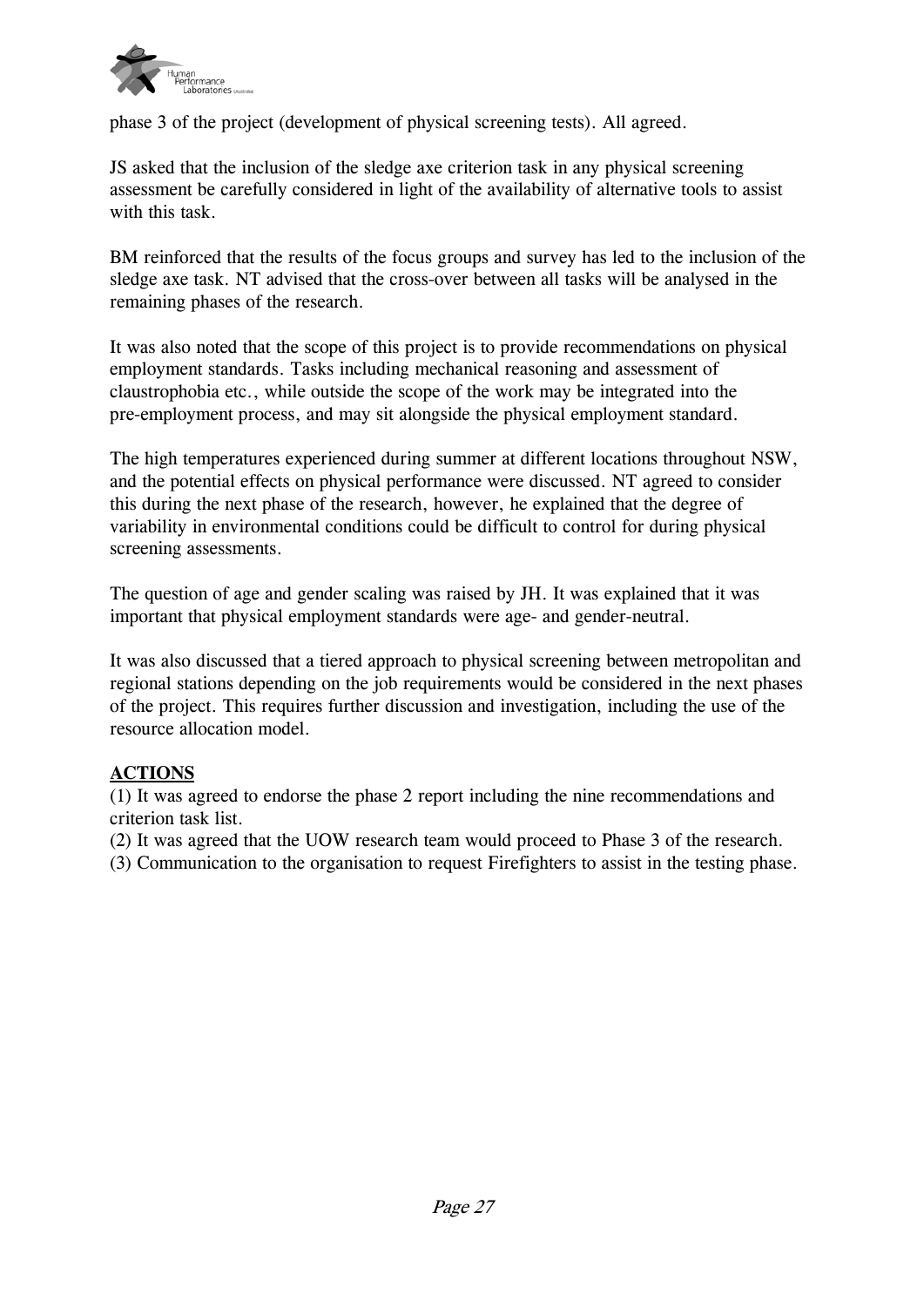

## **APPENDIX TWO: Meeting to discuss possible physical aptitude test options for the approved criterion trade tasks arising from Phase Two**

#### **Date:** 21/05/12

**Location:** Deans Meeting Room (University of Wollongong). *Present:* Brendan Mott (FRNSW), Nigel Taylor (UOW), Herb Groeller (UOW), John Sampson (UOW), Hugh Fullagar (UOW).

#### **Summary:**

The first purpose of this meeting was to present and evaluate a preliminary proposal for the classification of the criterion tasks. Since there were movement pattern similarities across these tasks, then each criterion task was classified into one of four different movement categories.

During these discussions, it was decided to sub-divide the ladder task into two parts (carrying and under-running) as it was considered to fall within each of two different movement classes. The second aim of this meeting was to identify operational constraints that may subsequently influence test selection, design and implementation. Finally, criteria were discussed upon which individual tasks may be eliminated from the list, since it was considered that some duplication may exist among these criterion tasks, and task culling would increase testing efficiency.

Six constraints of practical or logistical significance were identified and discussed in detail:

- environmental constraints: locations and facilities for test administration, and climatic variations
- equipment constraints: personal protective clothing and equipment
- the height of the operating posture (below the neutral plane) for firefighters to avoid excessive heat and smoke exposure
- the structures and surfaces used during ambulatory and load-carriage tasks
- the mass that would be used within the crucial strength task (patient mass)
- the correlation of a "lift and place" activity with critical tasks that require the holding of variously sized objects.

Each was carefully considered when determining the suitability of any criterion task, or a modification thereof, for inclusion within an occupation-specific physical aptitude test.

Three exclusion criteria were identified:

- a low relative, whole-body physiological demand
- movement task duplication
- the availability of suitable substitution tasks.

Should any task satisfy one or more of these characteristics, it would be considered for elimination by Research Team. In this way, efficiencies within the proposed fire-fighter physical aptitude test could be found, without compromising either the sensitivity or specificity of the proposed task battery.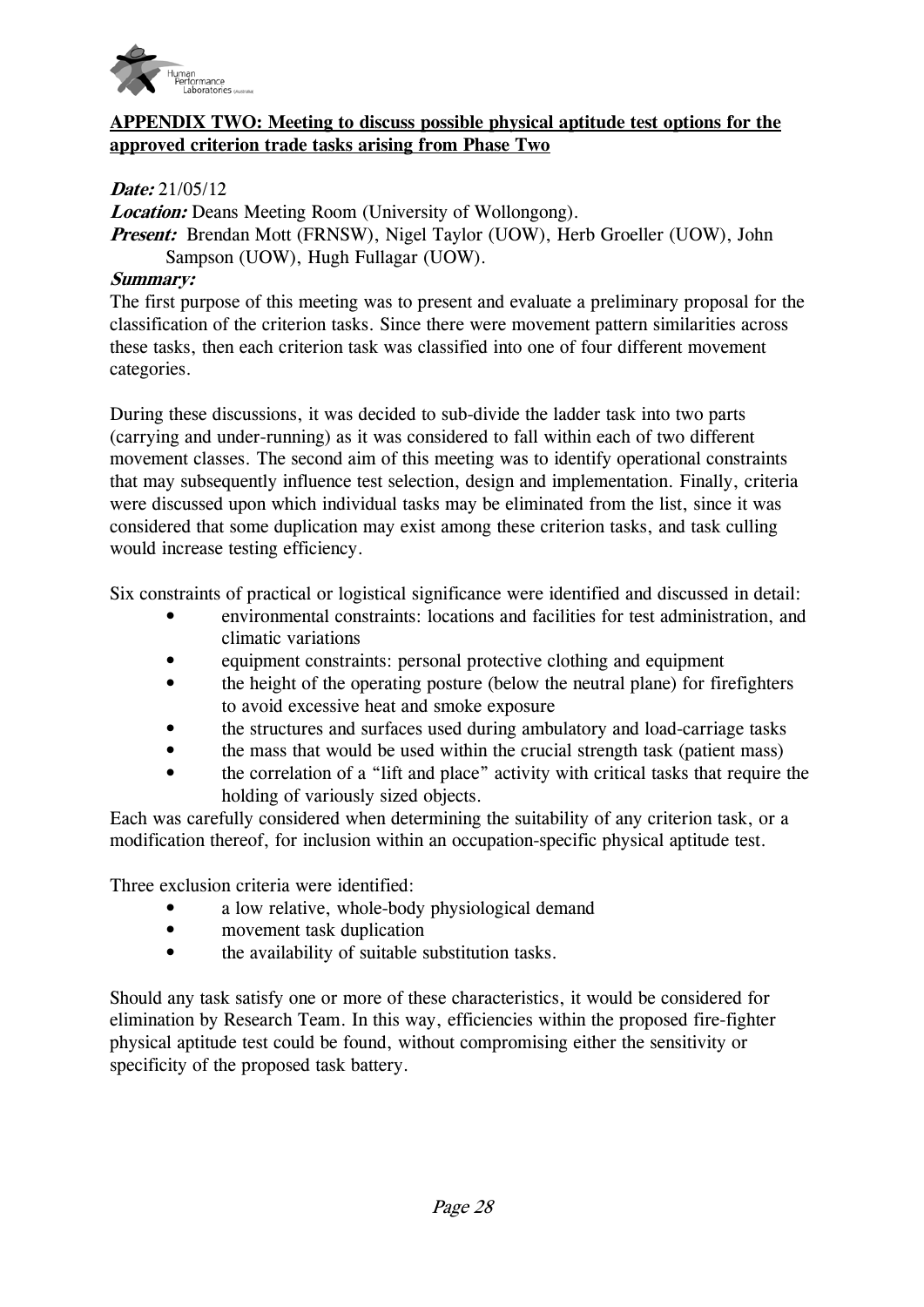

# **APPENDIX THREE: Meeting to approve physical aptitude test options arising from Phase Three**

## **MEETING: Project Management Team:**

**Date:** 22/6/12

**Location:** Board Room Head Office (FRNSW).

*Present:* Chair: Brendan Mott (FRNSW), Alison Donohoe (teleconference connection: FRNSW), Darren Husdell (FRNSW), Jim Hamilton (FRNSW), Jim Smith (FRNSW), Rick Griffiths (FRNSW), Brendan Mott (FRNSW), Megan Smith (FRNSW), Herbert Groeller (UOW), Nigel Taylor (UOW).

## **Summary:**

(1) Previous Minutes of 21 May 2012 were accepted by all.

(2) BM indicated since last meeting further discussion had occurred between himself and UoW research team regarding some of the recommendations for the testings, location of where testing would be held, who would conduct assessments etc.

(3) NT reiterated how the research team came about identifying the 15 tasks that were then assessed. The project is now up to completing report number 3 of 4 reports and needs the committees input to determine if the tests created are practical, transportable and have face validity.

(4) HG went through the attached pages and explained the information detailed on each page. Minutes are to be read in conjunction with documents handed out at the meeting and attached to these minutes.

Table 1: This outlined the 15 tasks that were assessed in Phase 2 of the project.

Table 2: This outlined those tasks that were no longer formally considered in Phase 4 of the project. More specifically:

Simulation 3: this task had very low oxygen consumption, was short duration compared to other tasks tested.

Simulation 6: low physiological demand compared to other tasks which would require 40- 50% greater demand.

Simulation 10: the same physiological demands can be replicated by other tasks.

Simulation 11: low demand physiologically and can be substituted.

Simulation 12: this can be substituted with Simulation no 14.

JH raised concerns that some hose drag tasks were removed, but was reassured by HG other tasks remaining met the same physiological demands.

Table 3: Outlined the tasks now remaining which are recommended as part of the fitness assessment.

Table 4 and 5: Breaks down the tasks into those that have a holding and those with a carry characteristic.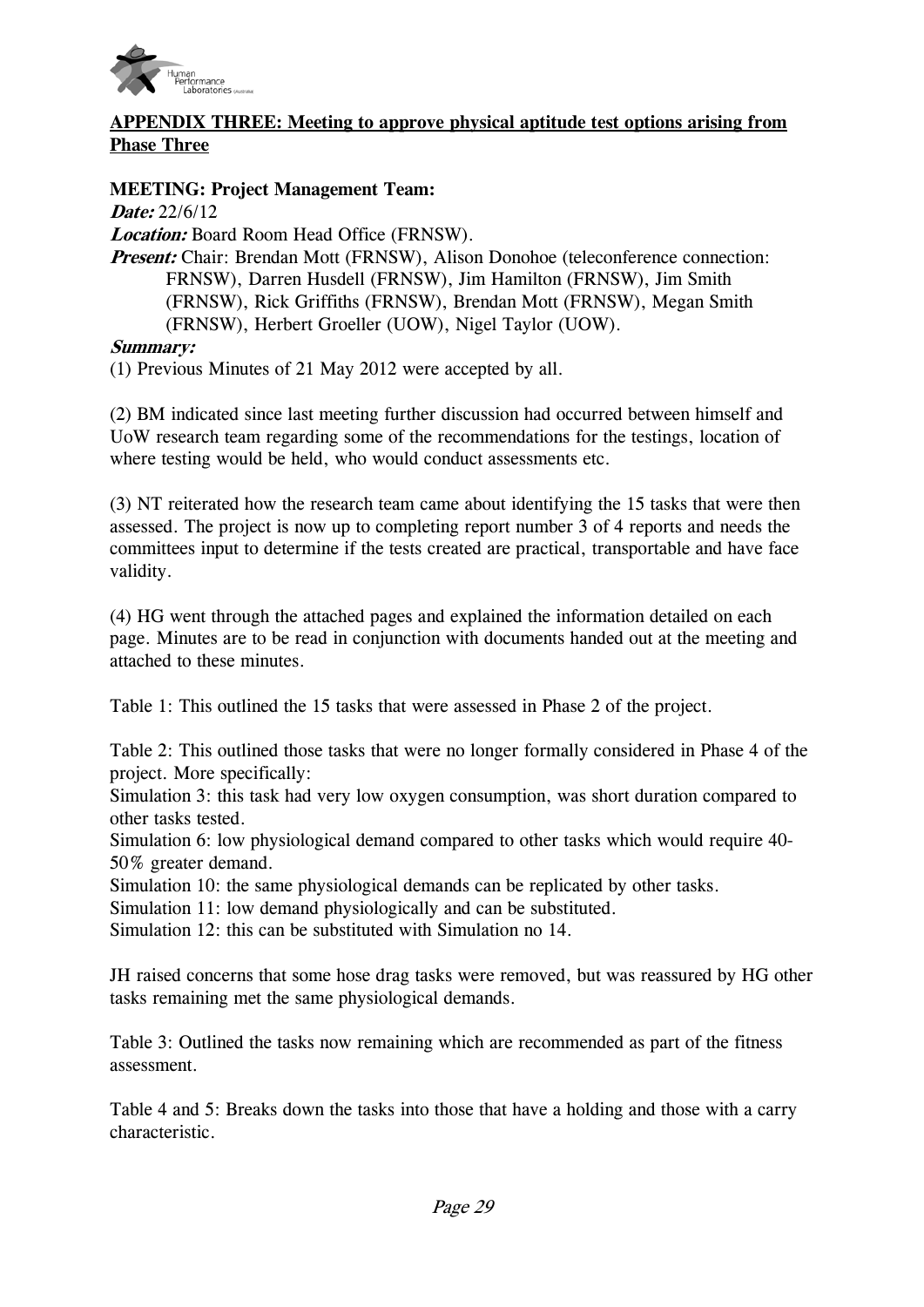

Table 6: Breaks down all tasks into 4 classes, with a few tasks generally under each class. HG believes this is the minimum number of classes that needs to be included in the assessment battery. It is felt this number will assist in keeping it simple but also test appropriately to the correct level. BM reinforced any battery of tests needed to also show face validity.

AD asked whether tasks that may have a skill component will be altered to a generic task replicating the movement required. For example, if the ladder raise is still to be included, that it may need to be performed in a simulated capacity eg unilateral shoulder raise. HG advised may be able to use other equipment to simulate the ladder being raised to and above shoulder height. NT advised they may utilise university students to test different ways of testing tasks such as the ladder raise task, and to determine the load given by assistance of the person stabilising the ladder vs underrunning the ladder.

The assessment constraints page outlines the guidelines the researchers are taking into consideration when developing the battery of tests. Any equipment that will be required to perform testing: will need to consider its weight  $(e.g., if a dummy is used)$ , cost and portability.

(5) HG and NT explained the recommendations:

Recommendation 1: To determine what would be the average mass of firefighters in the Australian population (taking into account the same gender mix in FRNSW). HG advised this could be 82 kg. With the addition of PPE and boots, this would equate to 102 kg for firefighter rescue. Although this task may be rarely performed, it is highly critical. Of the 55 firefighters who performed the simulations as part of the research, the average weight of the participants was 83 kg.

To determine the load required for simulation 8 (firefighter down- rescue) UOW need to determine how to create a load that can be consistent. The research team initially thought of a sled, but this would not work due to different surfaces test may be performed on  $e.g.$ grass versus vs concrete. It was agreed that an alternate to using dummies would be ideal.

Recommendation 2: All agreed that the test would need to be portable across the state, and hence an email was circulated out of session identifying some of the possible constraints that may need to be considered.

Recommendation 3: It was discussed that the approximate weight of PPE is 20 kg (minus boots) but this could be added with a weight vest or belt etc. to mimic the mass of boots.

Recommendation 4: A picture of a mock frictional force device (Fire Sim Loader) is on Figure 1. Creating a device like this will make the test transportable and reduce manual handling risks to the assessors, as the device will be lightweight.

Recommendation 5: Researchers want to know what height will be considered the 'neutral plane' to maintain a crouch posture with certain tests  $e.g.$  firefighter rescue. See also figure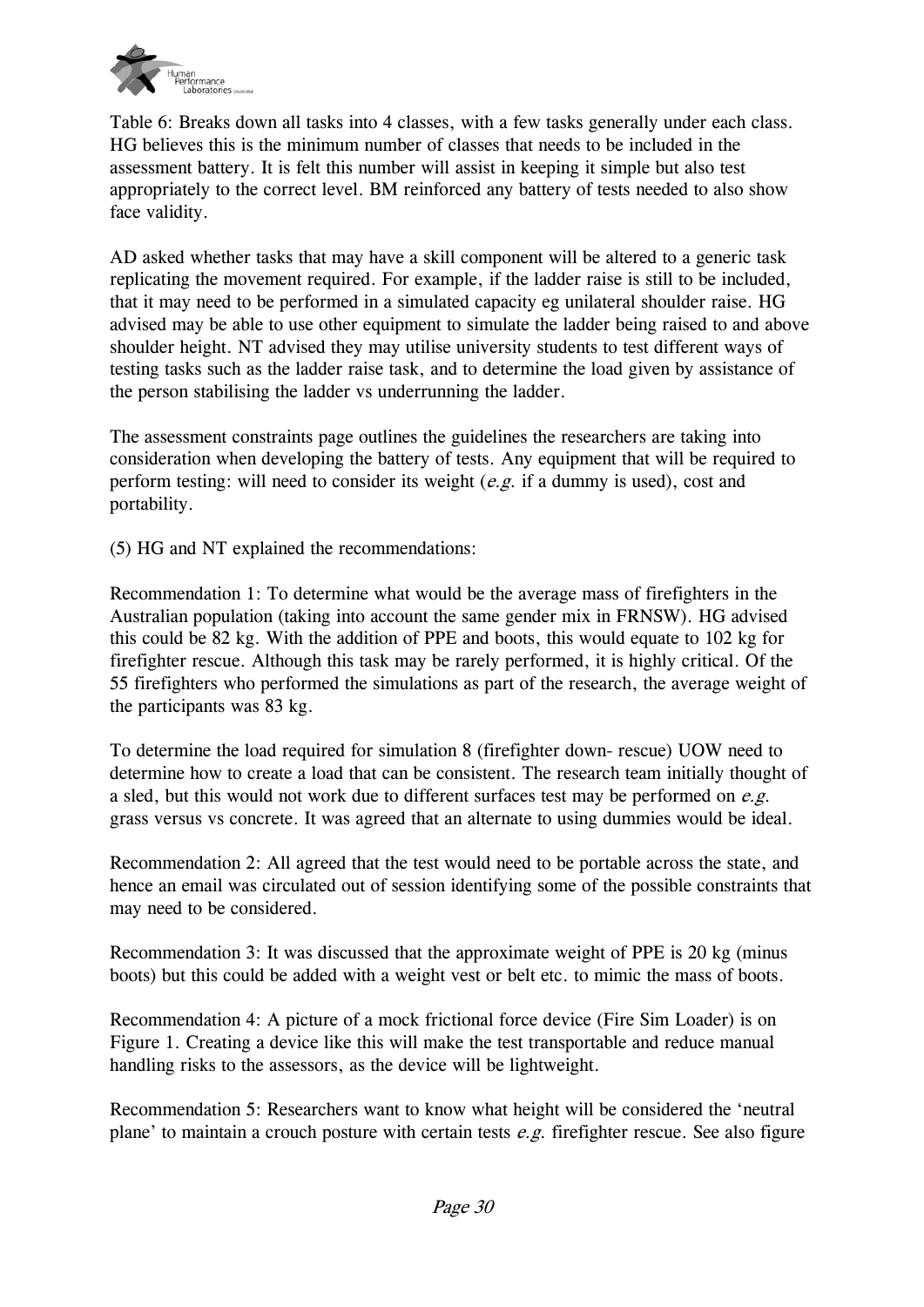

2. Needs to be determined how this height can be consistent  $e.g.$  laser level, poles at a certain height placed by assessor.

Recommendation 6: To make the test portable, would consider use of a step activity to mimic negotiation of a stairwell.

Recommendation 7: The committee will need to determine whether they want to use an absolute or relative height for lifting tasks. There will also have to be tasks that assess ability to lift to shoulder height and above shoulder height as single or repetitive lift.

Recommendation 8: This relates to Figure 2. No time frame has been determined as yet as to how long the course will run for, or individual tasks will run for. Some participants may be able to pass individual elements  $e.g.$  the carry and hold tasks, but with all tasks combined in a sequence may not be able to complete the course. It will require FRNSW to make a determination of the duration of individual tasks and whole assessment time.

## (6) ACTIONS:

UOW will send out a formal letter of request asking for answers to key questions raised from their recommendations. This will be done within the next week. Answers are to be provided back from the Committee to help the UOW further streamline the battery of tests that make up the PAT.